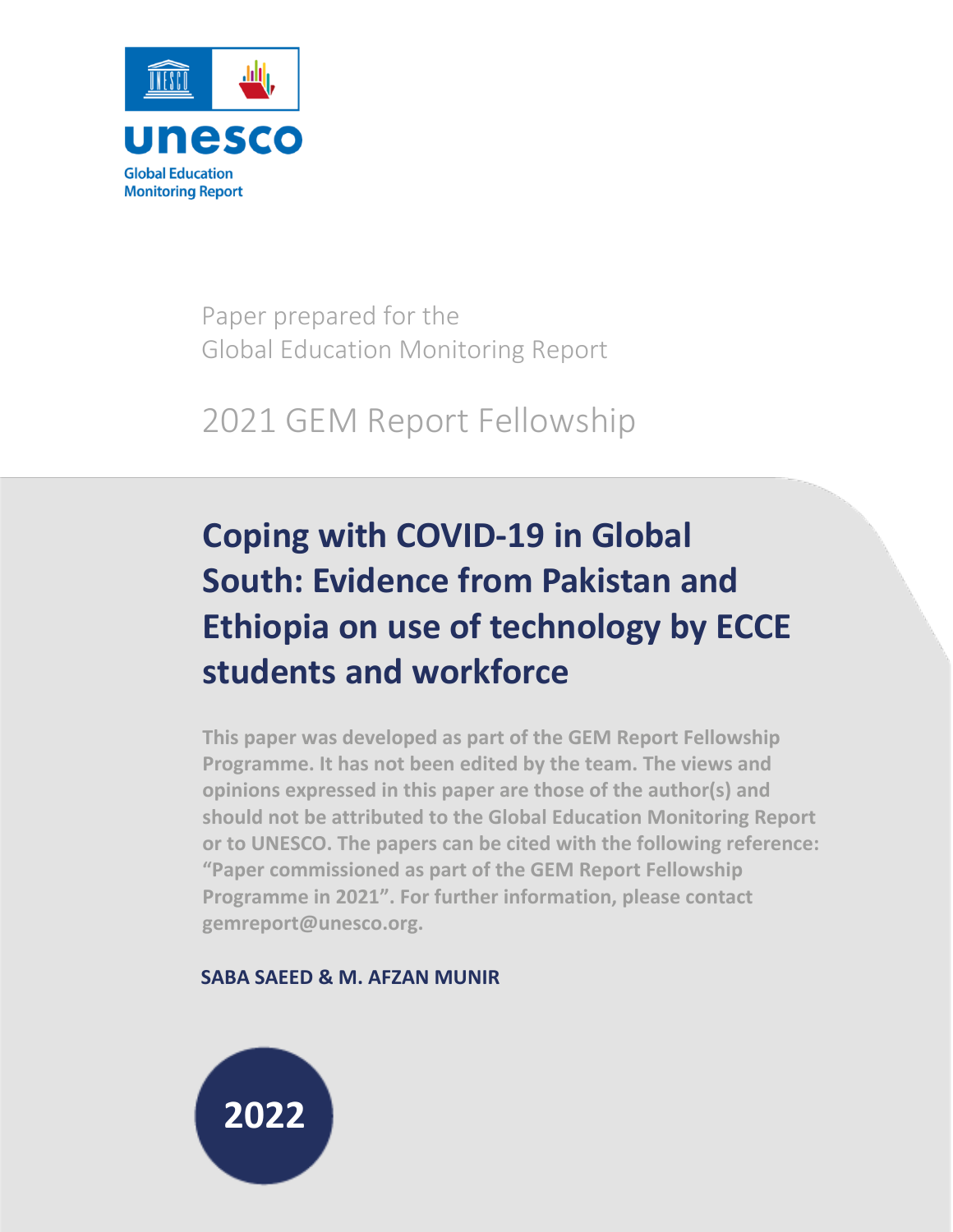### **ABSTRACT**

While Early Childhood Care and Education is crucial for educational attainment, it has been at a particular disadvantage in the context of COVID-19 ensued school closures and distance learning. This study aims to understand the role that technology has played in helping pre-primary learners access remote learning, and to what extent have teachers/head teachers transferred the knowledge/guidance received from the government to the students and their families and have relied on tech-enabled mediums in doing so. We use a mixed-methods approach intended to produce policy-relevant evidence on the use of and effectiveness of technology in ensuring learning continuity for early years during Covid-19 and present insights drawn from primary data collected across the two countries of Pakistan (Punjab province) and Ethiopia. We find that there was limited usage of tech-enabled modes of distance learning coupled with limited access to distance learning in Pakistan and Ethiopia during the COVID-19 induced school closures. In addition to this, while there was limited level of engagement between ECCE workforce and caregivers/students during the school closures, governmental support through provision of general professional development training and/or guidance on different aspects of distance learning such as remote assessments and use of radio contribute positively towards generating higher level of engagement between ECCE workforce and caregivers.

# **1. Introduction**

Early Childhood Care and Education (ECCE) is recognized as crucial for attaining education goals of the UN Sustainable Development Goals (United Nations, 2015, p. 19.), with evidence suggesting that: (1) it equips children with good language and literacy and numeracy skills in the early years, which are vital for success in school (Fricke et al. 2013) (2) prevents subsequent costs associated with grade repetition and 'churning' (Tracy Brunette, 2017), (3) and leads to large economic and social returns (Heckman 2006). While government policy and provision vary across countries, early learning is increasingly integrated into basic education; at least one year of pre-primary education is compulsory in about 50 countries<sup>[1](#page-1-0)</sup>. The 2017/18 GEM Report found that in 2015, 69% of children worldwide participated in pre-primary or primary schooling in the year before primary entry age, with private ECE outstripping public enrollment<sup>[2](#page-1-1)</sup>. However, little is currently known about how young children in low- and lower-middle-income countries (LMICs) access and progress through early childhood education. Existing research tends to focus on ECCE enrolment and access, rather than on quality, holistic learning and child wellbeing (Gove, 2017). Evidence on what works to improve child development, education and life outcomes is scarce, particularly in the context of emergencies and conflicts and for marginalized subgroups including children with disabilities. It is pertinent to mention that there is an ongoing discussion amongst the international community of researchers and practitioners regarding the definition of quality in ECE to be utilized across contexts. In

<span id="page-1-0"></span><sup>1</sup> [https://en.unesco.org/news/majority-countries-do-not-ensure-right-pre-primary-education-according-new](https://en.unesco.org/news/majority-countries-do-not-ensure-right-pre-primary-education-according-new-unesco-study)[unesco-study](https://en.unesco.org/news/majority-countries-do-not-ensure-right-pre-primary-education-according-new-unesco-study)

<span id="page-1-1"></span><sup>2</sup> <http://data.uis.unesco.org/>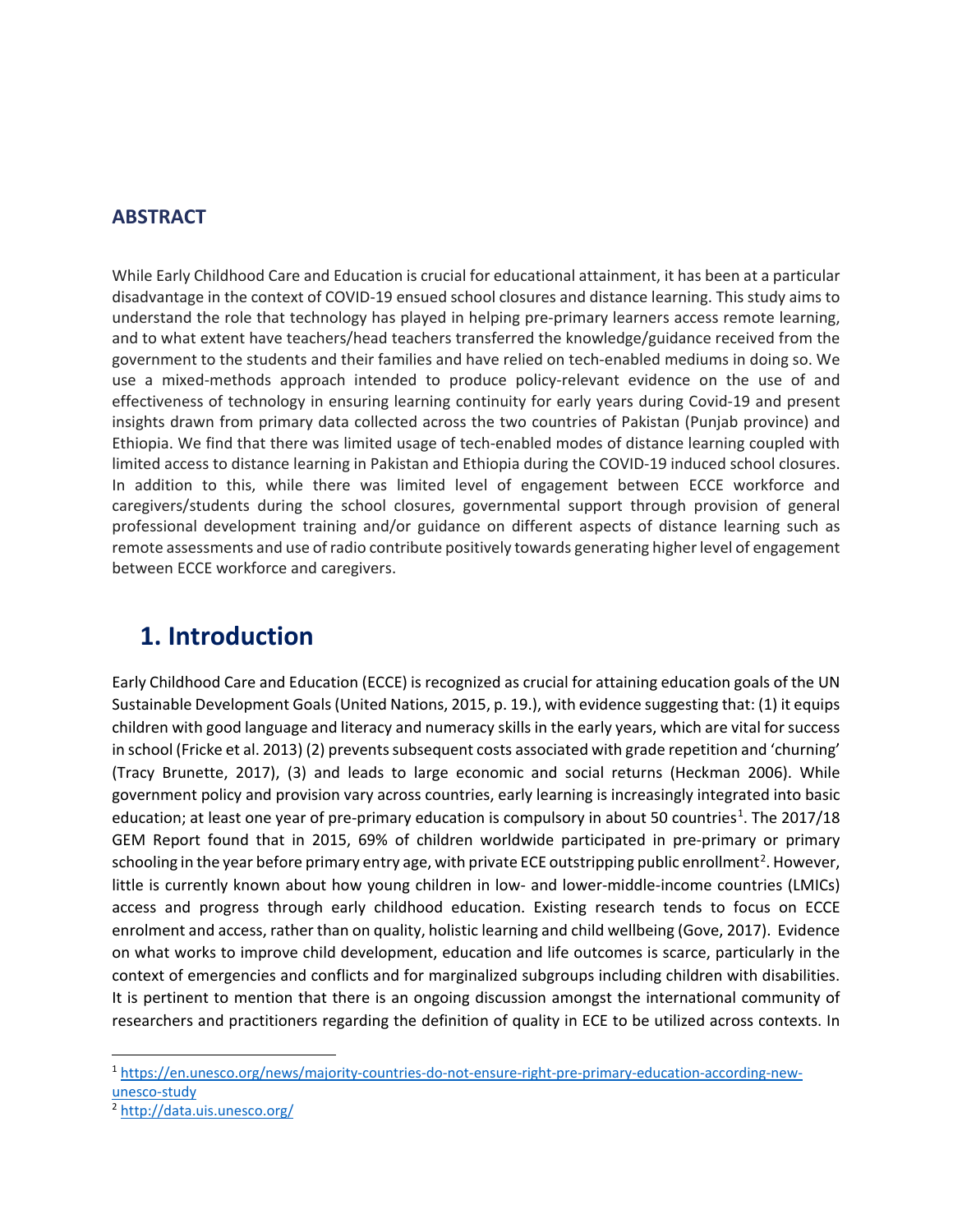the background paper on ECE quality for the Education for All Global Monitoring Report (2006), Robert Myers builds on the discussion of coherence versus diversity by Peter Moss, and presents an argument against a narrow perspective on quality. He suggests that both the structural and process quality is important as well as the contextual factors such as the relationship between centres and families. The successful expansion of non-state actors to provide early childhood education has also contributed to the ongoing debate on the matters of quality and equity within early years (Baum, 2020).

The COVID-19 pandemic is a shock to education systems without historical precedent (Global Education Monitoring Report, 2020) and there is a growing recognition in the policy community that early childhood care and education is at a particular disadvantage in the context of school closures and distance delivery. Even before the pandemic, only 21% of young children were enrolled in ECE in low-income countries, (Devercelli, 2020). Over 35 million children in the 3 to 5 years age group across the world are missing out on quality early development and learning opportunities (Gromada, Richardson & Rees, 2020). Taking lessons from the 2014-2016 Ebola crisis, the pandemic is likely to impact young children in grave ways, putting them more at risk of violence, abuse, and neglect as families struggle with threats to their lives and livelihoods (Devercelli, 2020). With countries across the world having quickly pivoted to remote forms of instruction through virtual classrooms, instruction delivered through TV and radio, and communications through WhatsApp and other mobile applications, the youngest children (3-7 years) are least able to independently take advantage of remote-learning opportunities. Moreover, households and families remain concerned with the disadvantages of (unattended) exposure of young children to digital devices (Alliance for Childhood, 2007). Yet at the same time, the basic facts that early learning experiences are critical to lifelong human capital formation remain unchanged. Therefore, knowledge on how to preserve priority for and availability of early learning opportunities for all children remains of utmost importance.

The ground realities of Global South have further exacerbated the disruptions caused by the school closures during the pandemic and their negative impact on ECCE students. Firstly, there is a lack of access to technology and quality internet services<sup>[3](#page-2-0)</sup> which means that the majority of the population in the selected countries does not have a smartphone and computer with internet connection. Thus, there exists a significant level of digital divide within these countries which makes it difficult to implement standardized distance-learning programs across the board. Secondly, while poverty was already among the prime contributors towards children being out of school in the Global South, more families have been pushed into the vicious cycle of poverty due to the pandemic and are now forced to trade-off their children's education for income through child labor. Lastly, it is also of importance for pre-primary schools to maintain a continuous contact with children and their parents to stop the children from dropping out of school during COVID-19 related school closures. This, however, remains yet to be evaluated.

With this background in mind and as countries rebuild their education systems after the pandemic and look to ways to promote resilience to future shocks, the extent to which early learning has been affected by COVID-19 is an open question. The aim of this paper is to understand the role (if any) technology has played in helping pre-primary learners access distance/remote learning and to what extent ECCE workforce had employed technology to engage with the students and their families during the pandemic. Adopting a mixed methods design containing both quantitative and qualitative instruments, the study has

<span id="page-2-0"></span><sup>3</sup> <https://data.worldbank.org/indicator/IT.NET.USER.ZS?locations=PK-ET-TZ>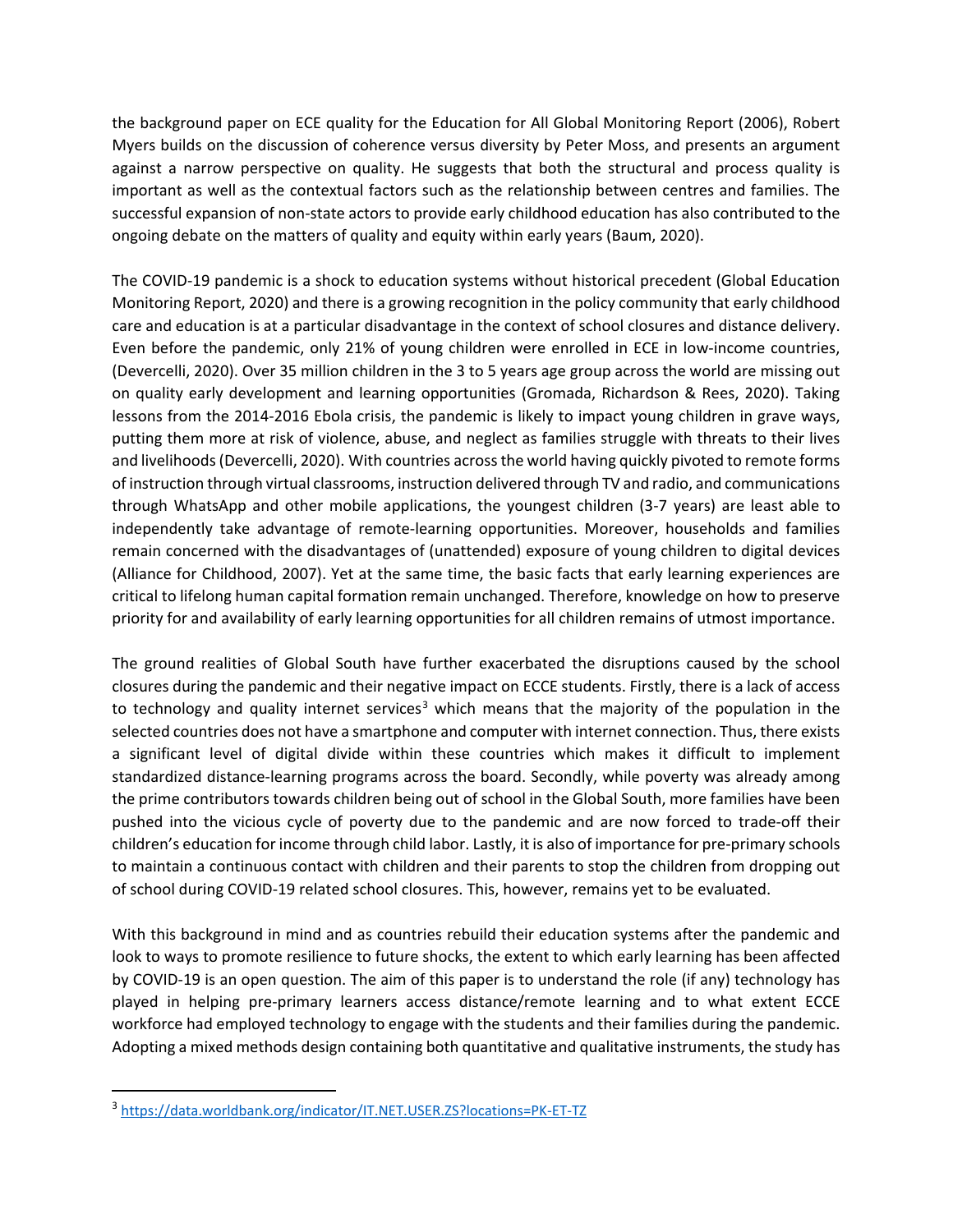been conducted across Punjab province of Pakistan and Ethiopia that are a part of the Early Learning Partnership (ELP) systems research initiative (World Bank, 2016).

Ethiopia is in a phase of extensive and ongoing policy reform in the early learning sector, which started with the introduction of a National Policy Framework for Early Childhood Care and Education in 2010. Until 2010, pre-primary education was provided almost exclusively by the private sector in kindergartens, mainly concentrated in urban areas. It was after the introduction of O-class in 2010 (a one-year program attached to primary schools) which is financed by the government that the enrolment of early childhood education increased from 4.2% in 2008/09 to 45% in 2016/17 (MoE-EMIS, 2017). However, this massive influx of young children into the system has created substantial challenges in the provision of equitable access to quality ECE provision in the country (Kim et al., [2021;](https://link.springer.com/article/10.1007/s10643-021-01214-0#ref-CR16) Rossiter et al., [2018;](https://link.springer.com/article/10.1007/s10643-021-01214-0#ref-CR27) Teferra & Hagos, [2016\)](https://link.springer.com/article/10.1007/s10643-021-01214-0#ref-CR32). In the context of the COVID-19 pandemic, ensuring quality early learning became even more challenging due to the unequalising effects of the crisis. As a result of school closures, which began in Ethiopia in March 2020, approximately [26 million](https://www.unicef.org/ethiopia/stories/case-safely-reopening-schools-ethiopia) primary school students were out of school for at least six months. When the schools were closed nationwide, the Ministry of Education announced the Education Sector COVID-19 Preparedness and Response Plan on April 3, 2020. This plan aimed to support students' distance learning through a number of measures including lessons broadcast through radio and television. They placed special emphasis on supporting disadvantaged students stating, "…vulnerable and disadvantaged children are the most affected and hence will be given special emphasis during this complicated crisis" (MoE, 2020, p. 1). However, the provision of distance learning through available media channels focused on primary and secondary education only. As a result, many pre-primary students had little or no education during the closure period. Studies suggest distance learning did not reach all students, and those already facing the greatest disadvantages received the least support (Azevedo et al., 2020; Kim et al., 2020; Wieser et al., 2020).

In the case of Pakistan, due to Pakistan's proximity to China where the COVID-19 outbreak was first discovered, it was among the first countries to institute widespread school closures<sup>[4](#page-3-0).</sup> Schools began closing in Sindh province in February 2020, and by March 14, 2020 all schools were closed. Six months later, schools began a staggered reopening, with early childhood education starting up again on September 30, 2020. The rising COVID-19 cases resulted in the provincial governments again closing schools in November<sup>[5](#page-3-1)</sup>. According to the Ministry of Federal Education & Professional Training (MoFE&PT)'s estimates, at least 40 million children across all grade levels were impacted by the pandemic<sup>[6](#page-3-2).</sup> The majority affected were the younger ECE/lower primary aged children who ended up being provided with far lesser options of distance learning and home schooling, as both teachers and parents were unprepared for the task of supporting children in ECE. While upper grades from primary schooling onwards were offered some distance learning opportunities as well as regular contacts by teachers for assignment/homework, such a systematic approach was lacking for ECE. At the federal level, the government offered tele-school to children staying at home during the pandemic. ECE-relevant shows were telecasted for an hour daily at 8 am on Pakistan's national television station. According to actors in the subsector, content on ECE was also offered on radio. However, households in many rural areas of the

<span id="page-3-0"></span><sup>4</sup> Geven & Hasan, 2020

<span id="page-3-1"></span><sup>5</sup> Ejaz et al., 2021

<span id="page-3-2"></span><sup>6</sup> http://mofept.gov.pk/SiteImage/Misc/files/0\_%20NERRP%20COVID-19%20MoFEPT%204%20May%202020%20Ver%2001.pdf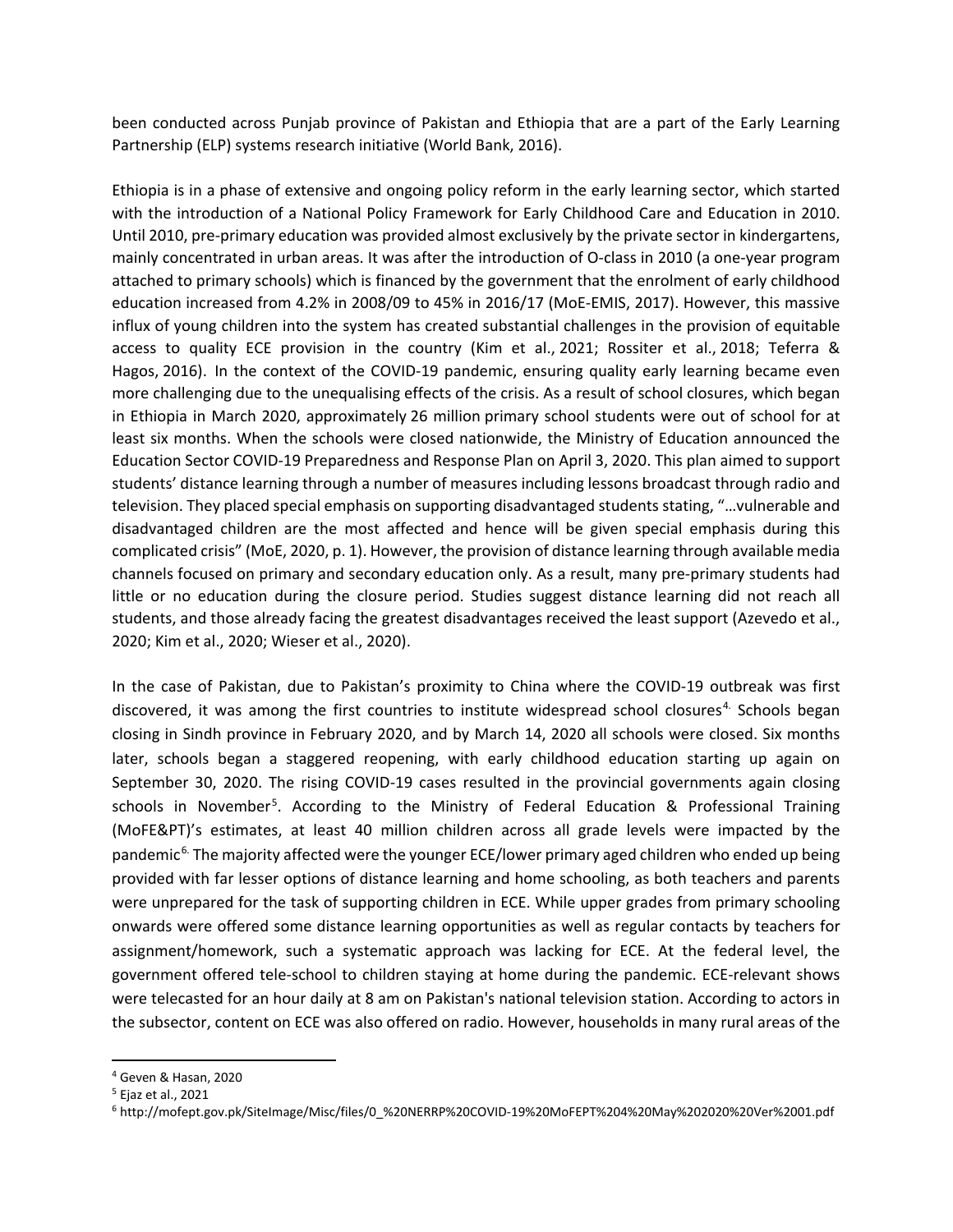province could not avail these facilities and thus could not participate in distance learning mainly due to issues of technology access<sup>[7.](#page-4-0)</sup> At the systems-level too, ECE ended up as a lesser prioritized area in comparison to primary and secondary learning. For instance, in the MoFE&PT's Resilience Plan for Education in June 2020, there was no mention of ECE and nor was there any concomitant increase in funding for ECE in the province. This had a larger impact with regards to how ECE teachers were supported, how parents were engaged, how home learning took place during lockdown, how a systemslevel strategy was devised, and ultimately how the learning losses incurred in early years during the pandemic will be mitigated moving forward.

This research makes an important contribution to the upcoming GEM report 2023 by providing crosscountry evidence on the uptake of tech-enabled distance learning measures in early years during COVID-19 and the extent to which ECCE workforce employed technology to engage with the students and their families during the school closures. Furthermore, this study analyzes the policy spectrum on education emergency responses in the selected countries and will be helpful in redesigning the framing of ECCE, its place, policy and practice on how to help teachers, parents and learners adapt to technology and distance learning during school closures in developing contexts. Anecdotal evidence suggests that ongoing research on the learning losses and uptake of distance learning measures in the Global South is focusing mainly on primary and secondary education. Whilst the research targeting primary and post-primary levels will generate useful insights for broader education reforms, we argue that the dynamics of the ECCE sector are unique. It is important to contextualize this sector within the challenges posed specifically by COVID-19. Our analysis helps fill key knowledge gaps in this area and contribute to the literature on the impact of COVID-19 on early childhood systems building in LMIC at the global, regional and national level. Complementing quantitative measurement with qualitative data drawn from various perspectives, this study is among the very first efforts to provide a comparative analysis on the impact of COVID-19 on ECCE, with an acute focus on the role of technology (if any) in reducing learning disruptions for pre-primary learners. Building on the GEM Report 2020 on Inclusion and Education, our research also engenders evidence on equity and inclusion through an assessment of the differences in the learning modes which were opted by the children with and without disabilities (primarily in Pakistan).

# **2. Literature Review**

Over the years, as situations of migration, conflict, emergencies, and displacement have drastically grown around the world; *distance learning*, as a form of instruction, has emerged as a scalable and flexible solution to develop the cognitive capacities, socioemotional capabilities, and health outcomes of children at home. Distance learning, also known by various names such as distance education, e-learning, techenabled learning, or online learning not only addresses issues related to physical/geographical distance but also helps children access education in precarious situations where in-person attendance at classes is not feasible (Hrastinski 2008; Moore et al. 2011; Singh and Thurman 2019; Watts 2016; Yilmaz 2019).

<span id="page-4-0"></span><sup>7</sup> https://www.cgdev.org/sites/default/files/covid-19-pakistan-phone-survey-assess-education-economic-and-health-relatedoutcomes.pdf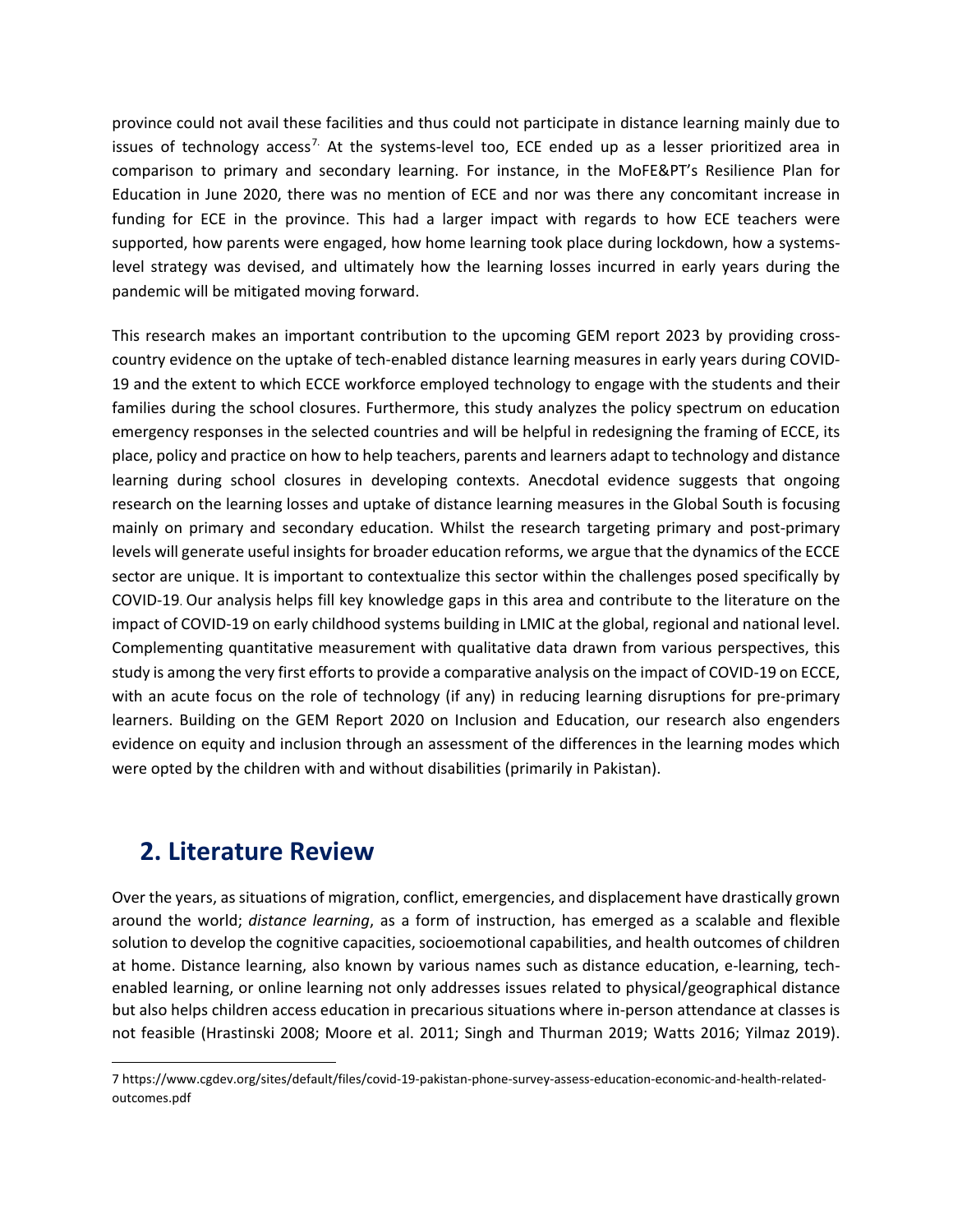Distance learning is commonly defined in contradistinction to F2F learning (Ryan et al., 2016), replacing physical classroom with the use of web/non-web modalities offering opportunities for out-of-class learning independent of time, place and pace (Bernard et al., 2014; Chigeza and Halbert, 2014; Northey et al., 2015; Israel, 2015; Potter, 2015). The definition of distance learning employed in this study is a relatively simple one: it is the use of information and communication technology (for example, internet, computer, telephone, radio, video, and others) to enable and enhance teaching and learning (Jenkins and Hanson, 2003).

The *uptake and effectiveness of distance/online learning* has always been a contested issue. In 1995, when online learning was at a nascent stage, Bates (1995) published his famous ACTIONS model which made a substantial impact on e-learning. According to him, the key aspects to be considered when choosing and assessing different technologies for education are: Access; Costs; Teaching and Learning; Interaction and user-friendliness; Organisation; Novelty; and Speed. Researchers such as Cavanaugh (2004) and Hooper (2008) have continued to identify factors which affect distance learning: equitable access by all students to the tools, reliability/consistency of access, adequate preparation time and training for school staff, frequency of communication between students and teachers and the adaptation of existing curricula, amongst others. Educational psychology also offers clues about what factors are important to creating successful learning environments in the context of distance learning. According to a recent research by Donohue et al. (2019), a typical distance learning environment will require students to be autonomous, self-regulated, and independent, to maintain a sustained effort throughout the class. Kaplan (2020) shares the same sentiments by emphasizing that most students require 'a sense of belonging and relatedness and a certain degree of independence and autonomy' when learning at home.

Limitations of online learning can vary depending on the instructors' and students' ability to access ICT devices and well-designed content. Boelens et al., (2017) identified four key challenges related to online learning: "Incorporating flexibility; facilitate students' learning processes; stimulate interaction; and fostering an affective learning climate". These limitations are evident for young children enrolled in ECE (aged 3-7) who most often do not have the technology skills necessary for online learning and therefore, require greater adult support and supervision to facilitate distance learning activities than do their older peers (Schroeder and Kelley 2010; Youn et al. 2012, Fedynich [2014;](https://link.springer.com/article/10.1007/s13158-020-00272-6#ref-CR3) Wedenoja [2020\)](https://link.springer.com/article/10.1007/s13158-020-00272-6#ref-CR24). As mentioned above, online settings require a lot of self-regulation and an internal locus of control which early grade learners do not adequately possess, placing a responsibility on the teachers as well as the parents/caregivers to keep the child motivated and engaged. Moreover, young children need more physical interactions and play-based activities to develop their skills and learn compared to adult learners. There is a consensus in the existing literature that for the youngest children, the use of online learning/tools needs to come with caregiver-child interaction. Offir et al. (2004) and Barth (2004) discuss that the lack of face-to-face interaction between youngest students and teachers in a distance learning environment could have significant effects on both the teaching as well as the learning processes.

Additionally, a growing number of technology sceptics have also raised concerns regarding the *impact of use of digital devices on children's health and cognitive development* (Plowman et al., 2012; Lepinic & Samec, 2013; Jiang & Monk, 2016). There is a wide debate in the literature related to the consequences of children's use of technology devices before they reach school age. The Alliance for Childhood (2007)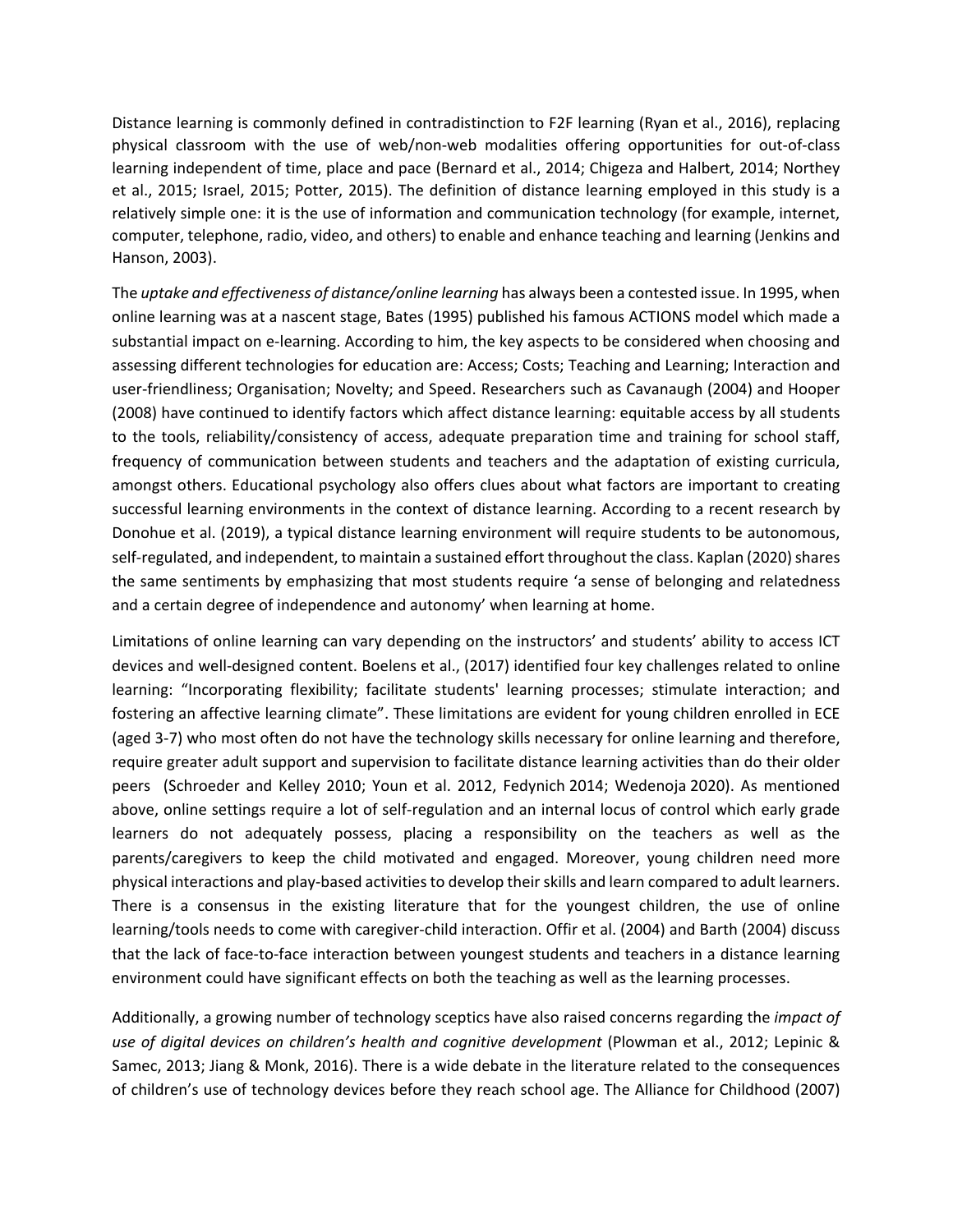argues that what is good for adults and older students is often inappropriate for young children. In the wake of rapid growth of screen technologies (e.g., computer, smartphones, television), parents too have expressed their uncertainty about whether exposure to ICT devices is beneficial or harmful for their children in the age group of 3-7 and the risks of unrestricted digital use [\(Radesky et al., 2016,](https://www.ncbi.nlm.nih.gov/pmc/articles/PMC7476883/#b0220) [Livingstone](https://www.ncbi.nlm.nih.gov/pmc/articles/PMC7476883/#b0155)  [et al., 2015,](https://www.ncbi.nlm.nih.gov/pmc/articles/PMC7476883/#b0155) Erogan et al., 2019). The European Union Kids Online project (Livingstone, 2015) involving a survey of internet use amongst young children revealed that parents with higher income and education had employed a wide range of practices to restrict the use of digital devices at home and had spent efforts to promote offline activities for children. Some parents offset the negative effects by setting rules and limits on the frequency and duration of using digital devices (Plowman, 2012, Hatzigianni & Margartts,  $2014$ ). $^{8}$  $^{8}$  $^{8}$ 

Nevertheless, there are researchers and educators who believe that the use of *online learning in preprimary education* is necessary and that it can support both the teachers' and children's development (McPake et al., [2013;](https://link.springer.com/article/10.1007/s13158-020-00272-6#ref-CR12) Edwards et al., [2018;](https://link.springer.com/article/10.1007/s13158-020-00272-6#ref-CR2) Manches and Plowman[, 2017\)](https://link.springer.com/article/10.1007/s13158-020-00272-6#ref-CR11). Studies demonstrate that the use of technology helps in improving the development of children if properly supervised and used with consistency. Colourful visuals, illustration and audio materials and funny characters compel children to engage for a good time and learn new things (Jayakaran et al. [2012\)](https://www.researchgate.net/profile/Saminda-Premaratne/publication/254037302_Enrich_preschool_education_through_blended_learning_environments/links/5478abbe0cf293e2da2b2a56/Enrich-preschool-education-through-blended-learning-environments.pdf). Across the world online programs have been developed and delivered to support young children with disabilities and/or living in remote or disadvantaged situations to provide learning flexibility (Kim, 2020, [Smith et al., 2016,](https://www.ncbi.nlm.nih.gov/pmc/articles/PMC7476883/#b0245) [Zalaznick, 2019\)](https://www.ncbi.nlm.nih.gov/pmc/articles/PMC7476883/#b0285).

Despite such widespread use of information and technology to impart education and learning, especially when face to face learning is not possible, evidence supporting the positive impact of distance learning on early years is limited (Jamieson-Proctor, Burnett, Finger & Watson, 2006). A report by the Alliance for Childhood (2007) notes that the use of ICT devices in education have had no proven positive effects on children, and may even be physically, intellectually, and socially harmful, especially for kids under the age of 11. The Alliance argues that the benefits of using technology for preschool and primary/elementary students are vastly overstated and the costs—in terms of money spent, loss of hands-on learning opportunities, and damage to children's health/eyesight—are not accurately reported. In addition, a review of 150 distance education programs concluded that traditional, F2F means of learning continues to be reliable, sustainable, equitable and widely used than non-F2F methods of learning (Leary & Berge, 2006). A study by Graham and Banks (2000) on use of distance learning by primary grade students found that students would engage with the computer only in the presence of the teacher. The authors note: "If a teacher were present, lines of children would form at the computer…but if the teacher were absent or another more open-ended engaging activity was presented, one that involved the teacher, that is a more human interacting activity, not one child was interested in or used the computer". A study by Johnson et al. (2017) provides similar evidence stating that children only engage in distance learning if teachers/caregivers took an active role in spending time with children.

The COVID-19 pandemic has brought *the issue of the digital divide* to the forefront of the education policy agenda. Disparities in internet access for households with higher levels of poverty and in rural areas were documented well before the pandemic. However, as Chandra et al. (2020) demonstrate, the digital divide

<span id="page-6-0"></span><sup>8</sup> [https://nasbe.nyc3.digitaloceanspaces.com/2020/06/Hao\\_ECE-Remote-Learning-Final.pdf](https://nasbe.nyc3.digitaloceanspaces.com/2020/06/Hao_ECE-Remote-Learning-Final.pdf)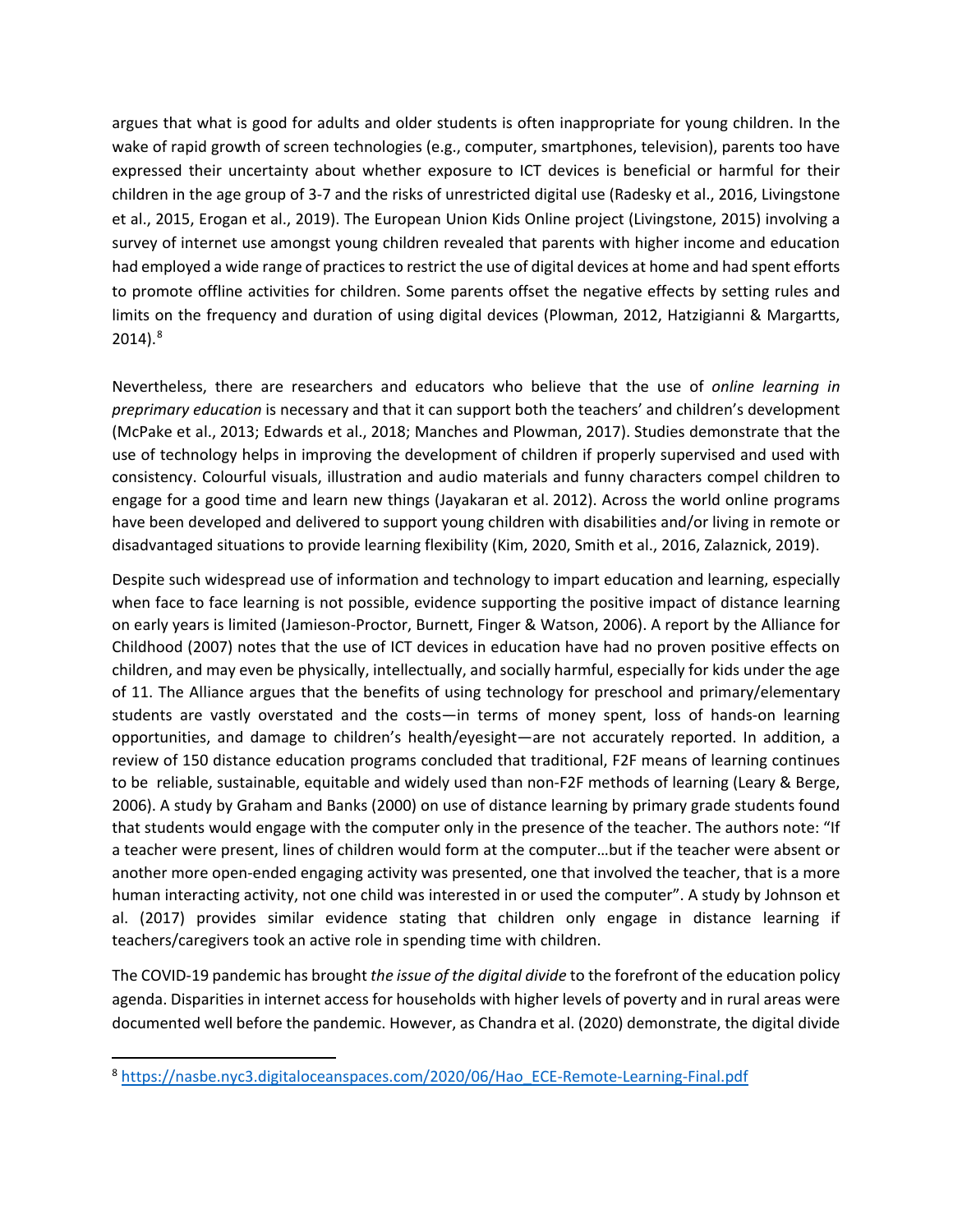became pronounced when teachers had to transition to remote instruction for nearly 50 million K–12 public school students during school closures. Emerging evidence highlights that the opportunities available for online teaching and learning remained unequal across different countries and subregions. A study conducted by [Stelitano et al., \(2020\)](https://www.frontiersin.org/articles/10.3389/feduc.2021.618323/full#B43) indicates that teachers working in relatively high poverty schools were significantly more likely to report their students' lack of access to the internet and devices at home. Whilst empirical evidence on the mode of learning adopted by students in general and ECE students in general is very limited, anecdotal evidence suggests that many governments prioritized broadcasting learning materials via TV (especially for primary school students) as it is the most widely available medium accessible to families across all socioeconomic groups. Where infrastructure allowed, such broadcasts were paired with additional learning materials like text messaging to distribute schedules, guidance, and/or additional exercises. A survey of teachers in Chile revealed similar findings—teaching activities during the pandemic were mainly based on teachers sending homework (75%) for students to work on independently. On the other hand, merely 9% of teachers reported that 53% students had a habit of working on their own and only one-fourth believed that these students possessed the skills needed for distance education facilities (IIE, 2020). Similarly, a survey of nearly 4,000 teachers from preschool to secondary in 32 states of Mexico revealed that 85% of teachers engaged in distance education. However, in the poorest region of the country, only 64% of teachers were working remotely. There were also differences between public and private schools. The time spent on distance education varies considerably between teachers in private schools (24% of teaching staff spend seven hours or more a day) and public schools (64% spend two hours or less) (Corucera et al., 2020). ECLAC (2020a) also highlight that online classes and video recordings are much more common in private schools than in public schools. A qualitative study carried out in seven European states by Ferri et al., (2020) describes a very common challenge facing families with more than one child going to school: "Just think of families where there is more than one child in school with no or one computer. This means that in parallel only one child can take part in a digital online education course at a time". This is a serious equity issue that if every child does not have the opportunity to access the network on a regular basis, he/she risks being left behind, inevitably leading to the exclusion of some learners.

*Teachers*, as the spearhead of the implementation of online learning, have undoubtedly a huge role to play in making up for lost time in the classroom and supporting young children who might have fallen behind. Regardless of the type of medium used (radio, TV, mobile, online platforms, etc.) teachers need to adapt their practices and be creative to keep ECCE students engaged. During the COVID-19 pandemic, the effectiveness of online learning might have been hindered, in some cases, by the lack of basic digital skills among teachers, making them unprepared to adapt to the new situation so abruptly (OECD, 2020). According to a study from Brazil carried out in 2020 covering pre-primary and primary teachers, 83% of teachers considered themselves unprepared to teach remotely, 67% were anxious to do so, 38% felt tired, and less than 10% felt happy or satisfied<sup>[9](#page-7-0)</sup>. Even in pre-pandemic times, evidence has shown that ECCE teachers do not have the skills or the knowledge to assess young students' learning effectively, or to adapt their teaching in response to the assessment. Given the current challenges and massive learning losses, it is critical for governments and education systems to ensure that ECCE teachers have adequate training

<span id="page-7-0"></span><sup>9</sup> https://blogs.worldbank.org/education/changing-role-teachers-and-technologies-amidst-covid-19-pandemic-keyfindings-cross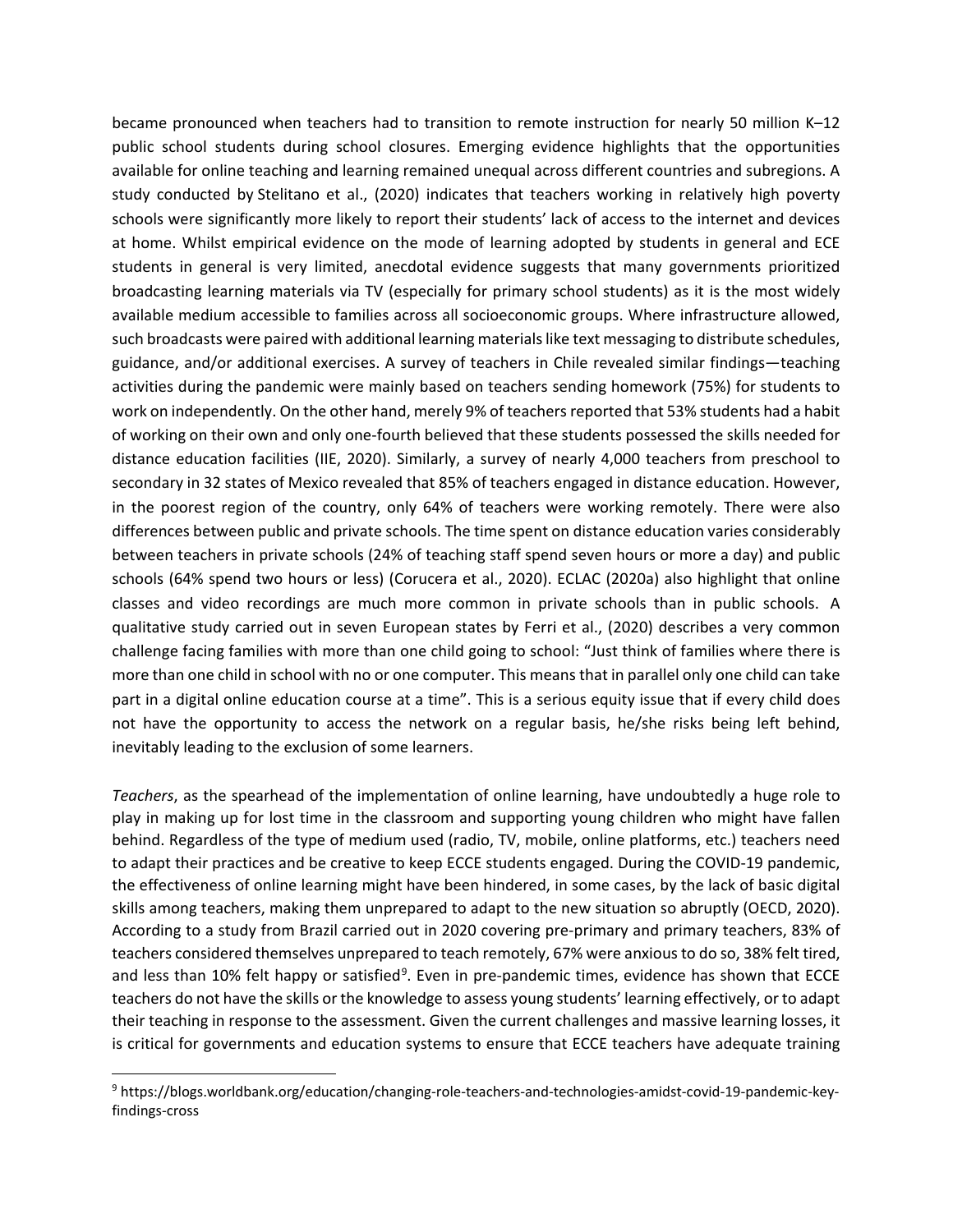and access to appropriate tools and resources, including effective ways to communicate information and deliver instructional support to students and parents. Recent literature highlights that countries and school systems that have weathered COVID-19 more successfully have ensured their teachers (including pre-primary) have ample support, not just in terms of access to technology but also in other ways such as content, delivery and pedagogy. As schools closed in the Kyrgyz Republic, for instance, ECCE teachers were provided free SIM cards to access educational material online and WhatsApp. In [Sierra Leone,](https://www.globalpartnership.org/blog/how-did-sierra-leone-implement-radio-instruction-during-ebola-crisis) where the main remote learning channel is radio, a 'live' and toll-free phone line was launched to help teachers connect with their students. Beyond providing guidelines and tools, some governments have leveraged existing professional development programs that worked before the pandemic. The state of Edo in Nigeria [trained 11,000 primary school teachers](https://www.bridgeinternationalacademies.com/teaching/government-teachers/edobest/) who are part of the [Edo-BEST program](https://oecdedutoday.com/wp-content/uploads/2020/11/Nigeria-Edo-BEST-at-Home.pdf) in the past two years to effectively use digital technologies in the classroom; during the pandemic, this in-service teacher training program transitioned from in-person to remote training. Similarly, in Uruguay, [The Institute for](https://www.ceip.edu.uy/IFS/index.php?option=com_content&view=category&layout=blog&id=17&Itemid=196)  [in-Service Teacher Training](https://www.ceip.edu.uy/IFS/index.php?option=com_content&view=category&layout=blog&id=17&Itemid=196) took an existing coaching program online to provide remote pedagogical support and [Ceibal strengthened its teacher training](https://www.ceibal.edu.uy/en/formacion-docente) program and Open Educational Resources repository. These country examples highlight some good practices that the governments have adopted to support ECCE teachers, principals, and school staff in using technology to implement remediation and manage students' new academic and psychosocial needs.

In summary, there is a general tendency to do online/distance education all around the world. During the COVID-19 pandemic, the sudden shift to online learning has presented new opportunities for school systems, children and their parents. Previous research tells us more about the challenges and bottlenecks facing the governments and education systems in keeping students engaged through remote learning during and in the immediate aftermath of the pandemic. Lack of access to technology, absence of conducive home learning environment, non-willingness of parents, insufficient training of workforce and fragmentation of various kinds at the systems level emerge as common challenges. Few studies, however, have applied a deeper lens to document the experiences of young learner/early grade students and ECCE workforce in using technology to continue learning at home. At present, there is insufficient evidence on children's choice of engaging with modes of remote learning and the usage of technology by teachers in engaging with young children and their families. Our paper contributes to the literature by investigating these factors more comprehensively and systematically.

# **3. Research Questions**

Our specific research questions are:

## **1) What role (if any) did access to technology play in ECCE students' mode of learning choices during COVID-19?**

This question explores the impact of access to technology on the uptake of distance learning measures in early years during COVID-19. More specifically, this question generates information on what forms of learning modalities (such as printed learning packages, radio, TV, voice/text/web-based instruction etc.) were reported to be used by the caregivers to continue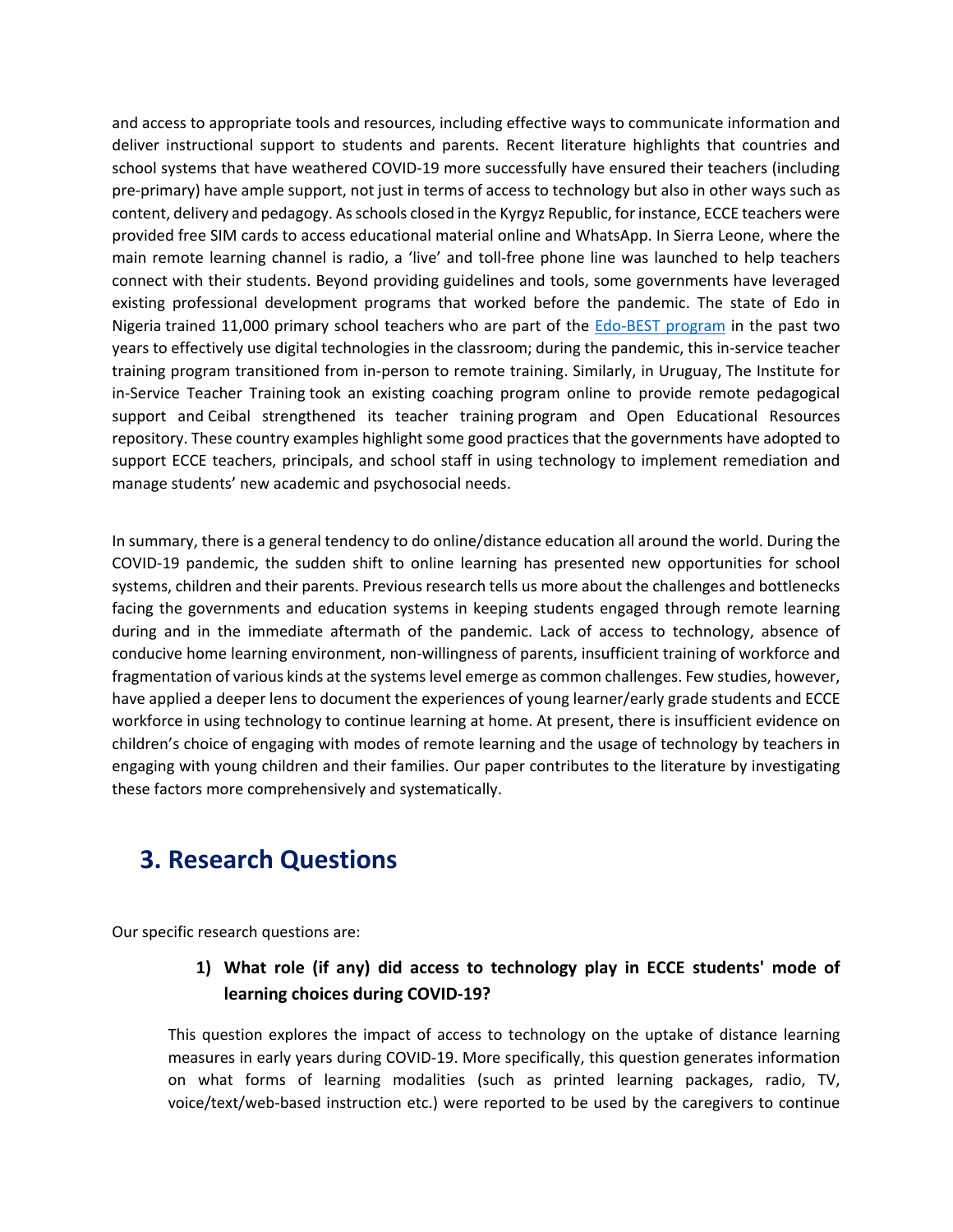children's learning during school closures, and how does it vary with their access to technology (including computer, smartphone, tablet, feature phone, television and radio). In simple words, the question gives insights into caregivers' choice of engaging with the available option/learning mode. We will also examine how the usage of and choice for mode of remote learning is affected by a child's gender, disability status, socioeconomic status, parental support, mother's educational attainment and pre-lockdown enrollment status (in-school vs out of school) etc.

## **2) What impact (if any) did the governmental support have on the level of engagement between pre-primary workforce and parents during COVID-19?**

This question probes the association between the support pre-primary workforce has received from the government and the level of their engagement with parents/children to support remote learning during the school closures. Support from the government could take various forms: support in the form of training/professional development on helping students learn at a distance, sharing information on COVID-19 and school reopening status, official guidelines on assessing students' remotely, financial support (increase in school grant, staff salaries), counselling etc. We seek to analyze if the guidance/support received by the teachers/head teachers from the government was reflected in their engagement with the students and parents/caregivers in the absence of any comprehensive teacher monitoring mechanisms and what contextual factors such as role, gender etc. impeded or facilitated the engagement between the pre-primary workforce and the learners/parents. Not only this, but we also use qualitative data from Pakistan to understand the type of professional development/support that was extended to the pre-primary workforce by the government and if any of this support was tech-related in order to facilitate engagement between the workforce and parents. Furthermore, we will also descriptively analyze the support (both tech and non-tech) which was made available to the pre-primary workforce in Ethiopia and if there is any relationship between the extended support and the engagement level between teachers/headteachers and caregivers.

# **4. Data[10](#page-9-0)**

Guided by quantitative and qualitative methodologies, primary and secondary data from multiple sources is being used and analyzed to inform the findings.

### **i. Quantitative Data**

Quantitative component of the research includes primary data from telephonic surveys conducted with parents/caregivers, teachers and head teachers in Pakistan and Ethiopia from August 2020 through March 2021 with sample sizes varying between countries.

<span id="page-9-0"></span> $10$  All data collection activities ensured ethically sound procedures, with approvals from relevant platforms and consent of all participants, and observance of strict COVID-19 SOPs during the FGDs and KIIs. Therefore, no harm was done while undertaking this research.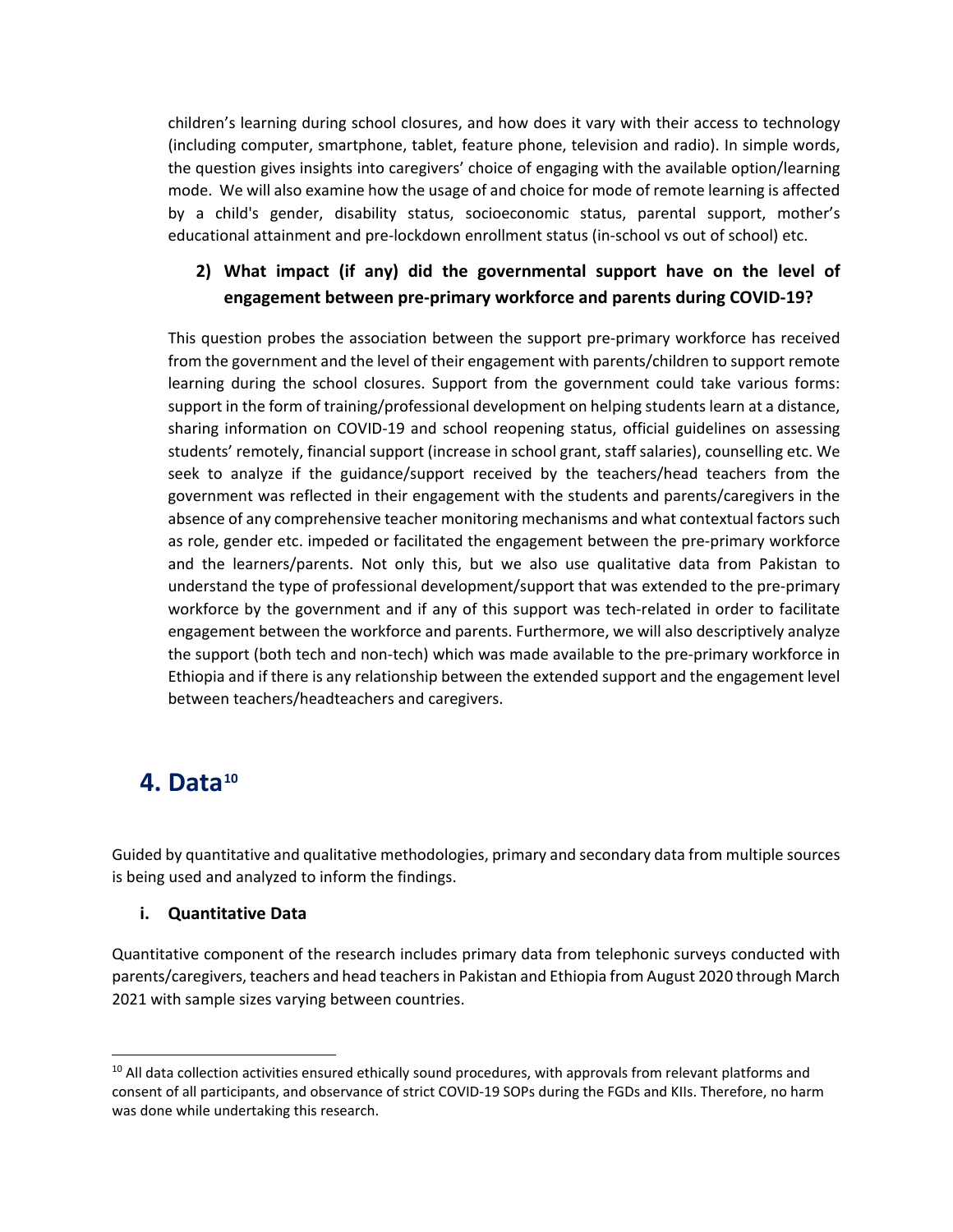| Country  | <b>Sample Size</b><br>(Household/<br>Caregiver<br>Survey) | <b>Sample Size</b><br>(Teacher/<br>Headteacher<br>Survey) | <b>Districts/Regions</b>                                                                 | <b>Survey</b><br>Time<br>Period | <b>Survey</b><br><b>Method</b> | <b>Interview</b><br>Time<br>(approx.)                                     |
|----------|-----------------------------------------------------------|-----------------------------------------------------------|------------------------------------------------------------------------------------------|---------------------------------|--------------------------------|---------------------------------------------------------------------------|
| Pakistan | 2004                                                      | 312                                                       | Bahawalnagar,<br>Chakwal, Chiniot,<br>Faisalabad, Kasur,<br>Multan, Lodhran,<br>Sargodha | January to<br>March<br>2021     | Phone<br><b>Interviews</b>     | 25 Minutes<br>for<br>Households<br>& 15<br>Minutes for<br><b>Teachers</b> |
| Ethiopia | 480                                                       | $96^{11}$                                                 | Addis Ababa,<br>Amhara, Ben.<br>Gumuz, Oromia,<br>SNNP, Tigray                           | August to<br>September<br>2020  | Phone<br>Interviews            | 45 Minutes                                                                |

*Table 1: Sample Information*

#### **Survey Instruments & Sample Selection**

The data used in this paper was collected as part of the e Early Learning Partnership (ELP) Systems Research in September-December 2020. ELP is a multi-country research initiative (funded by the WB and supported by Foreign and Commonwealth Development Office) carried out in four countries of Pakistan, Ethiopia, Liberia and Tanzania, to (1) provide policymakers in a set of focus countries with actionable information to help guide the delivery of quality, equitable early learning at scale; and (2) to build the international evidence base in the emerging field of systems research in early childhood education. This paper presents findings from the research conducted across two of the four ELP focus countries: Pakistan and Ethiopia. ECE has emerged as a distinct subsector within Pakistan and Ethiopia. Over the past decade, there have been consistent reforms for ECE in the two countries as the subsector has been clearly recognized and accounted for in the educational policies, budgets, sector plans, and implementation strategies. This has allowed for an evidence-base to accumulate for ECE and effects of the pandemic on early years can be ascertained in these two countries. Furthermore, both countries have similar demographic profiles, which allows for a meaningful cross-country comparison.

#### • Pakistan

In Pakistan, data was collected by Idara-e-Taleem-o-Aagahi (ITA) Pakistan's team from eight districts (Bahawalnagar, Chakwal, Chiniot, Faisalabad, Kasur, Lodhran, Multan and Sargodha) in Punjab. These

<span id="page-10-0"></span><sup>&</sup>lt;sup>11</sup> Due to limited sample size, only descriptive analysis is carried out for the data from Headteachers/Teachers Survey in Ethiopia.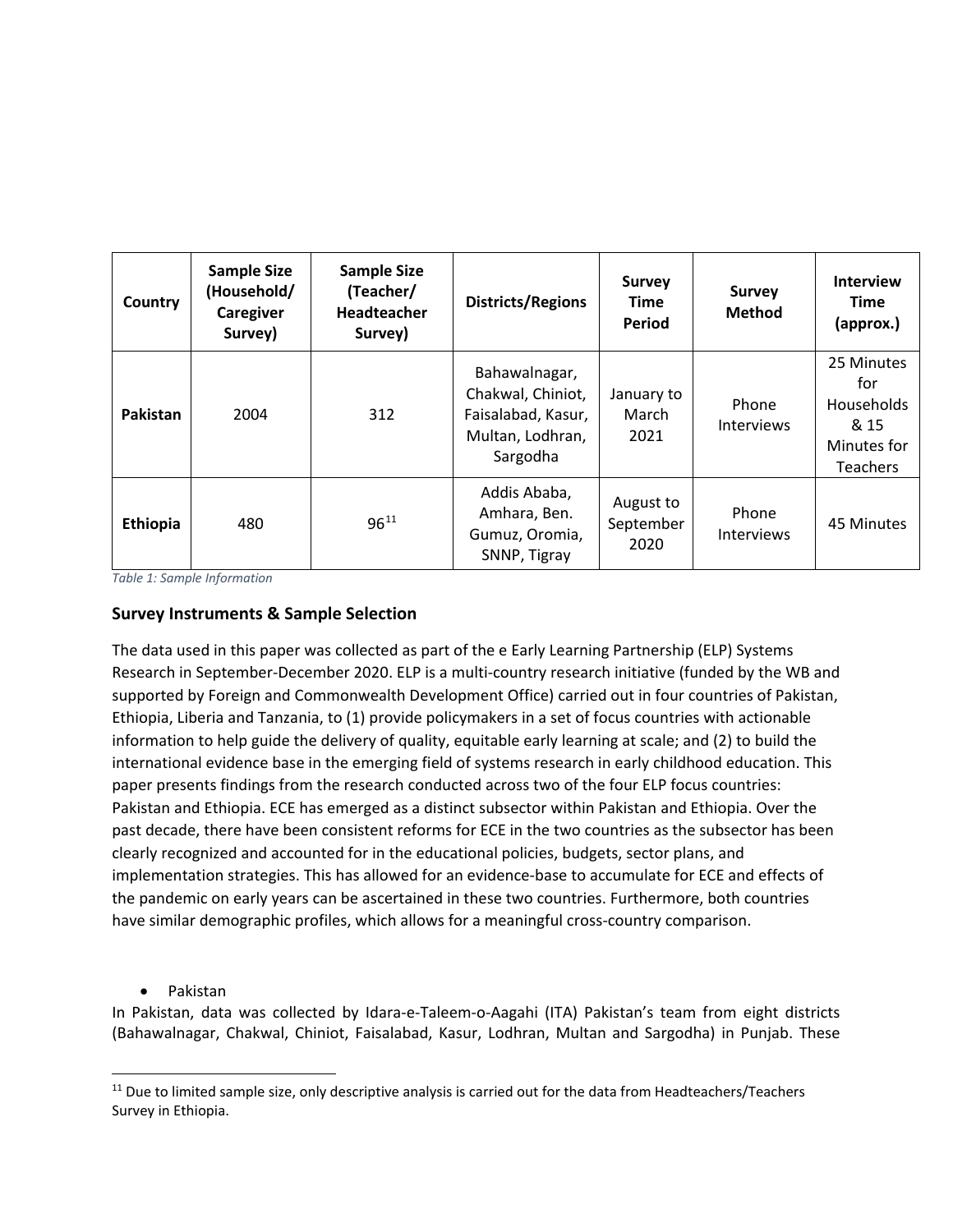districts were randomly selected and ensured the representation of Central, Southern and Northern regions of the province. For each of these districts, 20 villages with ECCE schools were randomly picked and caregivers of 20 students from each ECCE school were selected to participate in the Caregiver survey. Following this, ECCE headteacher and one ECCE teacher from each of the sampled schools were interviewed for the Teachers/Headteachers survey.

The survey questionnaires were based on Measuring Early Learning Quality Outcomes (MELQO) initiative's modules which have been developed by a consortium led by UNESCO, UNICEF, the World Bank and the Center for Universal Education at the Brookings Institution. The MELQO project was first initiated in 2014 and has, since then, been rolled out in several countries. Its modules, including Measure of Development and Early Learning (MODEL) module and Measuring Early Learning Environments (MELE) module, are aimed at making early learning assessments accessible across the globe and cover a core set of items which have cross-country relevance; MODEL module isfocused on "measuring child development and learning" while MELE module is focused on "measuring early learning environments".<sup>[12](#page-11-0)</sup> For Pakistan, these modules were adapted to the local country context with regards to curriculum, early learning materials and early learning standards etc. In addition to these adapted modules, background information such as demographics and COVID-19-speciifc information were collected during both Caregivers' Survey and Teachers/Headteachers' Survey to better understand COVID-19's effect on ECCE.

For Caregiver's Survey at the household level, the adapted version of the MODEL module as described in the previous paragraph was employed to collect information from parents/caregivers. The survey instrument covered various themes including child's home learning environment, parental engagement in child's learning activities, socioeconomic characteristics of the household, access to government's health and social security schemes and impact of school closures on the psychosocial wellbeing of children and their parents. Furthermore, a shorter version of Washington Group on Disability Statistics' Child Functioning module (CFM) was also developed and incorporated in the survey questionnaire to better understand the prevalence of functional difficulties in five domains<sup>[13](#page-11-1)</sup> among the ECCE students and the varying impact of COVID-19 and school closures on children with functional difficulties. The CFM is not originally a part of the MODEL module: a shorter version of CFM was included in the survey questionnaire only to better understand the disability prevalence in the sampled children.

At the school level, selected items from MELE module and COVID-19 related questions were used to form the survey questionnaire which was then used to survey teachers and headteachers. This survey instrument included questions on professional development and financial support extended to the teachers/headteachers; the use of technology in communicating/engaging with children/caregivers; and support received by teachers/headteachers from their respective supervisors.

• Ethiopia

In Ethiopia, data used in this paper was collected from six regions (Addis Ababa City Administration and primarily rural areas of Amhara, Benishangul-Gumuz, Oromia, SNNP, and Tigray) by the Ethiopian Policy Studies Institute, Addis Ababa University, and the REAL Center at University of Cambridge. These regions

<span id="page-11-0"></span><sup>&</sup>lt;sup>12</sup> https://learningportal.iiep.unesco.org/en/library/overview-melqo-measuring-early-learning-quality-andoutcomes

<span id="page-11-1"></span><sup>&</sup>lt;sup>13</sup> Seeing, Hearing, Walking, Communication, Learning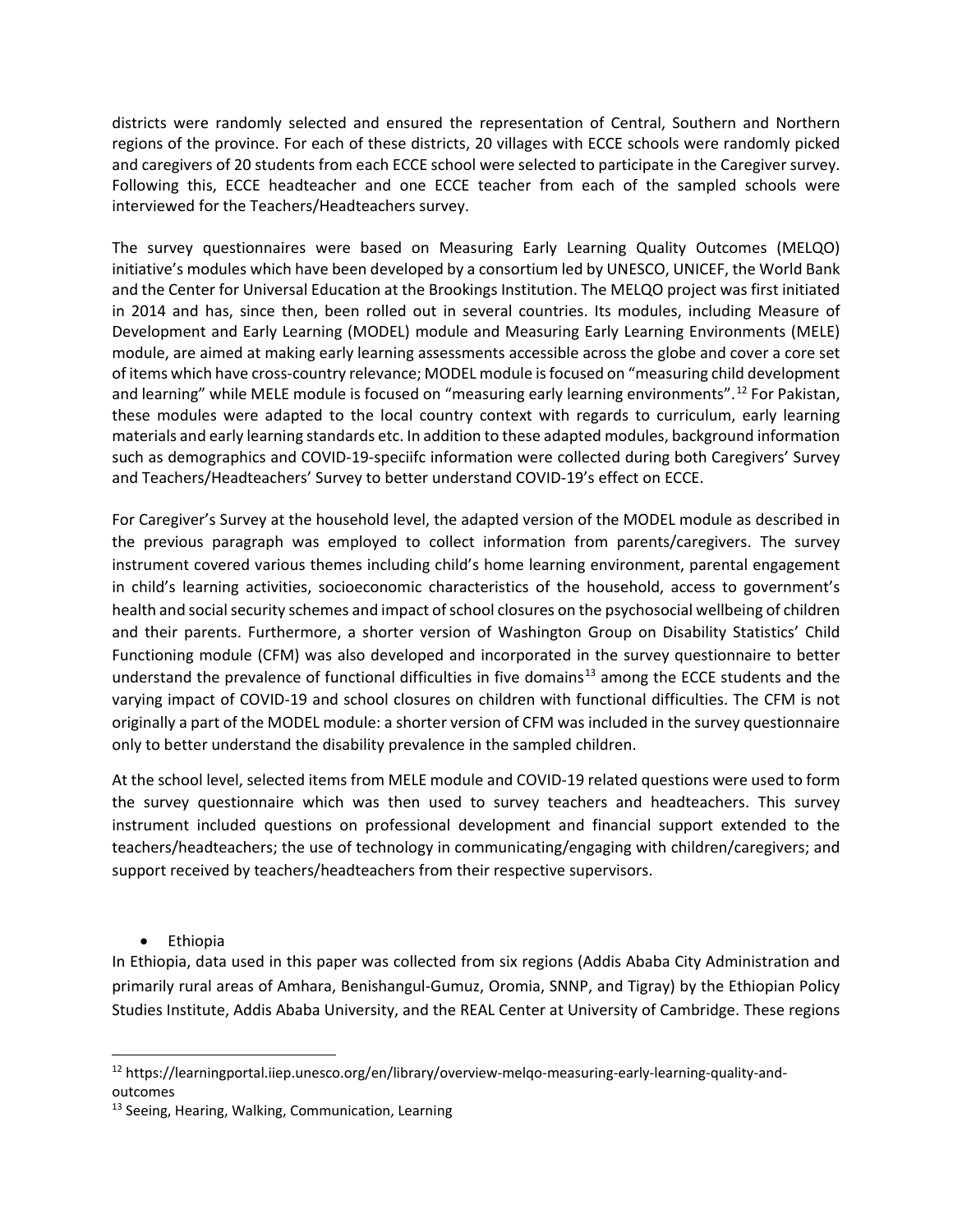have been selected from the total seven regions which were included in ELP Systems Research Program Phase 1 in Ethiopia. Moreover, the selected sample of Caregivers/Parents and Principals/Teachers is a subsample of the 2019/2020 ELP Systems Research Program Phase 1 and is not representative of the selected regions.

The Caregiver Survey included core set of items from the MELQO module and other pertinent questions with regards to country-specific context, familial experiences during COVID-19, experiences of ECCE-aged (both enrolled and out of school) children, access to information/resources that caregivers have had, caregivers' engagement in child's learning activities during school closures and caregivers perspectives on reopening of schools.Similarly, adapted versions of relevant MELQO items and selected items from the [RISE \(Research for Improving Systems of Education\) Covid-19 Survey](https://riseprogramme.org/blog/reopening-schools-ethiopia-perspectives) were used to interview a selected sample of teachers and principals in the context of pre-primary education on the available support, guidance received from the government/supervisors and communication with parents/children, among other things.

RISE COVID-19 survey investigates the effects of COVID-19 on children's holistic learning. Literacy and numeracy assessments were conducted in 2019 with pupils typically aged 7 to 11 in Grades 1 and 4 across six regions in Ethiopia. Data on social emotional learning were also captured from approximately 4,000 Grade 4 learners in 168 government primary schools between May and June 2019.

Source: https://www.educ.cam.ac.uk/centres/real/publications/Effects%20of%20COVID-19%20on%20principals%20and%20teachers\_Ethiopia.pdf

In both Pakistan and Ethiopia, the aforementioned surveys had to be conducted over phone calls due to the COVID-19 related restrictions. This has proven to be challenging with regards to motivating the responders to complete the survey, response rate and availability of responders. However, it has also provided the researchers with an opportunity to adapt the data collection strategies and to benefit from this unique yet challenging situation across the world.

#### **ii. Qualitative Data**

Primary qualitative data informing this research was collected from three districts (Chiniot, Multan, Lodhran) in Punjab (Pakistan) through structured key informant interviews (KIIs) and focus group discussions (FGDs) with system-level stakeholders (officials from provincial school education department, district education authorities and other relevant sectors such as health and ECCE workforce – teachers/headteachers) and parents/caregivers to better understand the impact of COVID-19 pandemic on early childhood education. These interviews covered various themes including governance, accountability and financing, home-based distance learning for early years students, (tech-enabled) communication among ECCE workforce and caregivers, parental engagement in children's learning activities, support available for ECCE workforce and caregivers, availability of feedback loops and future plans to mitigate learning losses occurred due to school closures.

Informants were sampled from subnational levels e.g., officials from School Education Department (SED) Punjab, Programme Monitoring and Implementation Unit (PMIU) and Quaid-e-Azam Academy for Educational Development (QAED). District level informants include officials from the District Education Authority including Chief Executive Officer (CEO) Education and Assistant Education Officers (AEOs) etc.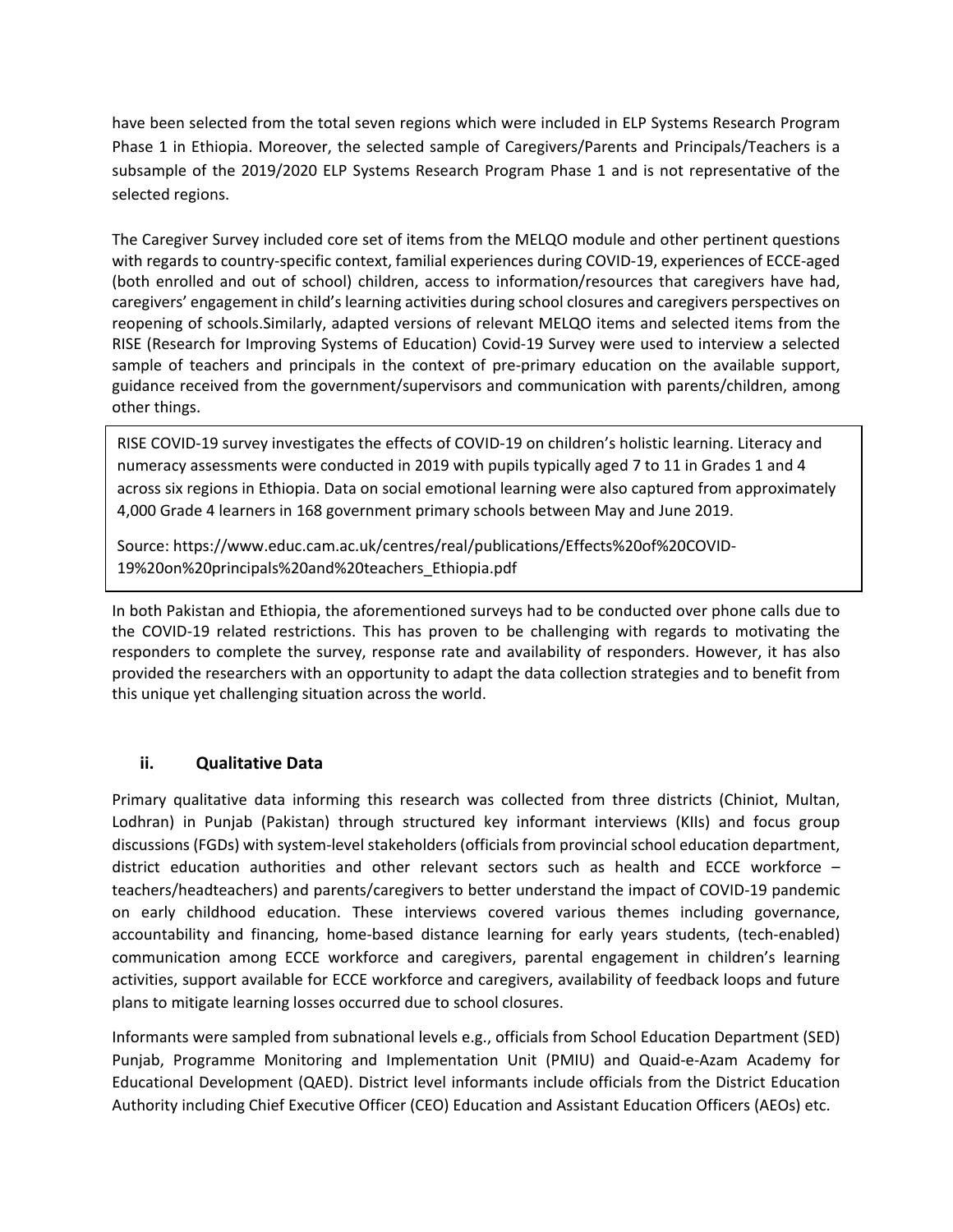A total of 103 parents participated in the FGDs, of which an overwhelming majority was that of mothers. In addition to these, several interviews were conducted from other key stakeholders such as representatives from school education department, district education authorities and ECCE workforce.

### **Descriptive Statistics for Regression Analysis**

### **i. Household/Caregiver Survey**

Several studies have looked at the factors that contribute to a students' choice for a particular mode of education. However, the existing research has mostly focused on the tertiary level of education (Al-Fadhli 2009; Bailey et. al. 2015 and Peytcheva-Forsyth et. al. 2018) and have identified demographics, personal, access to technology, experience of using technology, learning support, learning environment, available guidance and logistics as the potential factors which influence students' choice of mode of education. Since little information exists on the factors contributing towards the choice of engaging with a particular mode of learning at the ECCE level, we use multiple factors (demographics, personal, experience of using technology, learning support, learning environment, available guidance and logistics etc.) in general and access to technology in particular to understand their effect on the choice of engaging with modes of learning for preschool-aged children. Table 2 below provides descriptive statistics for the variables that we use in our regression analysis for each country and shows the number of observations (N), mean value (Mean), standard deviation (SD), minimum value (Min) and maximum value (Max) for each variable in each country).<sup>[14](#page-13-0)</sup> Since data was collected using different sets of questions in each country, we do not have the exact same variables for each country. However, main variables of interest for us (including mode of access to distance learning and access to technology) are similar across both countries.

In Pakistan, we can see that the average age of children in our sample was 5.196 years and that over 53% of our sample consisted of girls. Moreover, only 43.8% of mothers had primary or above level of education and almost 86% caregivers or children were in contact with the teachers during school closures. In addition to this, over 76% children in our sample were coming from households with five or more members.

In Ethiopia, over 50% of our sample consisted of girls, approximately 79% of children were enrolled in ECCE and over 52% of caregivers were literate while 62.9% children had medium/high parental support.

|                      |                                       |       | (2)   | (3)   | (4) | (5)        |
|----------------------|---------------------------------------|-------|-------|-------|-----|------------|
| Country              | <b>VARIABLES</b>                      | N     | Mean  | SD    | Min | <b>Max</b> |
|                      | Child's Age (Years)                   | 2.004 | 5.196 | .122  |     |            |
| <b>PAKIS<br/>TAN</b> | Child's Gender (Girl)                 | 2.004 | 0.534 | 0.499 |     |            |
|                      | Mother's Education (Primary or above) | .797  | 0.438 | 0.496 |     |            |

<span id="page-13-0"></span><sup>&</sup>lt;sup>14</sup> See Table A1 in annexure for description of the variables.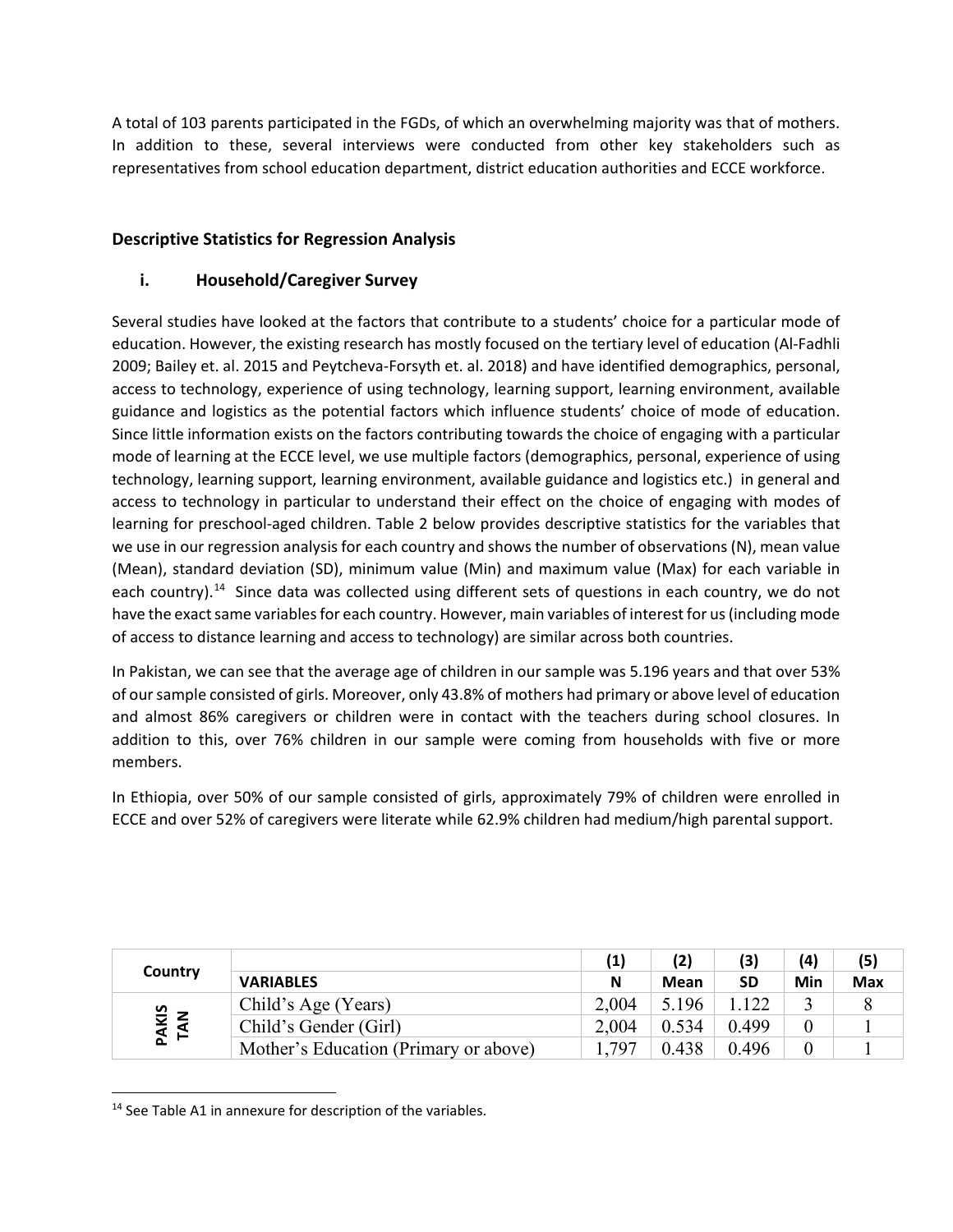|          | Child/Caregiver in Contact with Teacher   | 1,781 | 0.860 | 0.347 | $\theta$     |   |
|----------|-------------------------------------------|-------|-------|-------|--------------|---|
|          | Household Members (5 or above members)    | 1,857 | 0.764 | 0.425 | $\mathbf{0}$ |   |
|          | <b>Functional Difficulty Level</b>        | 1,973 | 1.191 | 0.680 |              | 4 |
|          | Mode of Access                            | 2,004 | 2.922 | 1.333 |              |   |
|          | Access to Tech                            | 2,004 | 2.175 | 1.257 |              | 4 |
|          | Wealth Quartile                           | 1,932 | 2.471 | 1.109 |              | 4 |
|          |                                           |       |       |       |              |   |
|          | Child's Gender (Girl)                     | 480   | 0.502 | 0.501 | $\theta$     |   |
|          | Caregiver is Literate                     | 480   | 1.521 | 0.500 |              | 2 |
|          | Child Enrolled in ECCE                    | 480   | 0.790 | 0.408 | $\theta$     |   |
| ETHIOPIA | Biggest Challenge in Engaging w/ Learning | 468   | 2.122 | 1.411 |              |   |
|          | Mode of Access                            | 480   | 1.617 | 0.733 |              | 3 |
|          | Parental Support (Medium/High)            | 480   | 0.629 | 0.484 | $\theta$     |   |
|          | Access to Tech                            | 480   | 3.223 | 1.057 |              | 4 |
|          | <b>Wealth Quartile</b>                    | 480   | 2.269 | 1.038 |              | 4 |

*Table 2: Descriptive Statistics (Household/Caregiver Survey)* 

#### **ii. Teacher/Headteacher Survey in Pakistan**

As mentioned earlier, ECCE was not a high priority area for the government at the start of the pandemic. Nonetheless, the situation started to improve with the passage of time and some members of ECCE workforce were provided with trainings on psychosocial aspects and general COVID-19 SOPs. Thus, we use the variables given in Table below to see how the level of engagement between ECCE workforce and parents/caregivers varies with respect to governmental support extended to the ECCE workforce.

Table 3 highlights that 58.3% of our sample consisted of female ECCE workforce, over 90% had regular meetings with their supervisors, only 45.8% received some form of professional development, 40% had used some strategies to reach hard to reach students and 83% had referred parents to government's financial or other support programs during the school closures.

| Variable                    | (1)                       | (2)         | (3)       | (4)              | (5)            |
|-----------------------------|---------------------------|-------------|-----------|------------------|----------------|
|                             | $\boldsymbol{\mathsf{N}}$ | <b>Mean</b> | <b>SD</b> | Min              | Max            |
| Role                        | 312                       | 1.500       | 0.501     | $\mathbf{1}$     | $\overline{2}$ |
| <b>Type of School</b>       | 304                       | 2.112       | 0.841     | $\mathbf{1}$     | 3              |
| <b>Interviewee's Gender</b> | 312                       | 0.583       | 0.494     | $\boldsymbol{0}$ |                |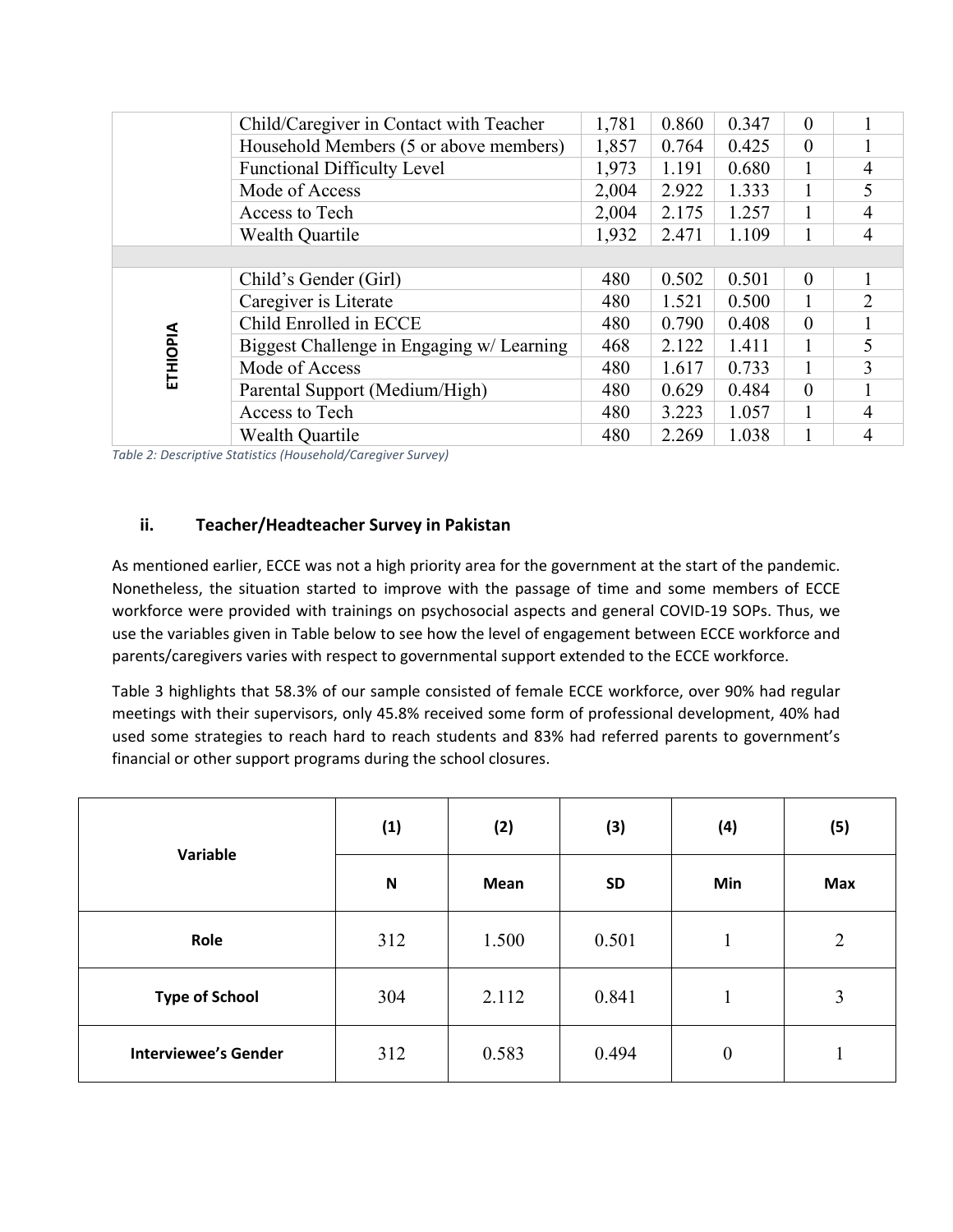| Have regular meetings with<br>supervisor                      | 312 | 0.901 | 0.300 | $\theta$ |  |
|---------------------------------------------------------------|-----|-------|-------|----------|--|
| <b>Received Professional</b><br>Development and other support | 306 | 0.458 | 0.499 | $\theta$ |  |
| Used strategies to reach hard to<br>reach students            | 290 | 0.407 | 0.492 | $\theta$ |  |
| Referred HHs to govt. launched<br>financial/other support     | 301 | 0.831 | 0.376 | $\theta$ |  |
| Level of Engagement with<br><b>Parents</b>                    | 312 | 2.093 | 0.811 |          |  |

*Table 3: Descriptive Statistics (Teacher/Headteacher Survey in Pakistan)*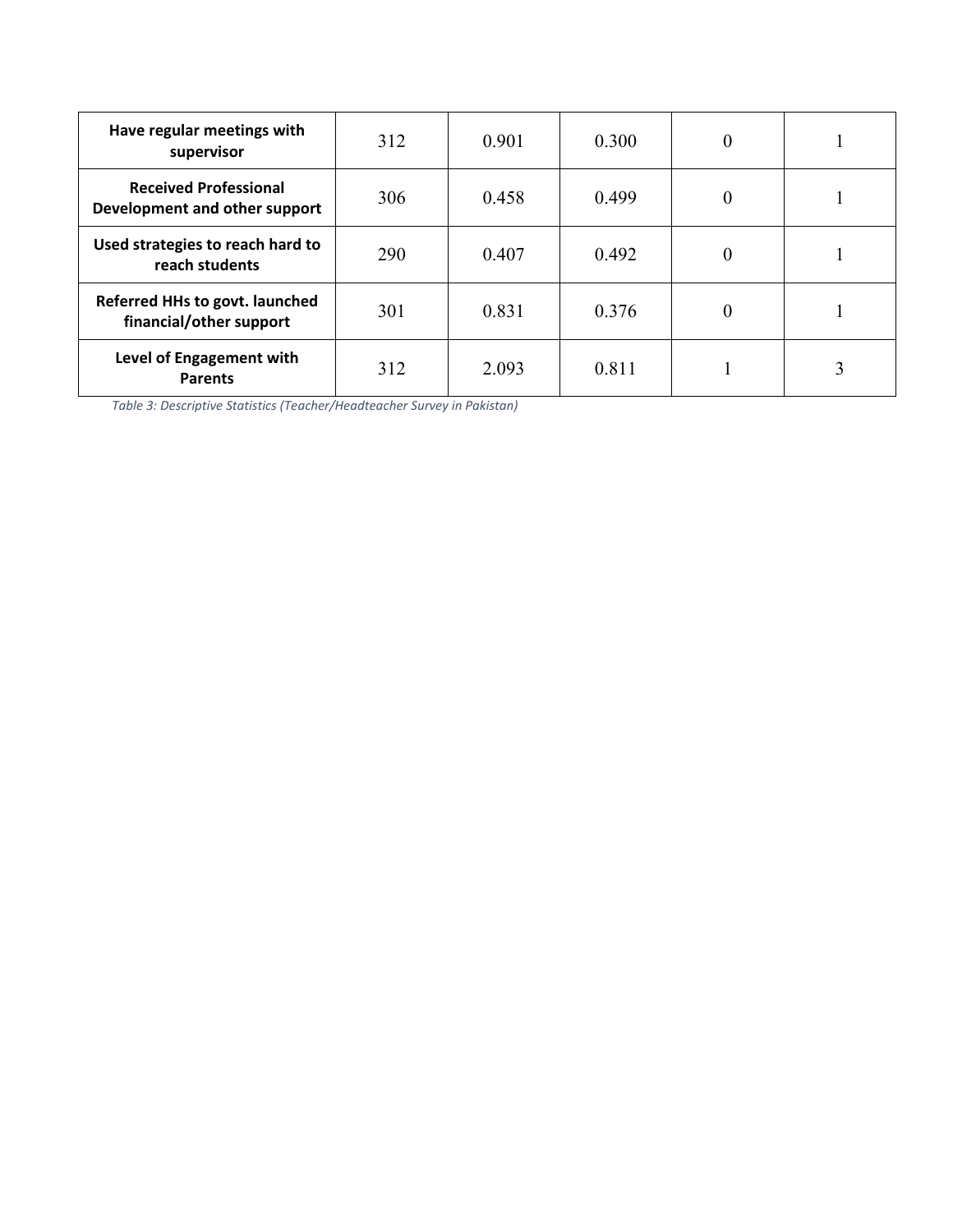# **5. Estimation Methodology**

Since the type of data that we have for each country is cross-sectional in nature, including the Teachers/Headteachers Survey for Pakistan, we utilize each dataset independently of the others and use the following specifications to understand and provide answers for our research questions.

#### *a. Access to Technology and Mode of Learning of the Child*

Our aim is to explore the impact that access to technology may have had on preschool-aged children's mode of learning during the school closures. For this purpose, we regress the Mode of Learning on access to technology, interaction term between access to technology and gender, interaction term between access to technology and functional difficulty level and a set of control variables. To put it simply, we want to understand if and how access to technology affects the choice for a mode of distance learning while ensuring that we control for the effect of other variables. As the mode of learning which the children engaged in during the school closures is a categorical variable (i.e. variable with different discrete categories), we use multinomial logistic regression. The reason for doing so is that a categorical dependent variable violates the assumption of linearity in the ordinary least squares regression which is dealt with through logarithmic transformation in logistic regression. Moreover, multinomial logistic regression is suitable to be used in this case as it uses maximum likelihood estimation to predict the odds/log-odds of a choice relative to the base category of the dependent variable and does not assume homoscedasticity or normality. The regression specifications for each of the two countries are mentioned below:

#### Pakistan:

 $Mode_i = b_0 + b_1$  *ChildAge<sub>i</sub>* +  $b_2$  *ChildGender<sub>i</sub>* +  $b_3$  *Functioning<sub>i</sub>* +  $b_4$  *MotherEdu<sub>i</sub>* +  $b_5$ *HouseholdMembersi + b6 Wealthi + b7 AccesToTechi +b8 ContactTeacheri + b9 Districti + b10 AccessToTech\*ChildGenderi + ui* **(1)[15](#page-16-0)**

#### Ethiopia:

*Mode*<sub>i</sub> =  $b_0$  +  $b_1$ ChildGender<sub>i</sub> +  $b_2$  CaregiverLiterate<sub>i</sub> +  $b_3$  *ECCE\_Enrolled<sub>i</sub>* +  $b_4$  *ParentalSupport<sub>i</sub>* +  $b_5$ *Wealthi + b6 AccessToTechi +b7 ChallengeInHomeLearningi + ui* **(2)[16](#page-16-1)**

where

*Modei = Mode of Learning engaged with for child "i" ChildAgei = Age of child "i" ChildGenderi = Gender of child "i"*

<span id="page-16-0"></span><sup>&</sup>lt;sup>15</sup> Using Likelihood Ratio Test postestimation, we find that adding the interaction term results in a statistically significant improvement in model fit

<span id="page-16-1"></span><sup>16</sup> Using Likelihood Ratio Test postestimation, we find that adding the (*Access To Tech\*Caregiver Literatei) and (Access To Tech\*Girli)* interaction terms either together or on their own do not result in a statistically significant improvement in model fit. Therefore, we do not add these to our model specification.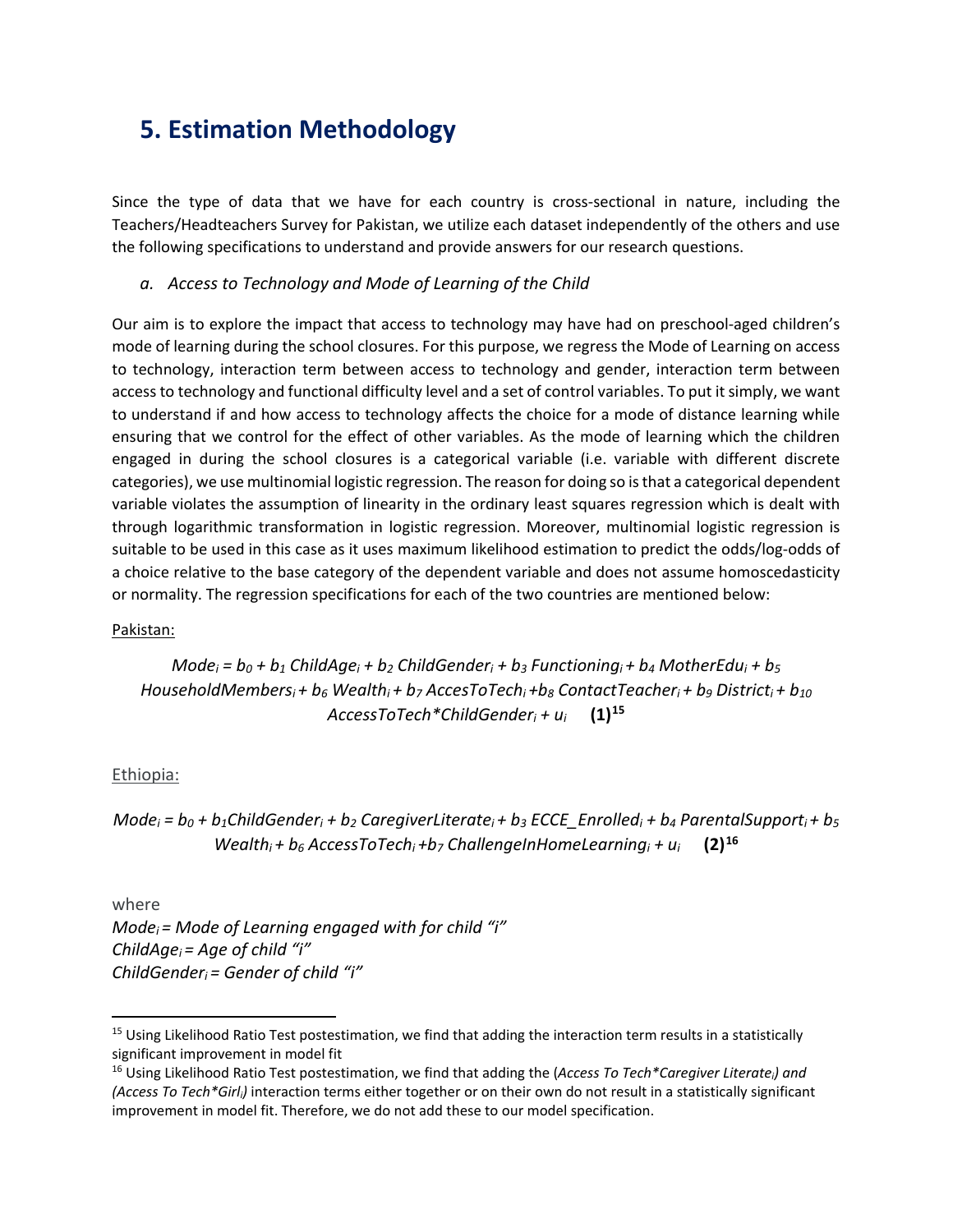```
Functioningi = Functional Difficulty Level of child "i" 
MotherEdui = Highest educational attainment of mother of child "i" 
HouseholdMembersi = Number of household members in home of child "i"
Wealthi= Wealth quartile of Household of child "i" 
AccessToTechi = Access to technology of child "i" 
ContactTeacheri = If Parents/caregivers of child "i" have been in contact with their teacher
Districti = District of child "i"
CaregiverLiteratei = Literacy status of caregiver of child "i"
ECCE_Enrolledi = ECCE enrolment status of child "i"
ParentalSupporti = Level of parental support available for child "i"
ChallengeInHomeLearningi = Biggest challenge faced by caregivers of child "i" in engaging with 
learning at home
uij = Error term
```
The interaction terms such as that between access to technology and gender would help us in capturing the impact of one independent variable i.e. access to technology on Mode of Learning might be different at different levels of the other independent variable i.e. gender. Furthermore, the selection for the control variables is based on the existing literature on the subject matter as mentioned previously: available research identifies demographics, personal, access to technology, experience of using technology, learning support, learning environment, available guidance and logistics as the potential factors which influence students' choice of mode of education.

### *b. Governmental Support and Engagement between ECCE workforce and parents/children*

We use the data from Teachers/Headteachers survey in Pakistan to understand how the varying levels of governmental support to the ECCE workforce may affect the level of engagement between ECCE workforce and parents/children. In this regard, we create a categorical variable to capture the level of engagement between the workforce (headteachers/teachers) and the parents/children from the information covered in the head teachers'/teachers' survey. As our dependent variable i.e. level of engagement between ECCE workforce and parents/children is an ordinal categorical variable (i.e. variable with discrete categories which are ordered from lowest to highest), we use the following ordered logistic specification<sup>[17](#page-17-0)</sup> to regress our dependent variable on different indicators of governmental support and a set of control variables:

Level<sub>i</sub> = b<sub>0</sub> + b<sub>1</sub> Gender<sub>i</sub> + b<sub>2</sub> Role<sub>i</sub> + b<sub>5</sub> SchoolType<sub>i</sub> + b<sub>6</sub> UpdateSchoolOperating<sub>i</sub> + b<sub>7</sub> *RegularMeetingSupervisori + b <sup>8</sup> ReceivedProfessionalDevelopmenti + b <sup>9</sup> StrategiesHardtoReachi + b <sup>10</sup> ReferredHHsi + b 11 District i + u i* **(3)[18](#page-17-1)**

<span id="page-17-0"></span><sup>&</sup>lt;sup>17</sup> Reasons for preferring ordinal logistic regression over other specifications are the same as mentioned for specification 1 and 2. Furthermore, we also run the Brant Test of Parallel Regression Assumption postestimation and find that the parallel regression assumption is not being violated which means that usage of ordinal logistic regression is suitable in this case.

<span id="page-17-1"></span><sup>&</sup>lt;sup>18</sup> Using Likelihood Ratio Test postestimation, we find that adding *(SchoolType\*ReceivedProfessionalDevelopment* 

<sup>), (</sup>Role\*ReceivedProfessionalDevelopment<sub>,</sub> ) and (Gender\*ReceivedProfessionalDevelopment<sub>,</sub>) interaction terms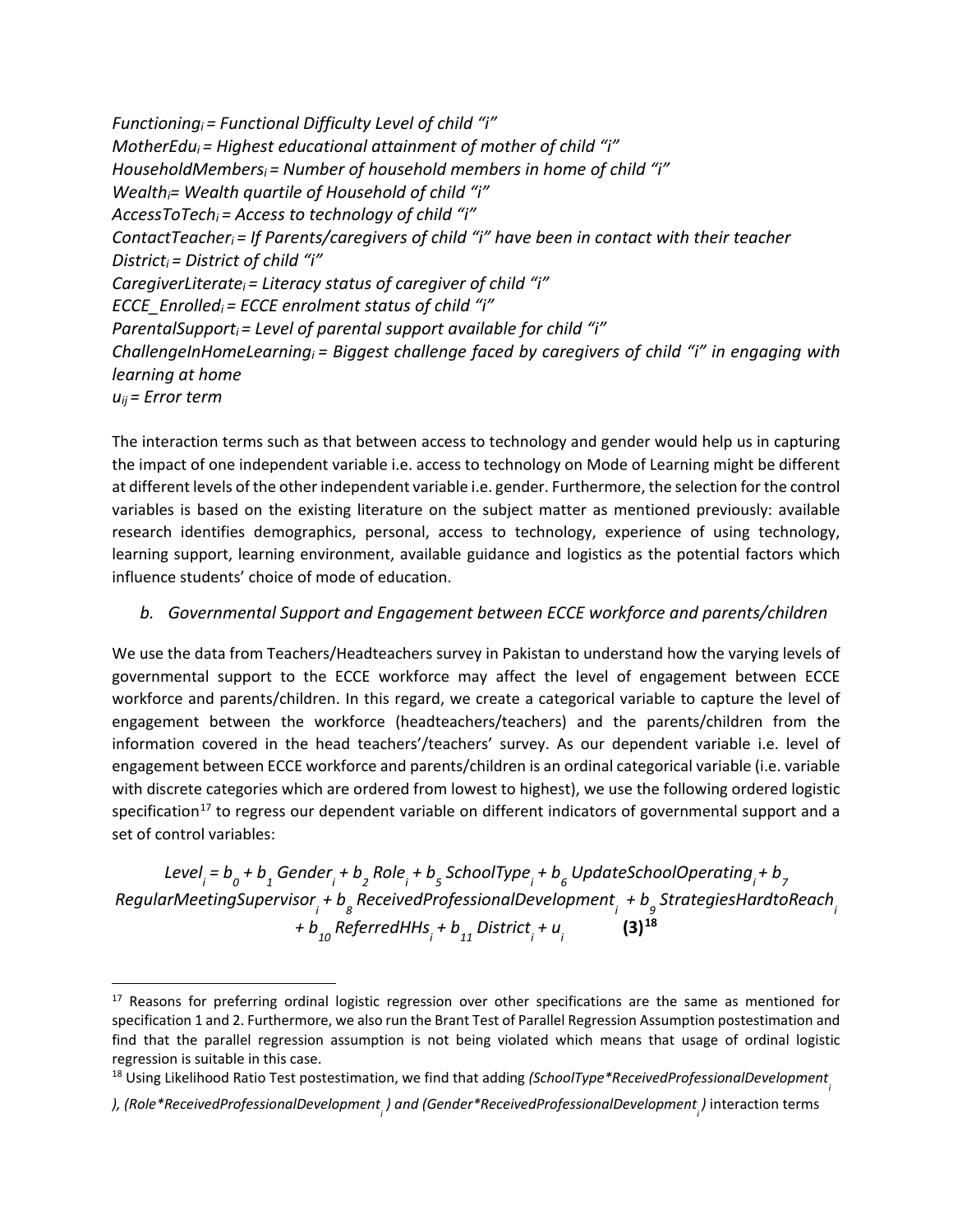where

```
Leveli = Level of Engagement between head teacher/teacher "i" and parents/children
Genderi = Gender of head teacher/teacher "i" 
Rolei = Role in School of head teacher/teacher "i" 
SchoolTypei = Type of School of head teacher/teacher "i" 
UpdateSchoolOperatingi = Head teacher/teacher "i" received updates on school operating status 
RegularMeetingSupervisor<sub>,</sub> = Head teacher/teacher "i" had regular meetings with supervisor
ReceivedProfessionalDevelopment<sub>;</sub> = Head teacher/teacher "i" had received professional
development trainings
StrategiesHardtoReachi 
= Head teacher/teacher "i" used strategies to reach hard to reach students
ReferredHHsi 
= Head teacher/teacher "i" referred households to government launched financial 
and other support
District
i 
= District of Head teacher/teacher "i"
SchoolType*ReceivedProfessionalDevelopment<sub>i</sub> = Interaction Term between type of school and
whether the teacher/headteacher has received professional development and other support 
Gender*ReceivedProfessionalDevelopmenti = Interaction Term between teacher's/headteacher's 
gender and whether the teacher/headteacher has received professional development and other 
support
Role*ReceivedProfessionalDevelopmenti = Interaction Term between teacher's/headteacher's 
role and whether the teacher/headteacher has received professional development and other
```

```
support
```
*ui = Error term*

The qualitative data collected through KIIs and FGDs from Pakistan provides further necessary insights into answering our research questions and in triangulating the findings from graphical and regression analysis. Some of the key themes investigated by the qualitative research are distance learning for early years, parental engagement, teacher support, communication across districts, development of feedback loops and intersectoral coordination for early years during pandemic. In the context of this study, we particularly employ qualitative data to better understand the level of parental engagement, mediums used by children for distance learning, nature of professional development provided to ECCE staff during COVID-19, teacher support and digitization, and teacher engagement with caregivers/parents and children during school closures.

either together or on their own do not result in a statistically significant improvement in model fit. Therefore, we do not add these to our model specification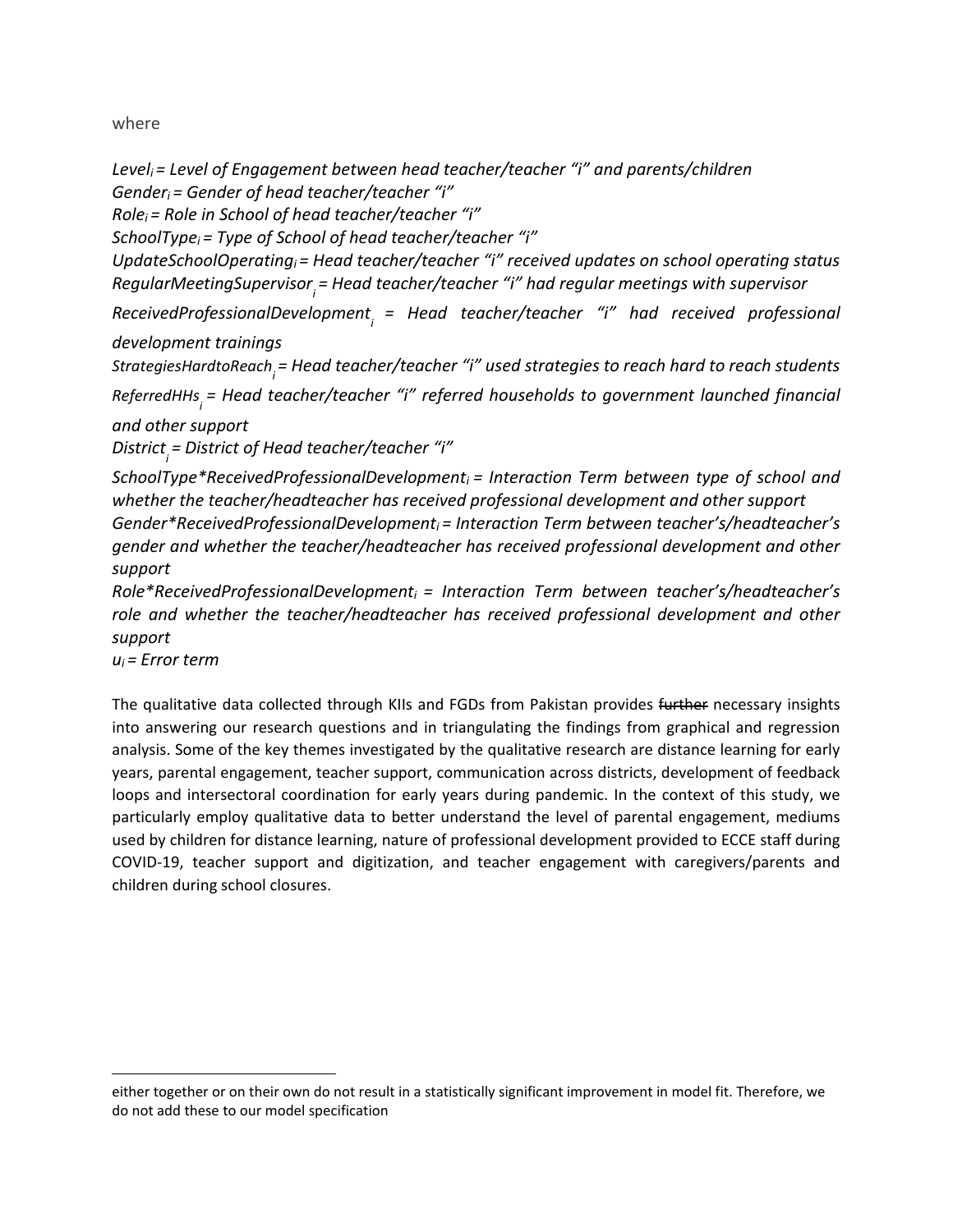# **6. Findings & General Discussion**

This section covers the findings and aims at providing answers to our research questions in the context of each country.

#### **Key Findings**

Our findings suggest that:

- ECCE students had limited usage of tech-enabled modes of distance learning coupled with limited access to distance learning in Pakistan and Ethiopia during the COVID-19 induced school closures.
- Digital divide, inequity and inclusivity gaps exist among students with regards to gender, socioeconomic background and abilities of children in terms of their access to technology and usage of tech-enabled modes of distance learning.
- Children were more likely to engage in tech-enabled modes of distance learning if they had access to more than one technology devices at home.
- ECCE workforce had a limited level of engagement with caregivers/students during the school closures.
- Governmental support for ECCE workforce including provision of general professional development training and/or guidance on different aspects of distance learning such as remote assessments and use of radio contributed positively towards generating higher level of engagement between ECCE workforce and caregivers.

#### **i. Impact of access to technology on mode of distance learning**

*a. Country-Specific Findings*

#### **Pakistan**

As reflected in Figure A1, we see variation in the responses for Mode of Distance Learning which was engaged with by the children: over two out of every three children were either using printed material (34.98 %) and/or radio/TV (33.23 %) to access distance learning material in order to continue with their education while only 4.29 % children were relying on SMS due to its limited user-friendliness. Contrary to popular belief that rural areas have very limited access to technology (specially computer, tablet or smartphone), our data suggests that a sizeable proportion of children were using computer/smartphone/tablet for distance learning. This variation in responses means that Mode of Distance Learning is suitable to be used as a dependent variable in our regression analysis for Pakistan.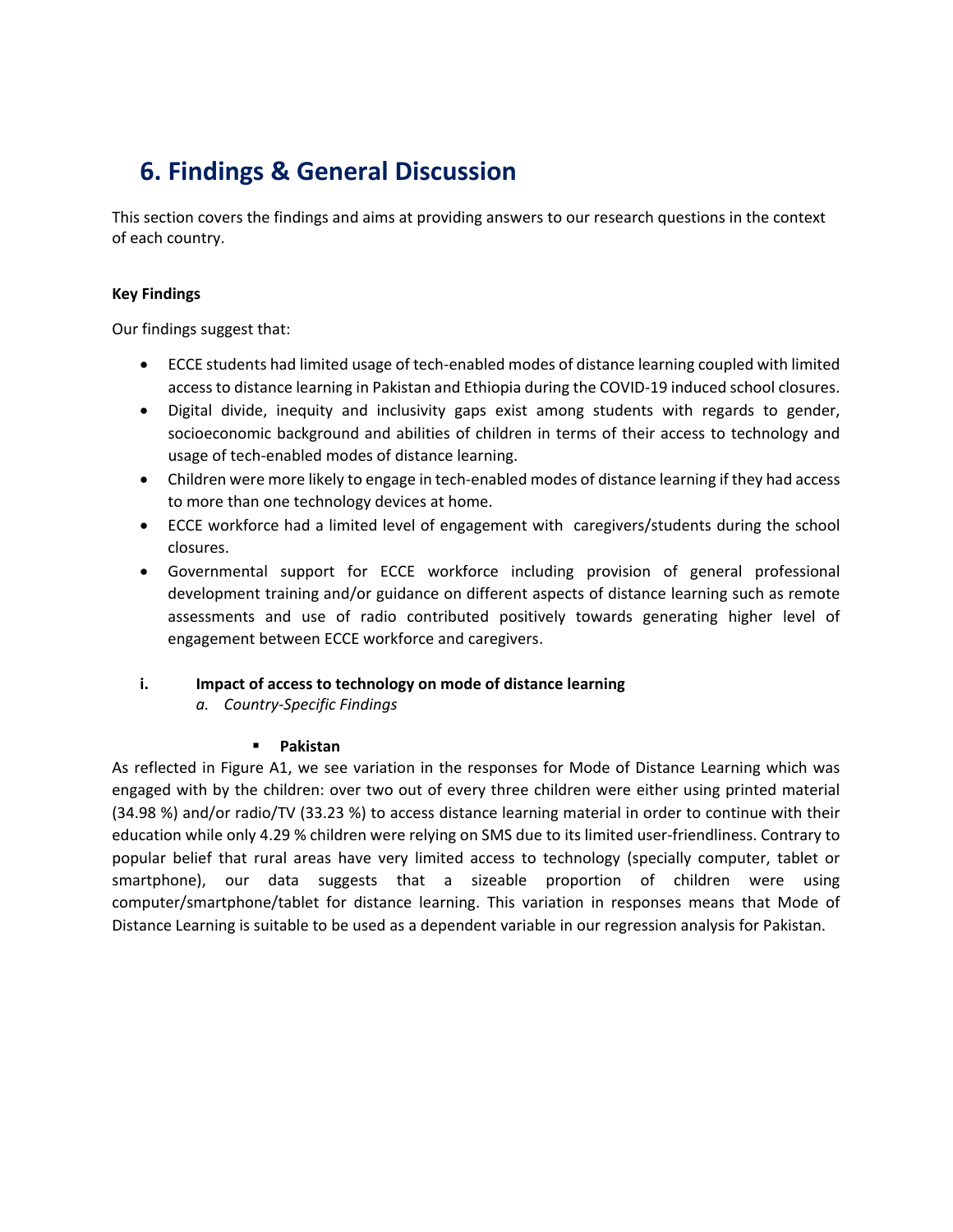

#### *Figure 1: Mode of Distance Learning by Child's Gender (Pakistan)*

As depicted in Figure 1, almost one in every five girls was not using any mode of distance learning while the same was true for almost one in every ten boys. This is in line with the existing research on how girls' education may not be priority for many families in rural households. For those girls who were engaged in distance learning, printed material was the most popular mode (34.3%) whereas more boys were using tech-enabled modes such as radio/TV (37%) and computer/smartphone/tablet (12.6%).

Moreover, higher percentage of boys was using computer/smartphone/tablet relative to that of girls (12.6% vs. 11.9%) which again shows digital divide across genders.

Usual of the rural areas in Pakistan, approximately half of the children from either gender had no access to technology (Figure 2) while others had access to only feature phone or radio/tv or a combination of either two from feature phone, radio/tv and smartphone/computer/tablet. This shows that while digital divide may exist between urban and rural areas, the differences in terms of access to technology become narrow in the same rural area due to concentration of similar households in each rural locality.

With respect to child's age, one would expect that as a child becomes older, they would be more engaged in distance learning activities relative to younger children simply because of having better understanding about use of different modes. However, our data suggests that this may not be the case in rural Punjab: a greater percentage of children aged 5 years and above was not using any mode for distance learning in comparison to 3 and 4 years old.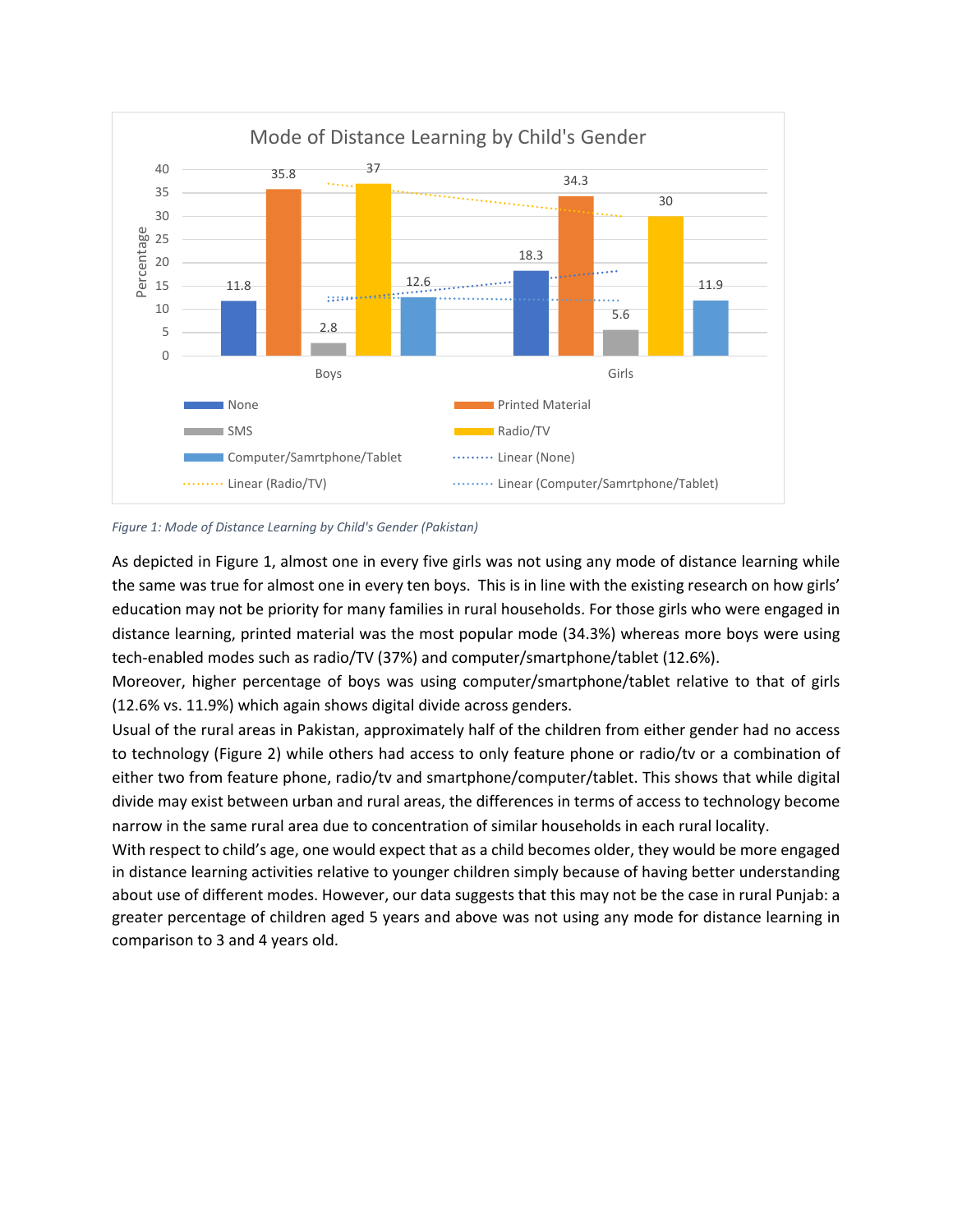

*Figure 2: Access to Technology by Child's Gender (Pakistan)*



*Figure 3: Mode of Distance Learning by Household's Wealth Status (Pakistan)*

Wealth status also plays a role in child's engagement with different modes of distance learning. Firstly, it has a relationship with the overall uptake of distance learning as children from relatively poorer households were five times more likely to be disengaged with the distance learning when compared with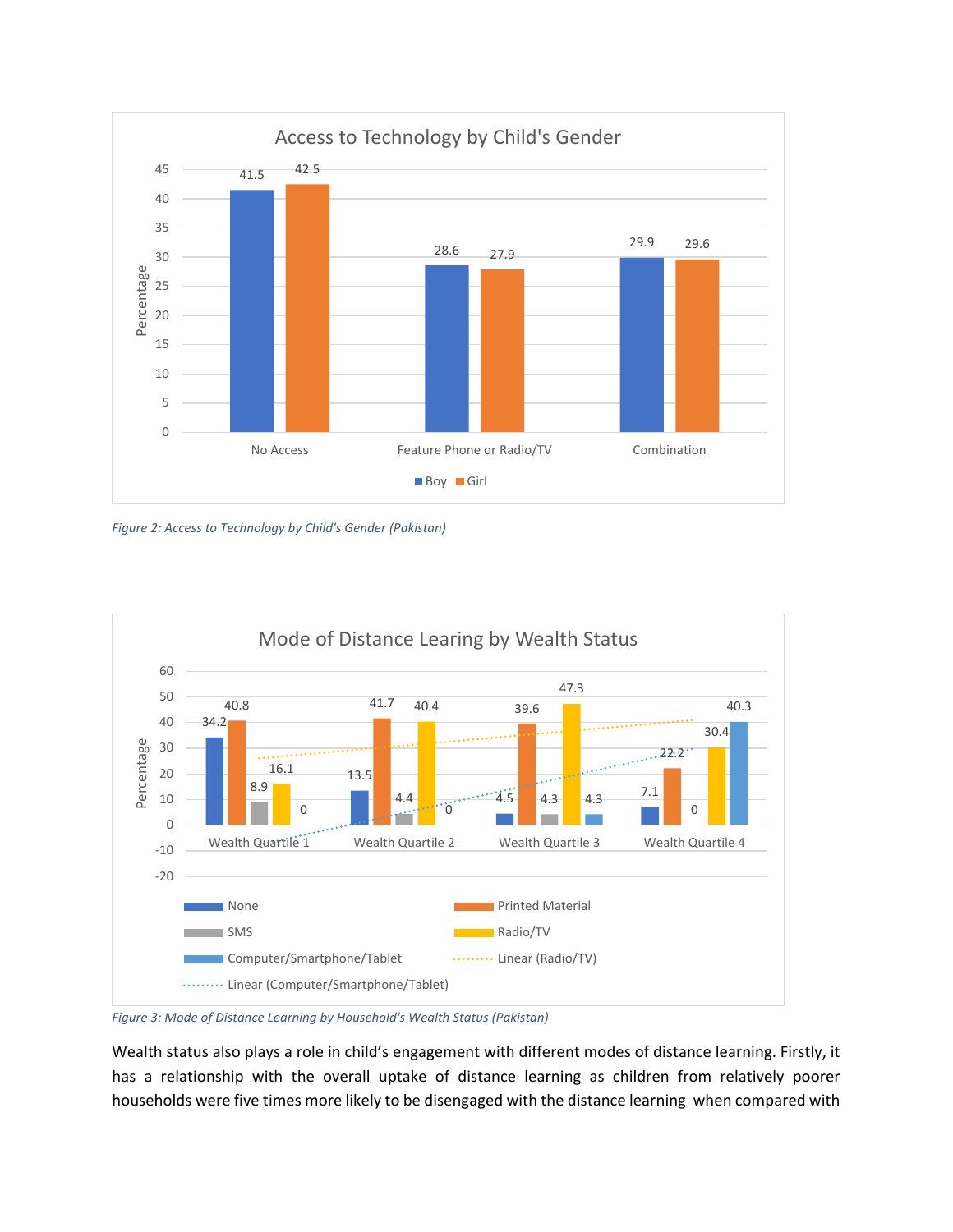children from wealth quartile 4. Secondly, tech-enabled options such as radio/TV and computer/smartphone/tablet were more popular as modes for distance learning among children from relatively wealthier households. This is shown in Figure 3 above.



*Figure 4: Mode of Distance Learning by Child's Functional Difficulty Level (Pakistan)*

As mentioned previously, we have used an adapted version of Washington Group on Disability Statistics' Child Functioning Module to assess the functional difficulty level of children from surveyed households. In terms of functional difficulties, a higher percentage of girls had moderate or severe difficulties and higher percentage of boys had mild difficulties. Therefore, more girls were suffering from at least one type of disability (moderate and severe difficulties) relative to boys and were in need for additional support to make their engagement with the learning materials possible. Findings suggest that uptake of the most tech-enabled mode i.e. computer/smartphone/tablet was approximately three times lower relative to radio/tv among children with moderate and severe difficulties(Figure 4). Nonetheless, trends vis a vis popular modes of distance learning are similar for children facing any difficulties (mild, moderate, severe) and those who are facing no difficulty. This provides evidence for our assumption that parents were unaware of any specialized needs that children with difficulties had and thus were not providing any additional support.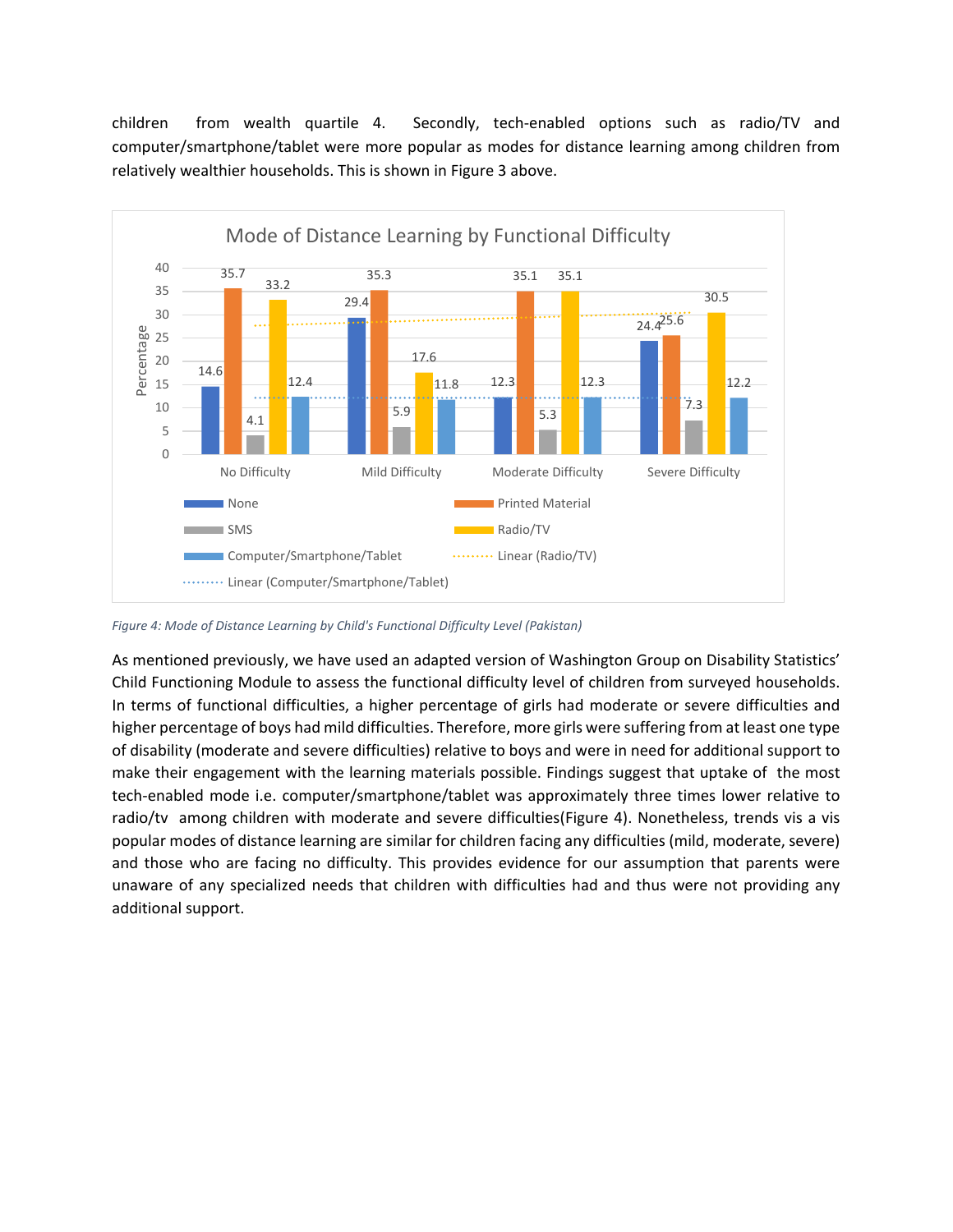| Access to Technology        | Mode of Distance Learning |                     |            |          |                                    |       |  |
|-----------------------------|---------------------------|---------------------|------------|----------|------------------------------------|-------|--|
|                             | None                      | Printed<br>Material | <b>SMS</b> | Radio/TV | Computer/<br>Smartphone/<br>Tablet | Total |  |
| None                        | 141                       | 346                 | $\theta$   | 118      | 237                                | 842   |  |
| Feature Phone or Radio/TV   | 96                        | 188                 | 73         | 209      |                                    | 566   |  |
| Combination of Two (Feature | 69                        | 167                 | 13         | 339      | 8                                  | 596   |  |
| Phone, Radio/TV,            |                           |                     |            |          |                                    |       |  |
| Computer/Smartphone/Tablet) |                           |                     |            |          |                                    |       |  |
| Total                       | 306                       | 701                 | 86         | 666      | 245                                | 2004  |  |

*Table 4: Mode of Distance Learning by Access/Availability of Technology (Pakistan)*

Interestingly, among children with no access to technology (row) over 40 percent were reportedly using radio/TV and/or computer/smartphone/tablet (column) as a mode for distance learning as reflected in Table 4. This lends support to the evidence from KIIS and FGDs where it was claimed that some children were using distance learning resources available at their teachers' and/or at other peoples' (including relatives) homes for continuation of education. The following excerpt from the interview of a father of an ECCE student from Bahawalpur provides more details in this regard:

*"Since the schools closed down, our child has not been learning much. There is not much homework. However, his teacher informed us that some kind of education might be available if we can use internet, but we don't have this facility as I am a daily labourer and cannot afford anything like this. So, every 2 days we take our child to his teacher's house where she shares her mobile with children who are then taught online"* 

|                                    | (1)                     | (2)        | (3)        | (4)         |
|------------------------------------|-------------------------|------------|------------|-------------|
| <b>VARIABLES</b>                   | <b>Printed Material</b> | <b>SMS</b> | Radio/TV   | Computer/   |
|                                    |                         |            |            | Smartphone/ |
|                                    |                         |            |            | Tablet      |
|                                    |                         |            |            |             |
| Child's Age                        | $-0.02$                 | $-0.08$    | 0.15       | $0.38**$    |
|                                    | (0.10)                  | (0.15)     | (0.10)     | (0.16)      |
| Girl                               | $-1.75***$              | $-1.49$    | $-1.48***$ | $-0.65$     |
|                                    | (0.32)                  | (3,368.61) | (0.39)     | (0.45)      |
| In Contact with Teacher            | $1.45***$               | $-0.14$    | $3.47***$  | $-0.99*$    |
|                                    | (0.25)                  | (0.45)     | (0.37)     | (0.58)      |
| 5 or above Household members       | $-1.30***$              | $-0.32$    | $-0.88**$  | $-2.08***$  |
|                                    | (0.36)                  | (0.55)     | (0.38)     | (0.45)      |
| Mild Difficulty                    | $-2.21**$               | 0.77       | $-3.27**$  | $-4.05**$   |
|                                    | (0.97)                  | (1.74)     | (1.39)     | (1.63)      |
| Moderate Difficulty                | 0.07                    | 0.34       | 0.27       | 0.05        |
|                                    | (0.69)                  | (1.03)     | (0.72)     | (1.05)      |
| Severe Difficulty                  | $-0.93*$                | $-0.18$    | $-0.46$    | 0.49        |
|                                    | (0.51)                  | (0.78)     | (0.55)     | (1.13)      |
| Feature Phone or Radio/TV          | $-1.99***$              | 17.52      | $-0.45$    | $-19.40$    |
|                                    | (0.38)                  | (2,026.82) | (0.43)     | (1,387.91)  |
| Combination of two (Feature Phone, | $-1.27***$              | 0.44       | $1.42***$  | $-0.73$     |

The following table provides regression estimates in log-odds for the impact of access to technology on mode of distance learning: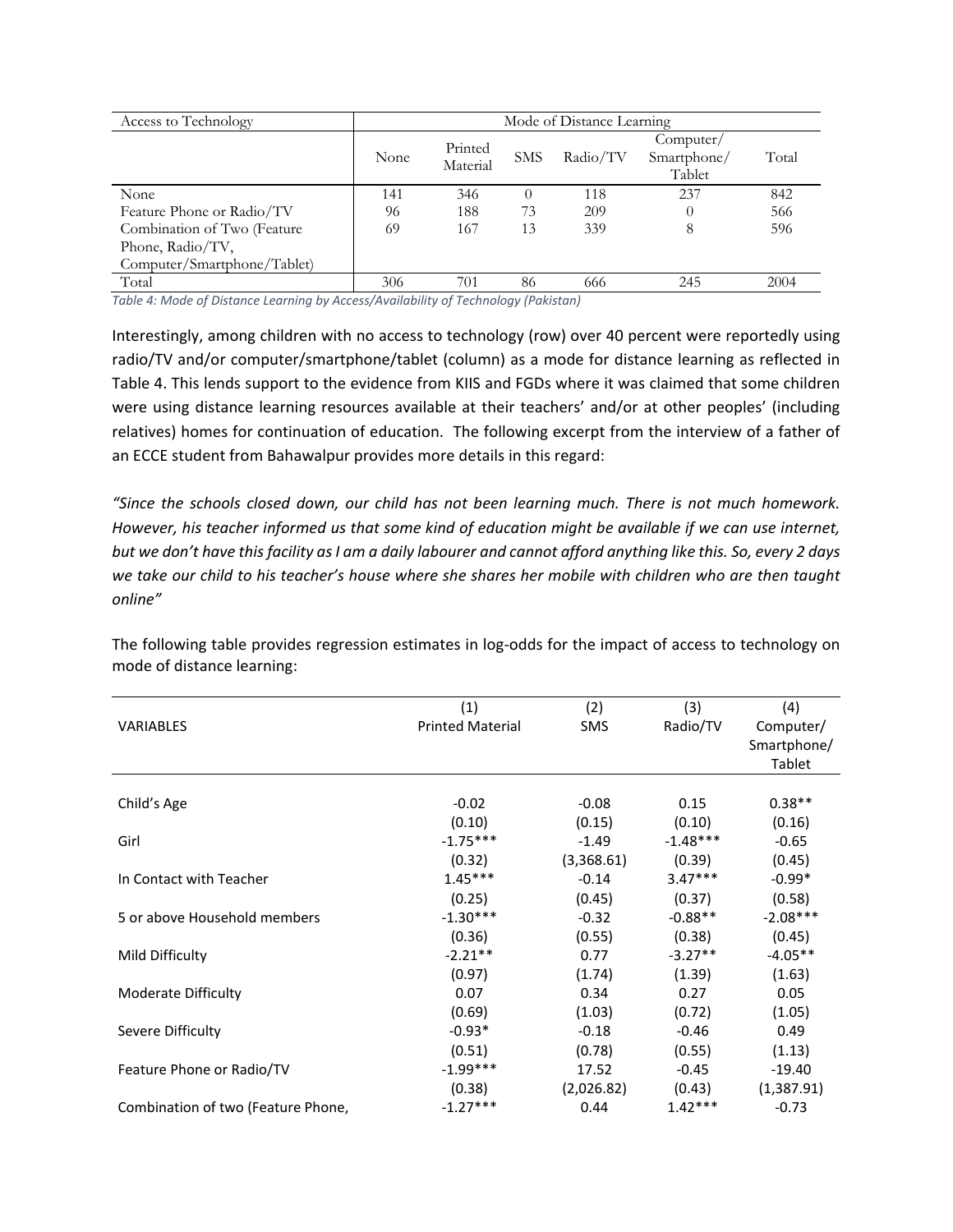| Radio/TV, Smartphone/Computer/Tablet) |             |             |             |             |
|---------------------------------------|-------------|-------------|-------------|-------------|
|                                       | (0.48)      | (3, 108.00) | (0.50)      | (0.68)      |
| Second Wealth Quartile                | $0.96***$   | $-0.17$     | $1.69***$   | 3.45        |
|                                       | (0.26)      | (0.46)      | (0.29)      | (1,627.03)  |
| Third Wealth Quartile                 | $1.11***$   | 0.16        | $1.66***$   | 19.07       |
|                                       | (0.33)      | (0.50)      | (0.35)      | (1,347.64)  |
| <b>Fourth Wealth Quartile</b>         | 0.16        | $-15.31$    | $2.12***$   | 20.95       |
|                                       | (0.31)      | (2,208.91)  | (0.35)      | (1,347.64)  |
| Mother has Primary or above education | 18.87       | 20.80       | 19.35       | 22.59       |
|                                       | (1, 277.79) | (1, 277.79) | (1, 277.79) | (1, 277.79) |
| Feature Phone or Radio/TV * Girl      | $3.27***$   | 3.82        | $3.51***$   | 4.14        |
|                                       | (0.52)      | (3,368.61)  | (0.57)      | (2,054.81)  |
| Combination of two (Feature Phone,    | $1.53***$   | 17.78       | 0.60        | $-17.56$    |
| Radio/TV, Smartphone/Computer/Tablet) |             |             |             |             |
| * Girl                                |             |             |             |             |
|                                       | (0.56)      | (4, 110.86) | (0.60)      | (1, 167.78) |
| Constant                              | $1.90**$    | $-18.09$    | $-3.76***$  | $-20.16$    |
|                                       | (0.78)      | (2,026.82)  | (0.90)      | (1,347.64)  |
| Observations                          | 1,653       | 1,653       | 1,653       | 1,653       |

Ise Category: None (Mode of Distance Learning)

Controlling for Districts

Standard errors in parentheses \*\*\* p<0.01, \*\* p<0.05, \* p<0.1

*Table 5: Impact of Access to Technology and other covariates on Mode of Distance Learning (Pakistan)*

We find that one year increase in child's age improves the chances of a child using computer/smartphone/tablet by over 59% (0.38 units increase in log-odds)which means that older children are more likely to use computer/smartphone/tablet than not use any mode for distance learning. Secondly, girls are at a greater risk of falling in the base category group i.e. not using any mode of distance learning relative to boys and have lower chances (over 85% less likely to use printed material and over 81% less likely to use radio/tv) of using printed material and radio/TV in comparison to boys as the logodds of using printed material or radio/tv as modes for distance learning decrease by 1.75 units and 1.48 units, respectively, for girls relative to boys..

The likelihood of using printed material or radio/TV for those children who themselves and/or their caregivers have been in contact with teacher increase by 81% (1.45 units increase in log-odds) and 97% (3.47 units increase in log-odds), respectively, relative to not using any mode for distance learning.

*"Our older children were given regular homework by their teachers but not this child (aged 5) as there is no proper syllabus. Her teacher told us to come meet her and introduced us to this program on PTV (national broadcaster) which is for younger children. The program had a lot of colors and cartoons which my daughter enjoyed. They were teaching alphabets. We were told that by showing her daily, we can help her learning. So far, we've tried to make sure that she watches the show." -Mother of an ECCE girl in Chakwal district.* 

However, the probability of using computer/smartphone/tablet decrease by 72% (0.99 units decrease in log-odds) for such students relative to not using any mode. Similarly, likelihood of using printed material, radio/TV and computer/smartphone/tablet decrease by 78% (1.30 units decrease in log-odds), 71% (0.88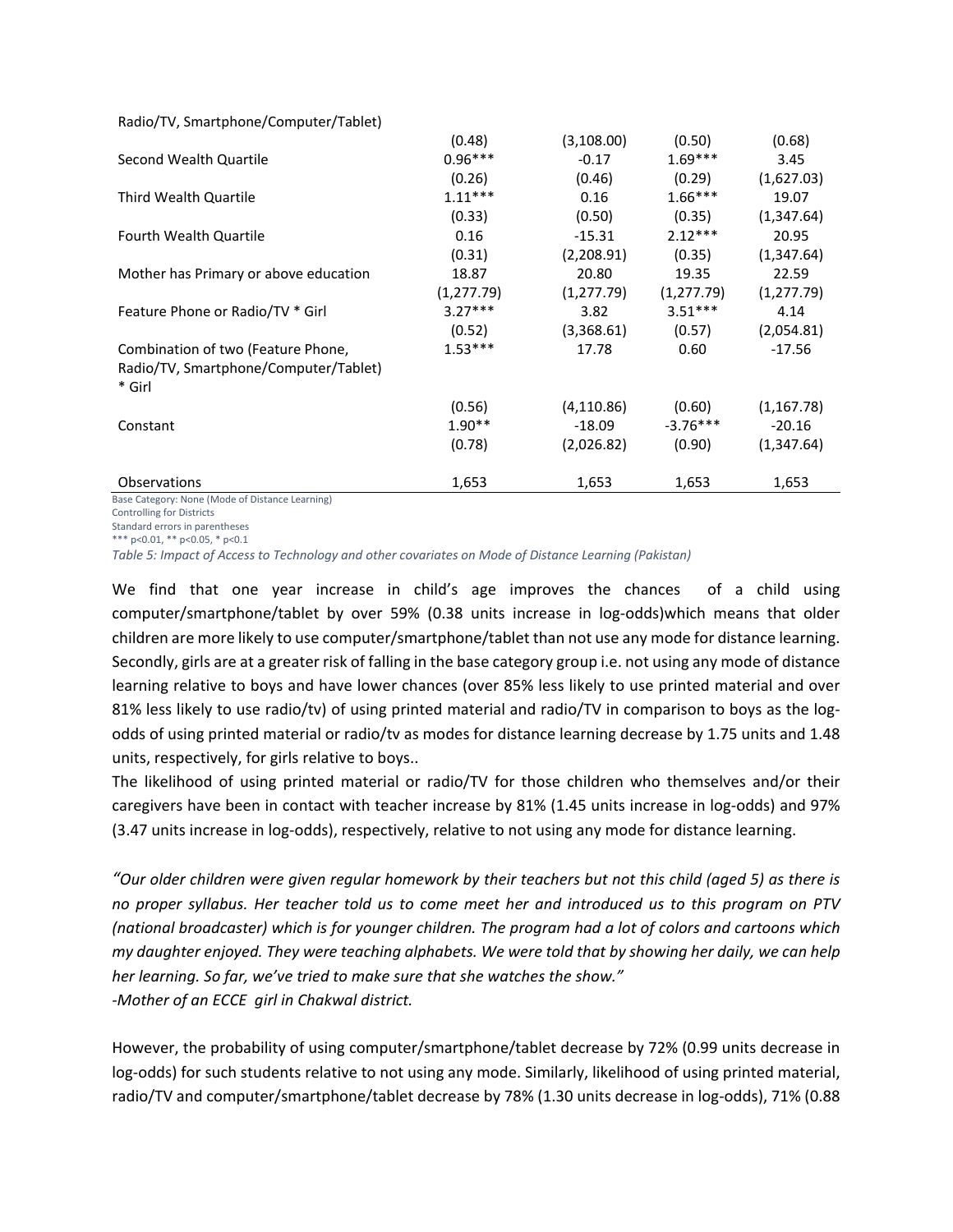units decrease in log-odds) and 89% (2.08 units decrease in log-odds), respectively, for children who have five or above household members relative to not using any mode of distance learning.

Moreover, chances of engaging with printed material or radio/TV or computer/smartphone/tablet decrease by 90% (2.21 units decrease in log-odds), 96% (3.27 units decrease in log-odds) and 98% (4.05 units decrease in log-odds), respectively, for children with mild difficulties in comparison to not using any mode of distance learning. For children with severe difficulties, the chances of using printed material decrease by 71% (0.93 units decrease in lod-odds) relative to the base category.

Furthermore, the probability of using printed material for children from households with feature phone or radio/tv decreases by 88% (1.99 units decrease in log-odds) relative to not using any mode of distance learning. Similarly, the probability of using printed material decrease by 78% (1.27 units decrease in logodds) for children from households with access to either two of feature phone, radio/tv and smartphone/computer/tablet. On the contrary, the chances of engaging with radio/TV increase by 80% (1.42 units increase in log-odds) for the same children relative to the base category.

In addition to this, chances of using printed material or radio/tv also increase for children belonging to households from second and third wealth quartiles while the probability of using radio/tv increase for children belonging to households from fourth wealth quartile relative to the base category. The magnitude of these changes in terms of percentages increases as we move from relatively poorer (wealth quartile 2) households to relatively wealthier households (wealth quartile 4).

The chances of utilizing printed material or radio/Tv increase by approx. two times (3.27 units and 3.51 units increase in respective log-odds i.e. 96% and 97% increase, respectively) relative to using no mode for girls from households with feature phones or radio/TV. Similarly, the probability of using printed material also increases 1.82 times ( 1.53 units increase in log-odds i.e. 82% increase) relative to the base category for girls from households with combination of either two from feature phone, radio/TV and smartphone/computer/tablet.

The qualitative data also provides us pertinent insights into the mode of distance learning, access to technology and effects of school closures on children's education. KIIs with education officials reveal that some form of distance learning was offered to students in the primary grades to complement the regular interaction with teachers for homework/assignments. However, a similar approach was lacking for ECCE students during the early days of school closures.

Furthermore, the KIIs with education officials and FGDs with parents support our findings that access to distance learning remained limited for ECCE students. Children's access to distance learning was also made limited in the rural areas because of children's socio-economic background and lack of digital infrastructure. As one of the government officials pointed out:

*"ECCE in general has been on the backburn when it comes to distance learning. This is not a specific policy choice but because early learning has its own demands. We hadn't prepared fully for incorporating something like early learning into our distance education mechanisms"*.

Similarly, one of the parents also shared that they are *"already unaware of all these technologies"*. There is limited infrastructure for digital learning, particularly in rural areas. Another parent remarked that *"how*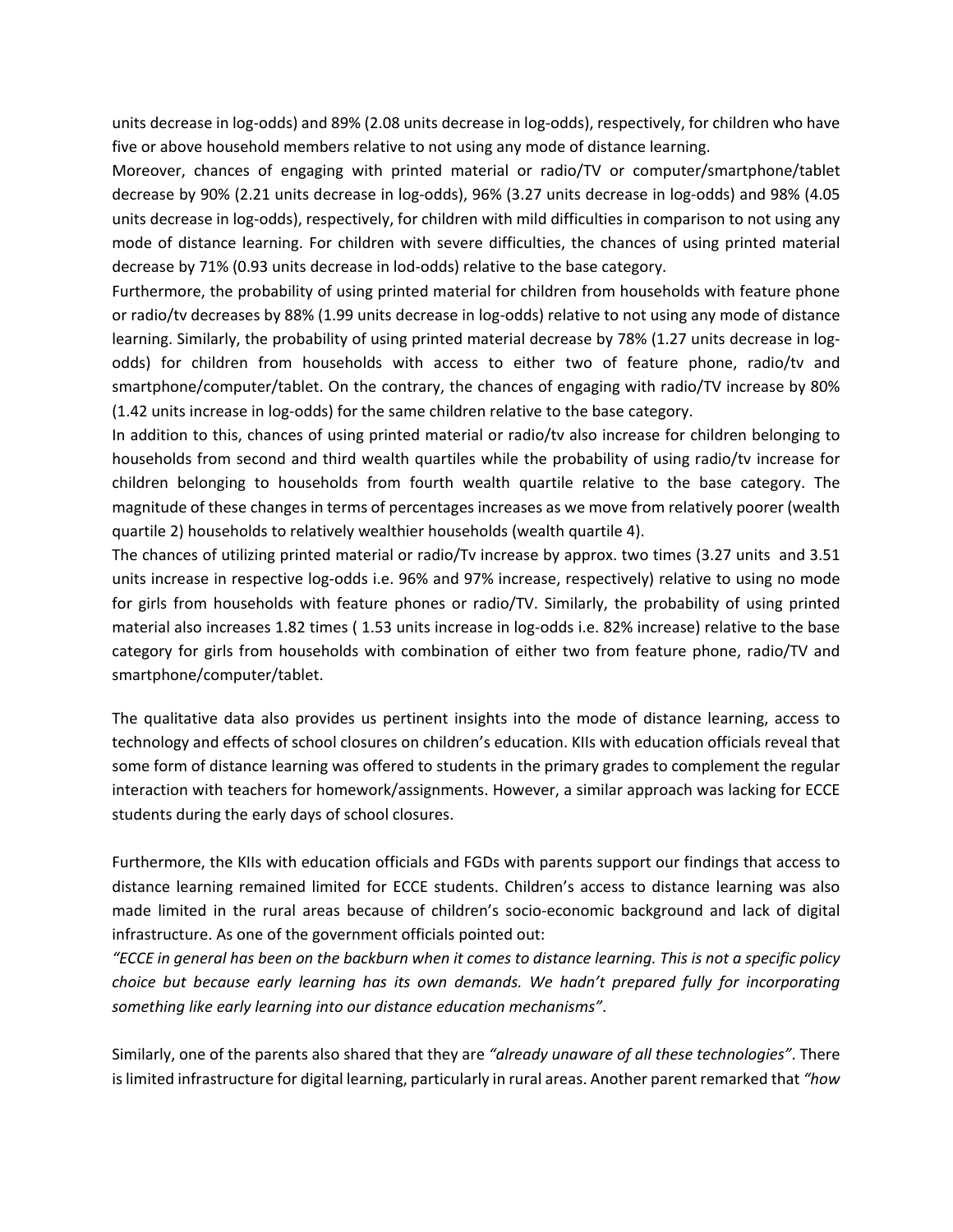*can we be expected to help our children with 'online' learning when we don't have the means to do it. The government must give us internet and other technologies so we can utilize it".*

#### **Ethiopia**

More than half of the surveyed children in Ethiopia did not engage with any mode of distance learning. Of those who did participate, only 15% have used tech-enabled mediums such as radio/TV/Online or Mobile-based Learning Apps as a mode while remaining 31.67% relied on non-tech options including reading books, completing assignments and/or having sessions with tutor. Consequently, we find that technology-enabled modes of distance learning were not popular among children and parents in Ethiopia (Figure A2). Nonetheless, varying responses mean that Mode of Distance Learning is suitable to be used as a dependent variable in our regression analysis for Ethiopia.



*Figure 5: Mode of Distance Learning by Child's Gender (Ethiopia)*

Contrary to the situation in Punjab (Pakistan), over half of the e boys in Ethiopia were not using any mode of distance learning (54% vs. 52.7%) as shown in Figure 5. Non-Tech modes (reading books/assignments completion and/or tutor sessions) remain most popular irrespective of child's gender with 33.6% girls and 29.7% boys using them. However, a greater percentage of boys i.e. 16.3% was using tech-based modes relative to that of girls (13.7%). While it shows that a higher percentage of children was using technological solutions in Ethiopia in comparison to Pakistan, digital divide across genders persists.

In addition to this and as expected, almost two out of every three out of school ECCE children were not using any distance learning mode (66.3%). Still, 15.8% of out of school ECCE children were reportedly using tech-based modes for learning during school closures including radio/TV/online or mobile-based learning apps. This percentage is one percentage point higher in comparison to that for the ECCE enrolled children (14.8%).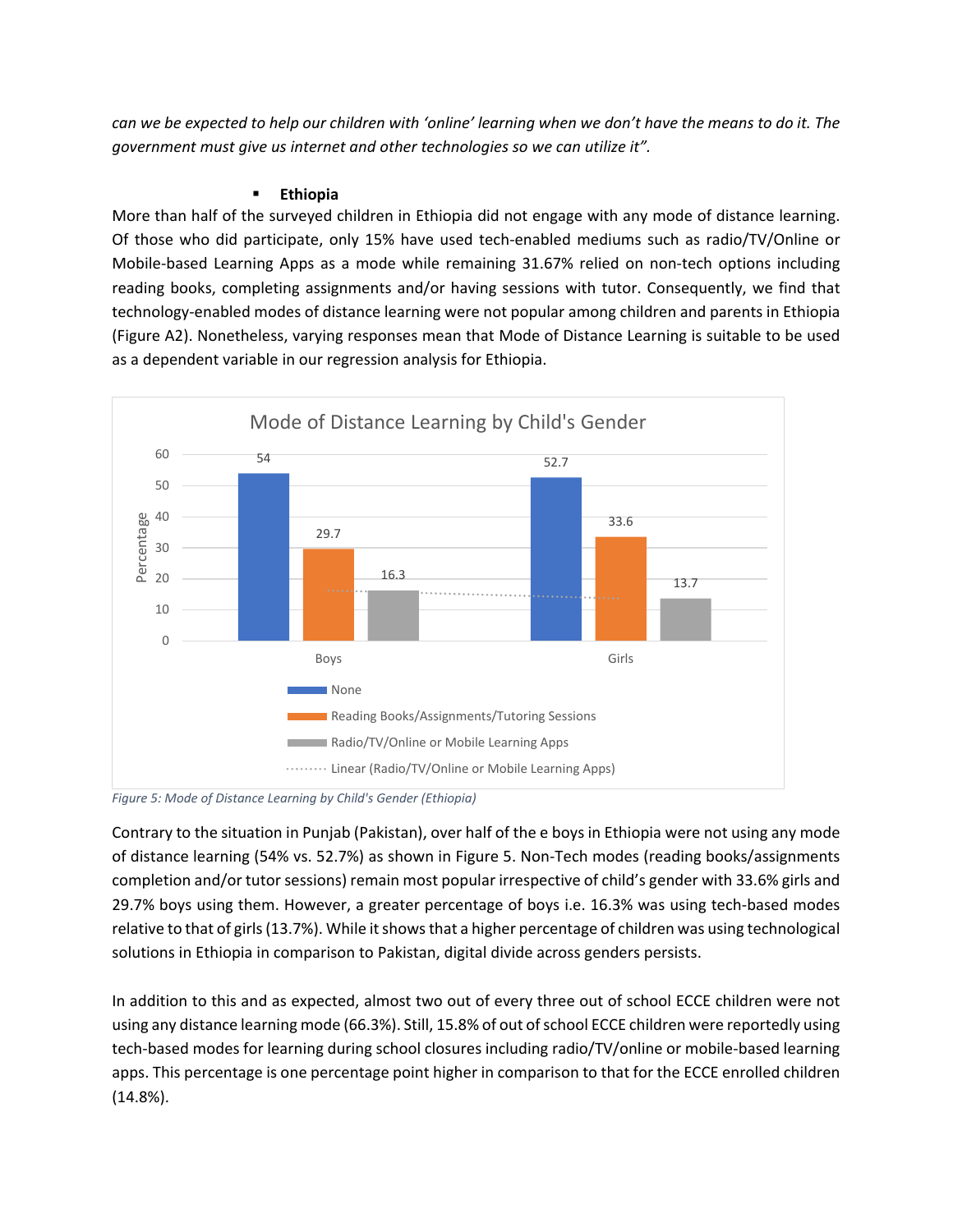Furthermore, over one out of every three ECCE enrolled children have been found to be relying primarily on non-tech modes including reading books, assignments completion and/or tutor sessions (35.4%) which is approximately twice much as that was out of school ECCE children's uptake of non-tech modes (17.8 %). Data also showsthat 94.6 % of parents of children, who were enrolled in ECCE prior to schools' closure, are willing to send their children back to school once the schools reopen. On the other hand, 5.4% have no plans of doing the same which means that these children may be forced to drop out.Of those parents who intend to send their children back to school, nearly 50% children have not used any mode for distance learning which could potentially result in learning losses. Others have either used non-tech modes (36.4%) or tech-enabled modes (16.5%). Interestingly the percentage difference in utilization of tech-enabled modes of distance learning by children is within one percentage point (16.5% vs. 15.8%) for those parents who plan on sending their children back to school versus those who do not.



*Figure 6: Access to Technology by Child's Gender (Ethiopia)*

As depicted in Figure 6, over 60% of children across both genders had access to a combination of any two from feature phone, radio/tv and smartphone/computer (63.6% boys and 62.7% girls). Others had limited access i.e. 2.5% boys and 2.1% girls had access to smartphone/computer which increases to 27.2% for boys and 29.5% for girls when it comes to access to either feature phone or radio/tv.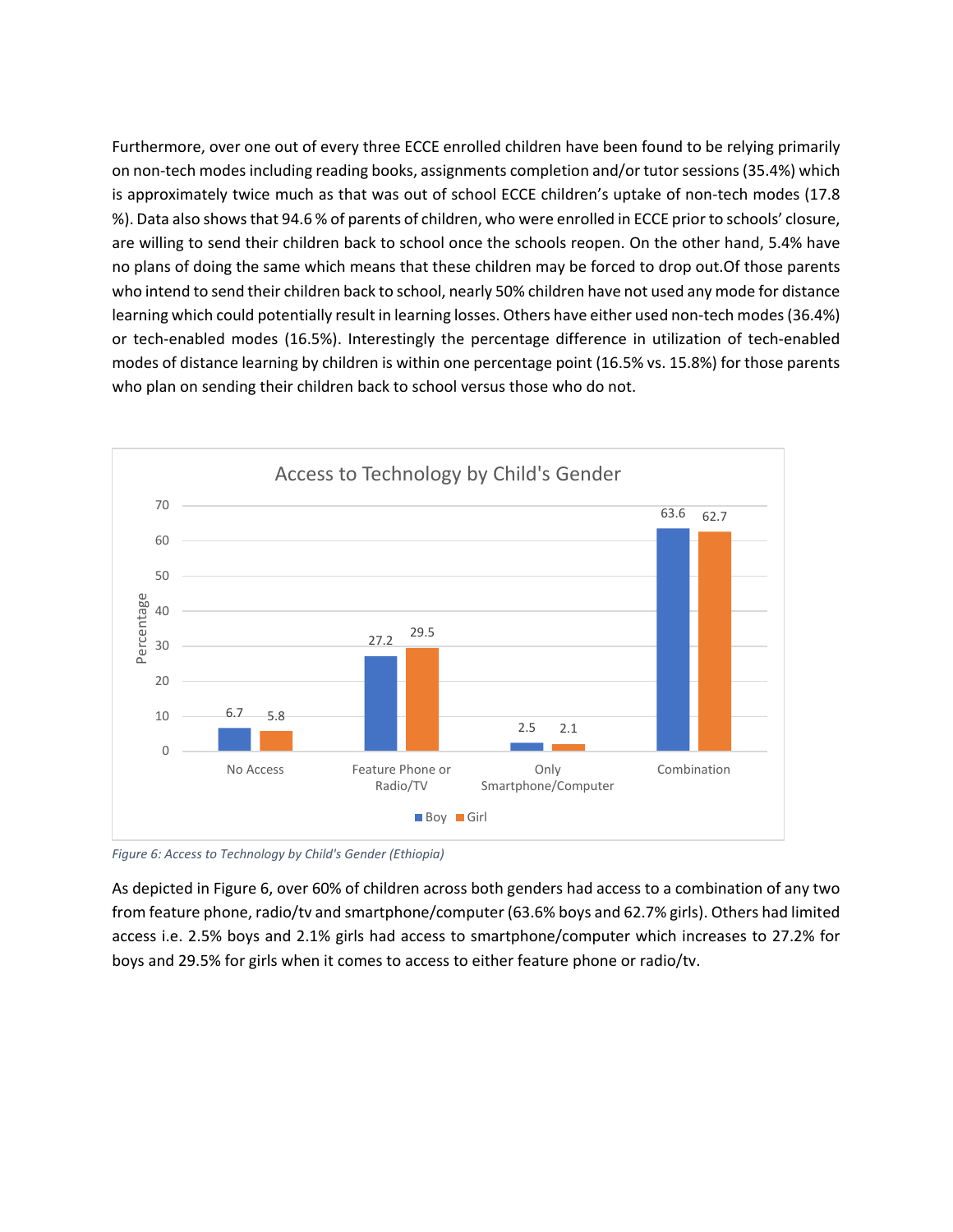

*Figure 7: Mode of Distance Learning by Household's Wealth Status (Ethiopia)*

Since access to technology is easier for children from relatively wealthier households, we see the manifestation of this claim in Figure 7. The uptake of tech-enabled options for distance learning such as radio/TV/online or mobile-based learning for distance learning increases with an increase in the wealth status of the household ranging from 6% for wealth quartile 1 to 29.5% for wealth quartile 4.

| Access to Technology                                                |      | Mode of Distance Learning                                    |                                            |       |  |  |  |  |
|---------------------------------------------------------------------|------|--------------------------------------------------------------|--------------------------------------------|-------|--|--|--|--|
|                                                                     | None | Reading<br>Books/Assignments<br>Completion /Tutor<br>Session | Radio/TV/Online or<br>Mobile Learning Apps | Total |  |  |  |  |
| None                                                                | 18   | 9                                                            | 3                                          | 30    |  |  |  |  |
| Feature Phone or Radio/TV                                           | 83   | 45                                                           | 8                                          | 136   |  |  |  |  |
| Smartphone/Computer                                                 | ⇁    | 3                                                            |                                            | 11    |  |  |  |  |
| Combination of two (Feature Phone,<br>Radio/TV,Smartphone/Computer) | 148  | 95                                                           | 60                                         | 303   |  |  |  |  |
| Total                                                               | 256  | 152                                                          | 72                                         | 480   |  |  |  |  |

*Table 6: Mode of Distance Learning by Access/Availability of Technology (Ethiopia)*

Table 6 shows that while almost one in every two children have not engaged with any mode of distance learning, even those who had access to technology-enabled modes have preferred non-tech modes. This could mean that despite having access, either the learning material was not available through those modes (which we will see below is not the case as it wasn't the biggest challenge reported by over half of caregivers) or the students were unable to utilize it due to different reasons such as lack of digital skills.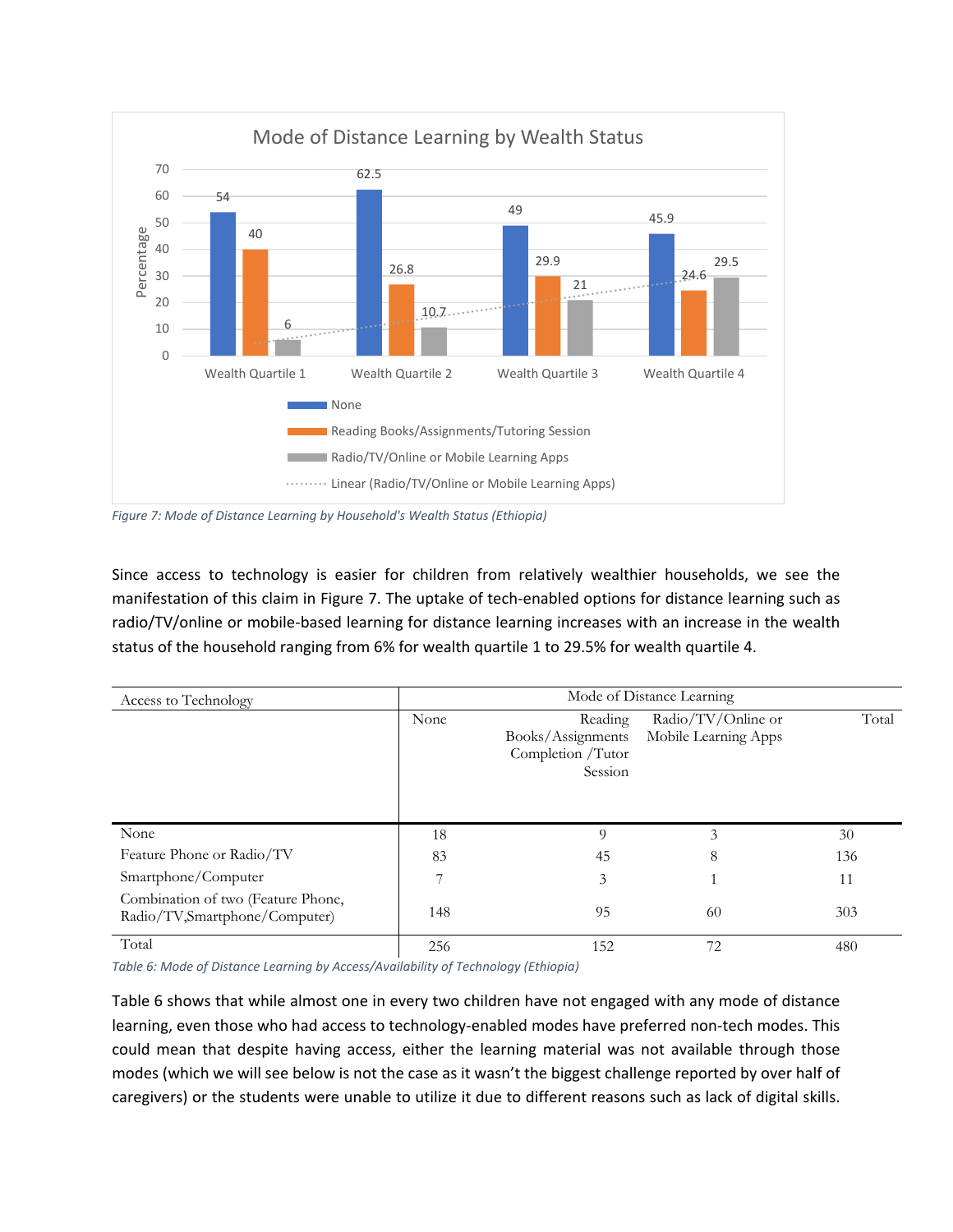Thus, it also tells us that having access to a particular mode of learning may not suffice if the consumer doesn't have adequate skills to use that mode.

In addition to the information provided in Table 6, we find that, two in every three children across both genders had access to a combination of any two from feature phone, radio/tv and smartphone/computer (63.6% boys and 62.7% girls). Others had limited access i.e. 2.5% boys and 2.1% girls had access to smartphone/computer which increases to 27.2% for boys and 29.5% for girls with respect to access to either feature phone or radio/tv. Interestingly, we observe that a lower percentage of children with illiterate parents had no access to technology when compared with the literate ones (4.3% vs. 8%). Apart from this, both groups have by and large similar access to technology. Therefore, parents' education may not be a contributing factor when it comes to access to technology.

In terms of the biggest challenge that the caregivers faced while engaging with distance learning, main concern for nearly half of the caregivers was the lack of home learning environment for both boys (53.2%) and girls (52.3%). This was followed up by absence of radio/TV/tablet to support distance learning (15% for boys and 14% for girls) and lack of information/knowledge on parenting (14.6% for boys and 14% for girls). Others pointed out lack of radio/TV educational programs (8.2% for boys and 10.6% for girls) or lack of time due to economic activities (9% for boys and 8.9% for girls) as the biggest challenge that they faced. It is important to highlight that lack of educational programs on radio/TV and inaccessibility to technology devices were not the biggest challenges for almost nine out of ten parents across both genders. Nonetheless, these may still have been among issues which hindered the uptake of distance learning by caregivers and children.

Similarly, lack of conducive home learning environment has been reported as the biggest challenge faced by majority of caregivers in engaging with distance learning as per their respective literacy status (54.9% for illiterate caregivers and 50.8% for literate caregivers). However, a relatively higher percentage of literate caregivers have reported lack of radio/TV educational programs in comparison to illiterate caregivers (13.2% vs 5.3%).

Lack of home learning environment remains the biggest challenge faced by caregiver in engaging with distance learning even when we disaggregate our results by households' wealth status. For caregivers from poorer households, lack of radio/TV/tablet to support learning and lack of information on parenting are the biggest challenges after the aforementioned one while for caregivers from relatively wealthier households lack of radio/TV educational programs is the second most reported biggest challenge in engaging with distance learning. Moreover, lack of time due to economic activities is also among the biggest challenges reported by caregivers from wealth quartile 3 (10.4%) and caregivers from wealth quartile 4 (12.1%). On the other hand, only 8.1% caregivers from wealth quartile 1 and 6.5% from wealth quartile 2 have reported lack of time as the biggest challenge that they faced.

Table 7 below provides regression estimates in log-odds for the impact of access to technology on mode of distance learning in the context of Ethiopia. We find that the chances of relying on reading books/assignments completion/tutor sessions increase by over 1.7 times (1.03 units increase in log-odds i.e. 74% increase) relative to not engaging in any distance learning for children who were enrolled in ECCE class prior to the school closure due to COVID-19. Similarly, the probability of reading books/assignments completion/tutor sessions or using radio/TV/Online or Mobile-based learning apps increase by 65% and 75% respectively (0.64 units and 1.09 units increase in respective log-odds), relative to the base category for children with medium/high level of parental support. Furthermore, the likelihood of using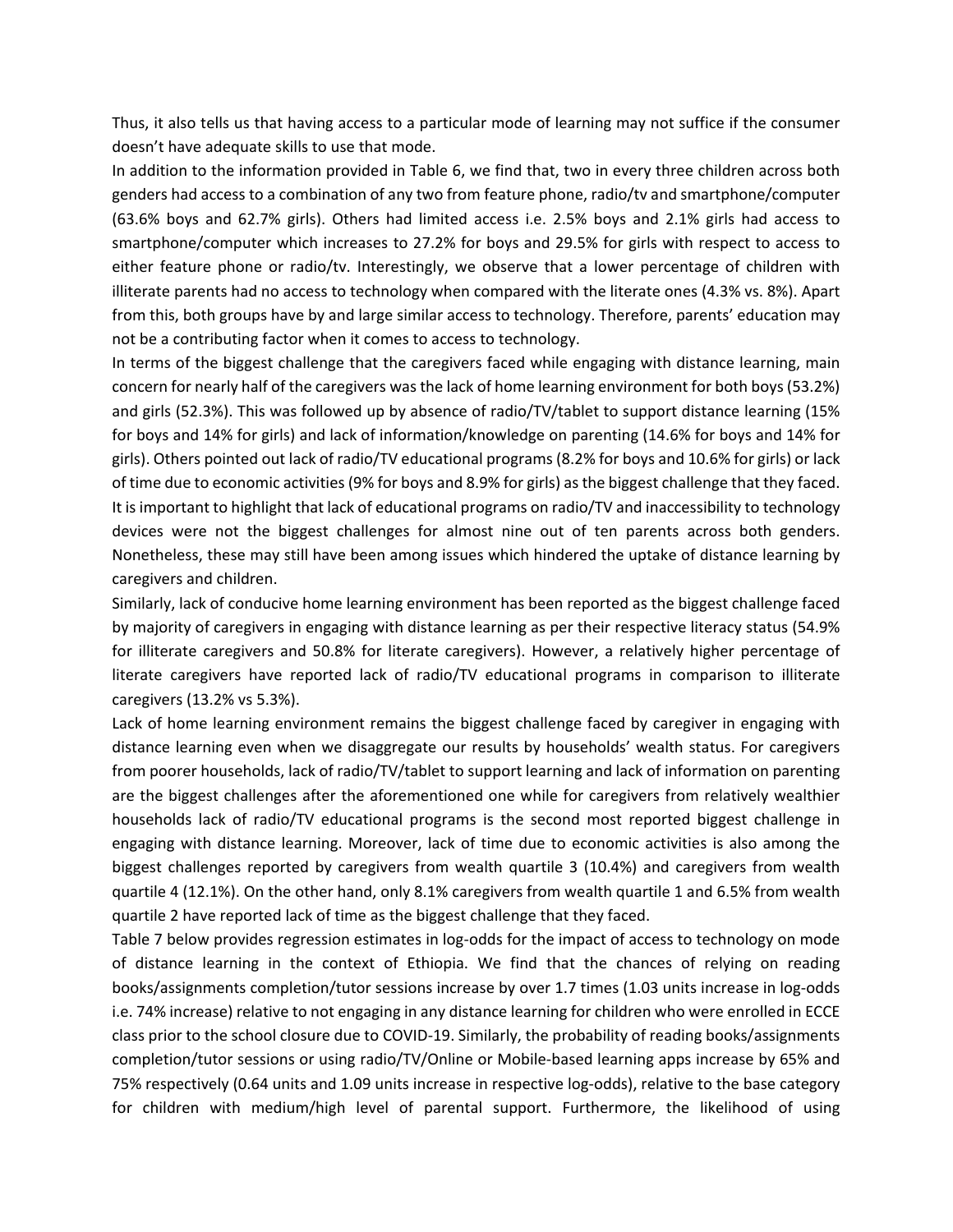radio/TV/Online or Mobile-based learning apps increase by 85% (1.78 units in log-odds) relative to the base category for children with access to a combination of either two from feature phone, radio/TV and smartphone/computer.

Moreover, the likelihood of using reading books/assignments completion/tutor sessions as a mode of distance learning decrease by 63% (0.53 units decrease in log-odds) relative to not engaging in any distance learning for children belonging to households from second wealth quartile. This means that such children have more chances of not engaging in any mode of distance learning than opting for reading books/assignments completion/tutor sessions. For children belonging to the households from third wealth quartile, the likelihood of using radio/TV/Online or Mobile-based learning apps increase by 74% (1.06 units increase in log-odds) in comparison to the base category. Likewise, the probability of using radio/TV/Online or Mobile-based learning apps increase by 88% (1.98 units increase in log-odds) in comparison to the base category for children belonging to the households from fourth wealth quartile.

Furthermore, the chances of reading books/assignments completion/tutor sessions as a mode of distance learning decrease by 67% (0.69 units decrease in log-odds) relative to not engaging in any distance learning for children of caregivers who reported their biggest challenge to be the absence of radio/TV/tablet to support learning. In contrast, the chances of using radio/TV/Online or Mobile-based learning apps increase by 77% (1.21 units increase in log-odds) in comparison to the base category for the same group of children.

For children whose caregivers' biggest challenge with regards to distance learning has been lack of radio/TV educational program, the likelihood of reading books/assignments completion/tutor sessions decrease by 0.76 units (68%) relative to the base category. Similarly, the log-odds of reading books/assignments completion/tutor sessions decrease by 0.81 units (69%) relative to the base category for those children whose caregivers' biggest challenge with regards to distance learning has been lack of information/knowledge on parenting.

Lastly, the log-odds of reading books/assignments completion/tutor sessions as a mode of distance learning decrease by 68% (0.76 units decrease in log-odds) relative to not engaging in any distance learning for children of caregivers who reported their biggest challenge to be the lack of time due to economic activities. However, the likelihood of using radio/TV/Online or Mobile-based learning apps increase by 73% (1.01 units increase in log-odds) in comparison to the base category for such children.

| (1)               |                            |
|-------------------|----------------------------|
|                   | (2)                        |
| Reading           | Radio/TV/Online or Mobile- |
| Books/Assignments | based Learning Apps        |
| Completion/Tutor  |                            |
| Sessions          |                            |
|                   |                            |
| 0.21              | $-0.08$                    |
| (0.22)            | (0.29)                     |
| 0.26              | $-0.28$                    |
| (0.22)            | (0.31)                     |
| $1.03***$         | $-0.22$                    |
| (0.31)            | (0.36)                     |
| $0.64***$         | $1.09***$                  |
|                   |                            |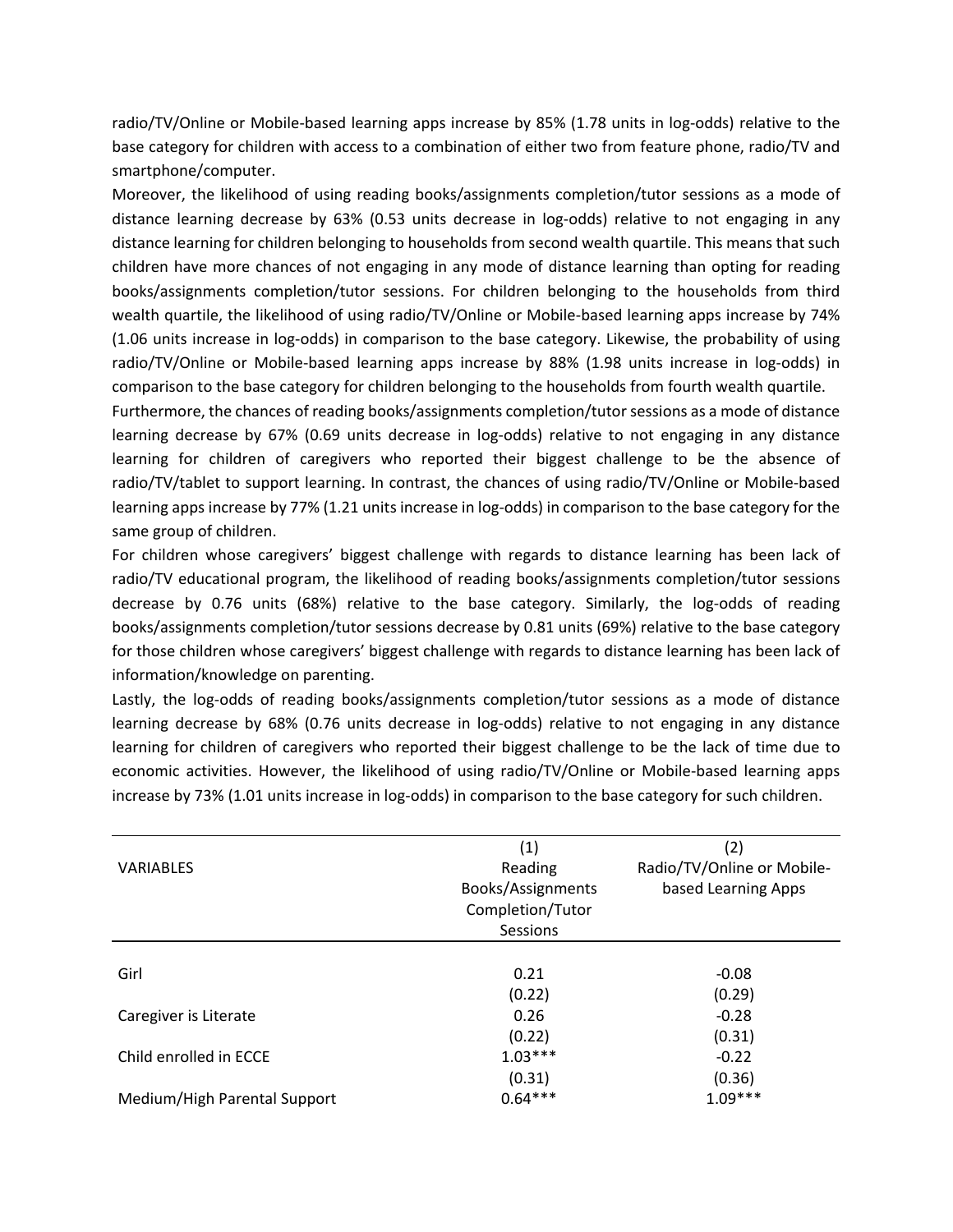|                                                | (0.23)    | (0.35)     |
|------------------------------------------------|-----------|------------|
| Access to Feature Phone/Radio/TV only          | $-0.15$   | 0.65       |
|                                                | (0.61)    | (0.87)     |
| Access to Smartphone/Computer only             | 0.31      | 0.09       |
|                                                | (0.96)    | (1.37)     |
| Access to Combination of two (Feature          | 0.15      | $1.78**$   |
| Phone, Radio/TV, Smartphone/Computer)          |           |            |
|                                                | (0.56)    | (0.73)     |
| Second Wealth Quartile                         | $-0.53*$  | 0.33       |
|                                                | (0.29)    | (0.49)     |
| Third Wealth Quartile                          | $-0.48$   | $1.06**$   |
|                                                | (0.31)    | (0.46)     |
| Fourth Wealth Quartile                         | $-0.55$   | 1.98***    |
|                                                | (0.50)    | (0.59)     |
| Biggest Challenge (No Radio/TV/Tab)            | $-0.69*$  | $1.21***$  |
|                                                | (0.36)    | (0.42)     |
| Biggest Challenge (No Radio/TV Edu<br>Program) | $-0.76*$  | 0.04       |
|                                                | (0.41)    | (0.48)     |
| Biggest Challenge (No Info on Parenting)       | $-0.81**$ | $-0.42$    |
|                                                | (0.33)    | (0.50)     |
| Biggest Challenge (Lack of Time)               | $-0.76*$  | $1.01**$   |
|                                                | (0.45)    | (0.47)     |
| Constant                                       | $-1.37**$ | $-4.16***$ |
|                                                | (0.68)    | (0.93)     |
| Observations                                   | 468       | 468        |

Base Category: None (Mode of Distance Learning)

Standard errors in parentheses

\*\*\* p<0.01, \*\* p<0.05, \* p<0.1

*Table 7: Impact of Access to Technology and other covariates on Mode of Distance Learning (Ethiopia)*

#### *b. Comparative Analysis*

- More than half of children in Ethiopia were not using any mode for distance learning (53.33%) in contrast to Pakistan where three out of every four children were using either printed material and/or radio/TV/SMS to continue their education during the school closures.
- In both countries, a fewer percentage of girls was using tech-enabled modes of distance learning in comparison to boys.
- We find that as the wealth status of a household increases, the uptake of tech-enabled options for distance learning also increases.
- While in Pakistan, nearly half of the children had no access to technology, nine out of every ten children in Ethiopia had some kind of access to technology. However, one in every three children who had access to technology in Ethiopia still preferred to use non-tech modes.
- We find that access to a combination of tech-enabled devices increases the chances of children engaging in tech-enabled modes of distance learning relative to not using any mode across both countries.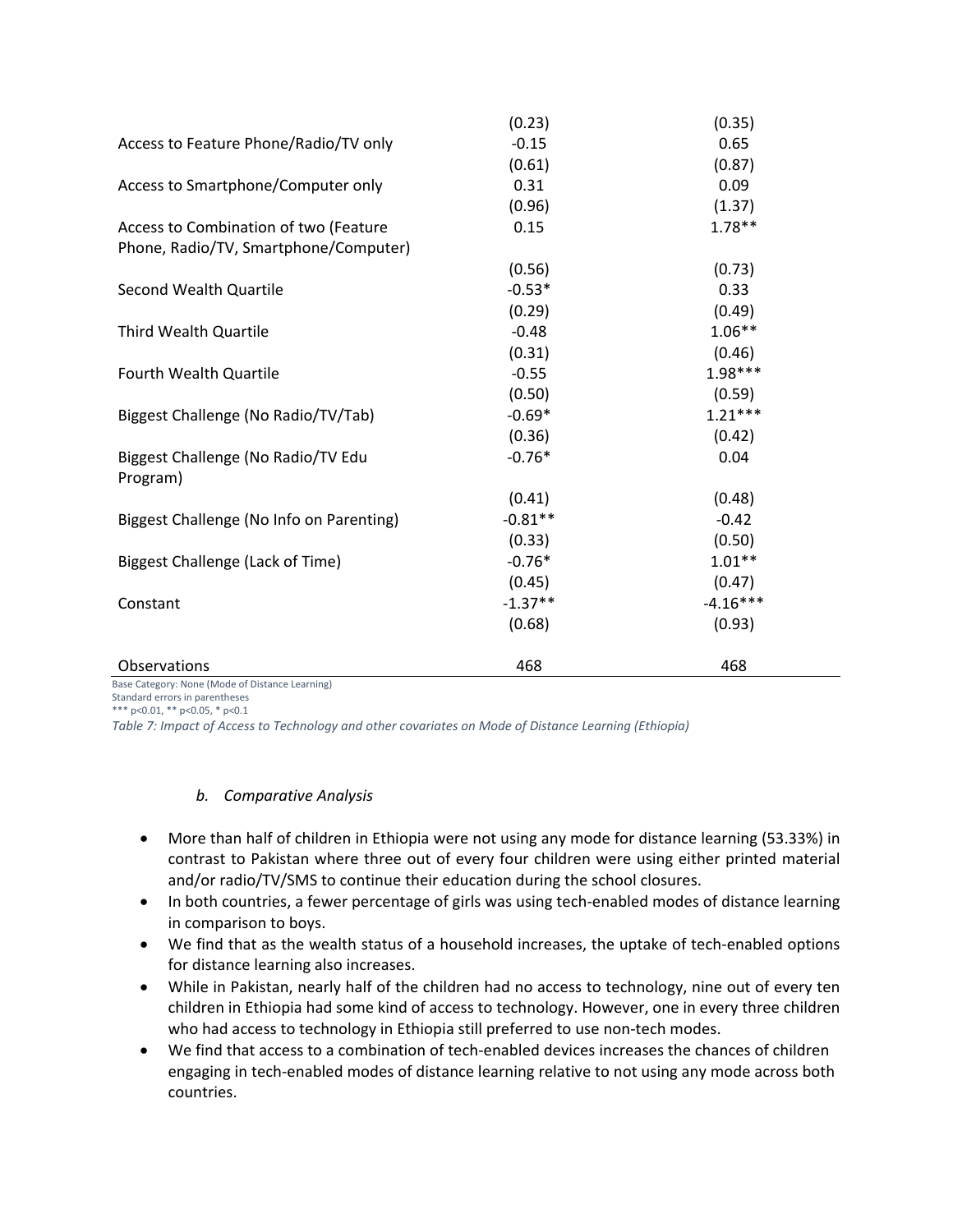For comparison purposes, we have also categorized the surveyed districts in Punjab, Pakistan and regions in Ethiopia into high human development, medium human development and low human development on the basis of their respective human development index values. [19](#page-32-0) This categorization suggests that no district in Punjab falls under the high human development category while no Ethiopian region can be categorized under medium human development. Bahawalnagar, Lodhran and Sarghoda from Punjab and Amhara, Ben. Gumuz, Oromia, SNNP and Tigray from Ethiopia are in the low human development category while Chakwal, Chiniot, Faisalabad, Kasur and Multan from Punjab are in the medium human development category and Addis Ababa from Ethiopia is in the high human development category. Figure 8 shows the mode of access by human development category of the district/region. In low human development category, we find that a significantly large percentage of children in Ethiopia did not use any mode to access distance learning (58.2%) relative to only 14.7% in Punjab. Interestingly, a similar trend is seen even when we compare the high human development region in Ethiopia (Addis Ababa) with medium human development districts in Punjab, Pakistan: 28.7% children in Addis Ababa did not access distance learning materials through any medium whereas the same is true for only 15.5% of children in medium human development districts of Punjab, Pakistan. Correspondingly, the percentage of children who did access distance learning material through tech-enabled modes was significantly higher for those from Punjab, Pakistan relative to Ethiopia in each category.



*Figure 8: Mode of Access by Human Development Status of Districts/Regions*

Similar to our previous findings, Figure 9 shows that majority of children in Ethiopia in either of the two regional categories (low and high human development) had some form of access to technology. Nonetheless, this access was not translated into the usage of available technology for distance learning which begs further evaluation of the probable causes.

<span id="page-32-0"></span><sup>&</sup>lt;sup>19</sup> UNDP Human Development Report's [criteria](http://hdr.undp.org/sites/default/files/hdr2020_technical_notes.pdf) for categorization was used for this purpose. Sub-National HDI values for Ethiopia can be accesse[d here](https://globaldatalab.org/shdi/shdi/ETH/?levels=1%2B4&interpolation=1&extrapolation=0&nearest_real=0) while for Pakistan the same are availabl[e here.](https://mpra.ub.uni-muenchen.de/89064/1/MPRA_paper_89064.pdf)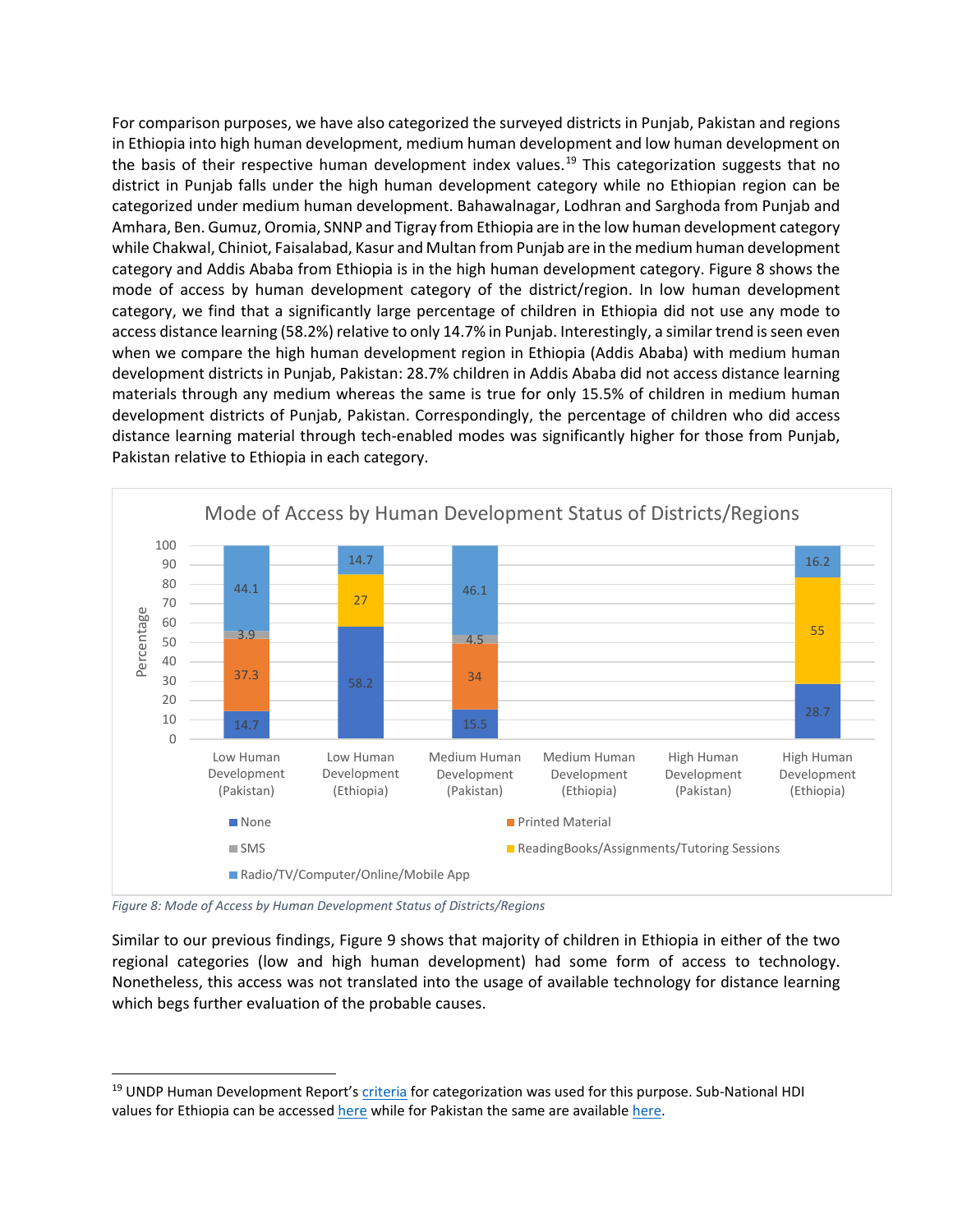

*Figure 9: Access to Technology by Human Development Status of Districts/Regions*

#### **ii. Impact of governmental support on the level of engagement between ECCE workforce and caregivers**

- *a. Country-Specific Findings*
	- **Pakistan**

Figure A3 shows the distribution of level of engagement between ECCE workforce and caregivers. We find that 28.53% of ECCE workforce did not have any or had only low levels of engagement with the caregivers whereas the others had medium (33.65%) or high (37.82%) level of engagement with caregivers.



*Figure 10: Level of Engagement by Teacher's Gender (Pakistan)*

Disaggregating the level of engagement between ECCE workforce and caregivers over ECCE worker's gender, we find that more female teachers/headteachers were relatively disengaged with the caregivers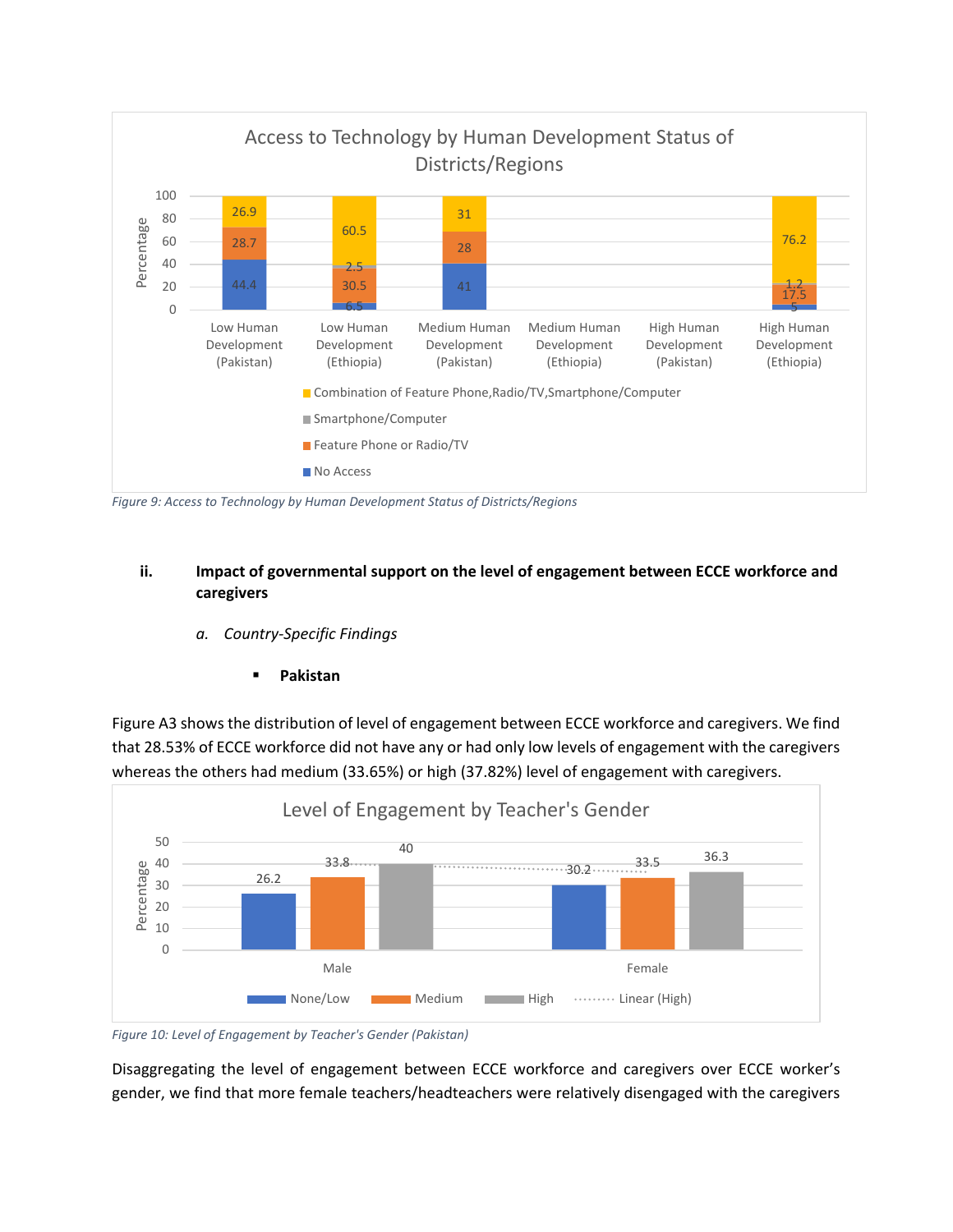when compared with their male colleagues (30.2% vs 26.2%). Similarly, a higher percentage of male ECCE workers had a relatively higher engagement level (40%) with caregivers in comparison to their female colleagues (36.3%). Amongst other things, it is quite possible that this difference exists because of household responsibilities that female teachers may have had to fulfil during lockdown and school closures e.g. taking care of their own children, doing household chores etc.) This is shown in Figure 10 above.

Furthermore, over half of headteachers had none/low level of engagement with the caregivers (55.1%) whereas majority of teachers had either medium (35.9%) or high (62.2%) level of engagement with caregivers. This is in line with our expectations as teachers are the ones who usually interact with the caregivers while headteachers or principals are tasked with staff management.

In addition to this, two out of five ECCE workers from boys only schools had a high level of engagement with caregivers (40.7%). On the other hand, two out of five ECCE workers from girls only school had a medium level of engagement with the caregivers of ECCE students (39.1%). For co-educational schools, 38.9% ECCE workforce had a high engagement level, 34.9% had a medium engagement level and 26.2% had none/low engagement level which is the lowest among the three school types and shows that coeducational institutes might have some factors which help in establishing a better level of engagement between teachers/headteachers at the ECCE level.





Since our data also captures if the ECCE worker had received any professional development training during schools' closure, we are able to check for the variation in engagement level with respect to professional development. As shown in Figure 11 above, we get mixed results in this regard: while 40% and 37.3% of ECCE workforce, who had received professional development training, were engaging with caregivers at a high level and medium level respectively, a relatively higher percentage of ECCE workers with professional development had no/low engagement with caregivers in comparison to those who did not get any professional development training (31.4% vs. 26.5%). Therefore, professional development has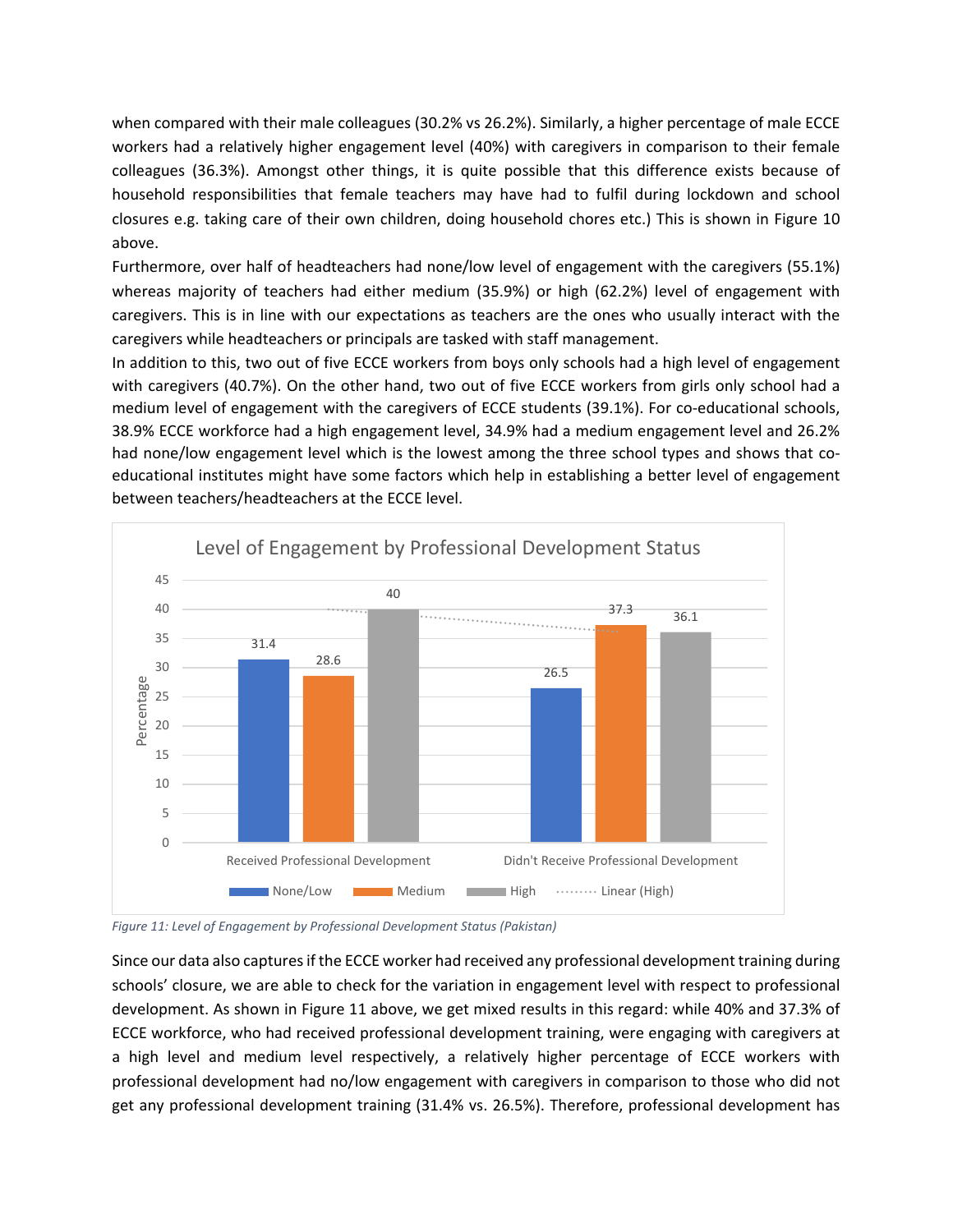not helped in increasing the level of engagement as a higher percentage of ECCE workforce with no professional development was engaging with the caregivers at a medium or high level than that of those who were trained.

We also collected information on whether the ECCE workers used strategies to reach hard to reach students or not. This allows us to see if the level of engagement vary by ECCE workers' use (or lack off) strategies to reach hard to reach students: a higher percentage of teachers/headteachers who used strategies to reach hard to reach students had a high level of engagement with caregivers relative to those who did not (44.1% vs. 37.2%).

Table 8 provides the regression estimates in log-odds for the Impact of governmental support on the level of engagement between ECCE workforce and caregivers. We find that the likelihood of being at higher level of engagement with caregivers decrease by 66% (0.65 units decrease in log-odds) if the teacher's/headteacher's gender is female, given that all of the other variables in the model are held constant. Similarly, the likelihood of being at higher level of engagement with caregivers decrease by 97% (3.43 units reduction in log-odds) in case of ECCE headteachers. The chances of being at higher level of engagement with caregivers also decreases by 75% (1.09 units decrease in log-odds) for cases in which ECCE workers were aware of government launched financial/other support programs and referred households to such programs. Lastly, the probability of achieving a higher level of engagement with caregivers increases by 84% (1.66 units increase in log-odds) for those ECCE workers who had used strategies to reach out to hard-to-reach students.

|                                                                | (1)                                 |
|----------------------------------------------------------------|-------------------------------------|
| <b>VARIABLES</b>                                               | Level of Engagement with Caregivers |
|                                                                |                                     |
| Boys only school                                               | 0.15                                |
|                                                                | (0.36)                              |
| Co-Education school                                            | 0.02                                |
|                                                                | (0.32)                              |
| Female                                                         | $-0.65**$                           |
|                                                                | (0.29)                              |
| Have regular meetings with supervisor                          | 0.07                                |
|                                                                | (0.50)                              |
| Received professional development during lockdown              | $-0.11$                             |
|                                                                | (0.27)                              |
| Used strategies to reach hard to reach students                | $1.66***$                           |
|                                                                | (0.32)                              |
| Aware & referred HHs to govt. launched financial/other support | $-1.09**$                           |
|                                                                | (0.42)                              |
| Role (Headteacher)                                             | $-3.43***$                          |
|                                                                | (0.36)                              |
|                                                                |                                     |
| Observations                                                   | 266                                 |

Controlling for Districts

Standard errors in parentheses \*\*\* p<0.01, \*\* p<0.05, \* p<0.1

*Table 8: Impact of Government Support on Engagement Level between ECCE workforce and caregivers (Pakistan)*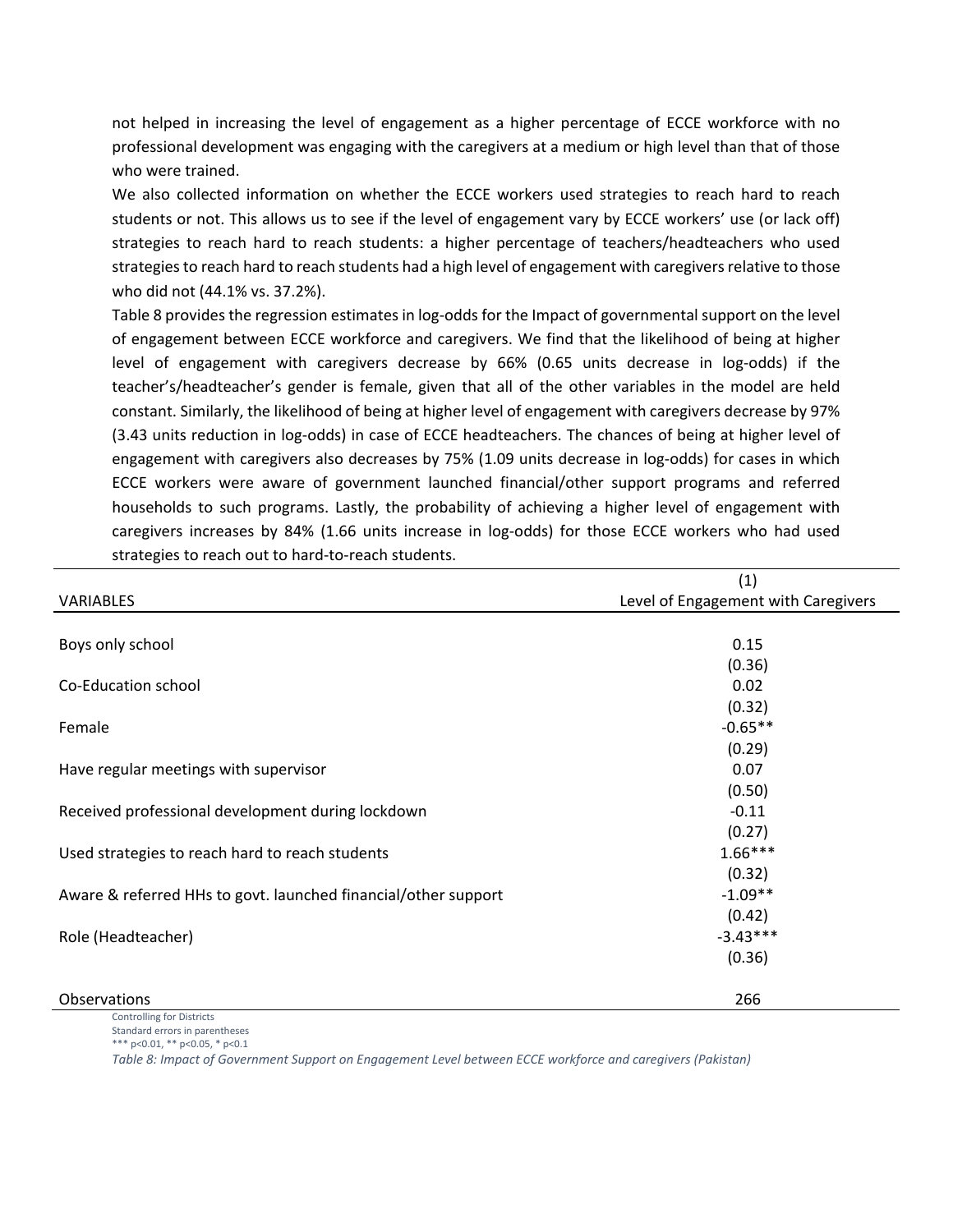The qualitative data through KIIs and FGDs also provides insights pertaining to the government support which was extended to ECCE workforce and if this support was transferred to the caregivers by the ECCE workforce. Our informants from affiliated entities of provincial school education department in Punjab (QAED and PMIU) have stated that virtual trainings were organized for ECCE staff members. Under these trainings, over 4000 ECCE workers including headteachers and teachers were provided trainings on COVID-19 protocols for health, hygiene and social distancing. However, it is unclear if any substantial training on improving ECE-specific learning outcomes was provided. The key informants from QAED also noted that ECCE involved play-based learning and not the formative/summative assessments. Therefore, it was difficult to track the academic performance of the students remotely. KIIs and FGDs have highlighted that provision of relevant trainings at the district level was fragmented. Interviews with headteachers from two districts (Multan and Chiniot) reveal that some of the ECCE workers received the trainings whereas others did not.

As per the information shared by the education officials, the ECCE workforce was trained on two modules. Under the first module, 15,000 headteachers from all established ECCE classrooms in the province were provided training on mental health and resilience of children, families and school staff during the pandemic. This, however, was not an ECCE-focused training and dealt with general aspects of learning for children of all age groups. In addition to this, another 4-day regular training of ECCE workforce was conducted just before the outbreak of COVID-19 and the consequent school closures. Afterwards, this training was condensed and was provided to over 6000 ECCE workers on how to provide psycho-social support to ECCE students during school closures. In this regard, ECCE teachers have claimed that this particular training was more discussion-based and lacked any relevant activity-based exercise. Thus, there was no ECCE-specific training which focused on technology or imparting of relevant digital skills for distance learning to be facilitated by the ECCE workforce.

While ECCE workforce was provided with certain types of trainings, FGDs with parents reveal that they faced challenges in staying with contact with the schools during school closures and that a significant number of students were unable to regularly interact with their respective teachers.



#### **Ethiopia**

*Figure 12: Level of Engagement by Teacher's Gender (Ethiopia)*

Contrary to Pakistan, we find that a significant majority of ECCE workforce across both genders had no/low engagement with the caregivers with three out of every five male and three out of every four female ECCE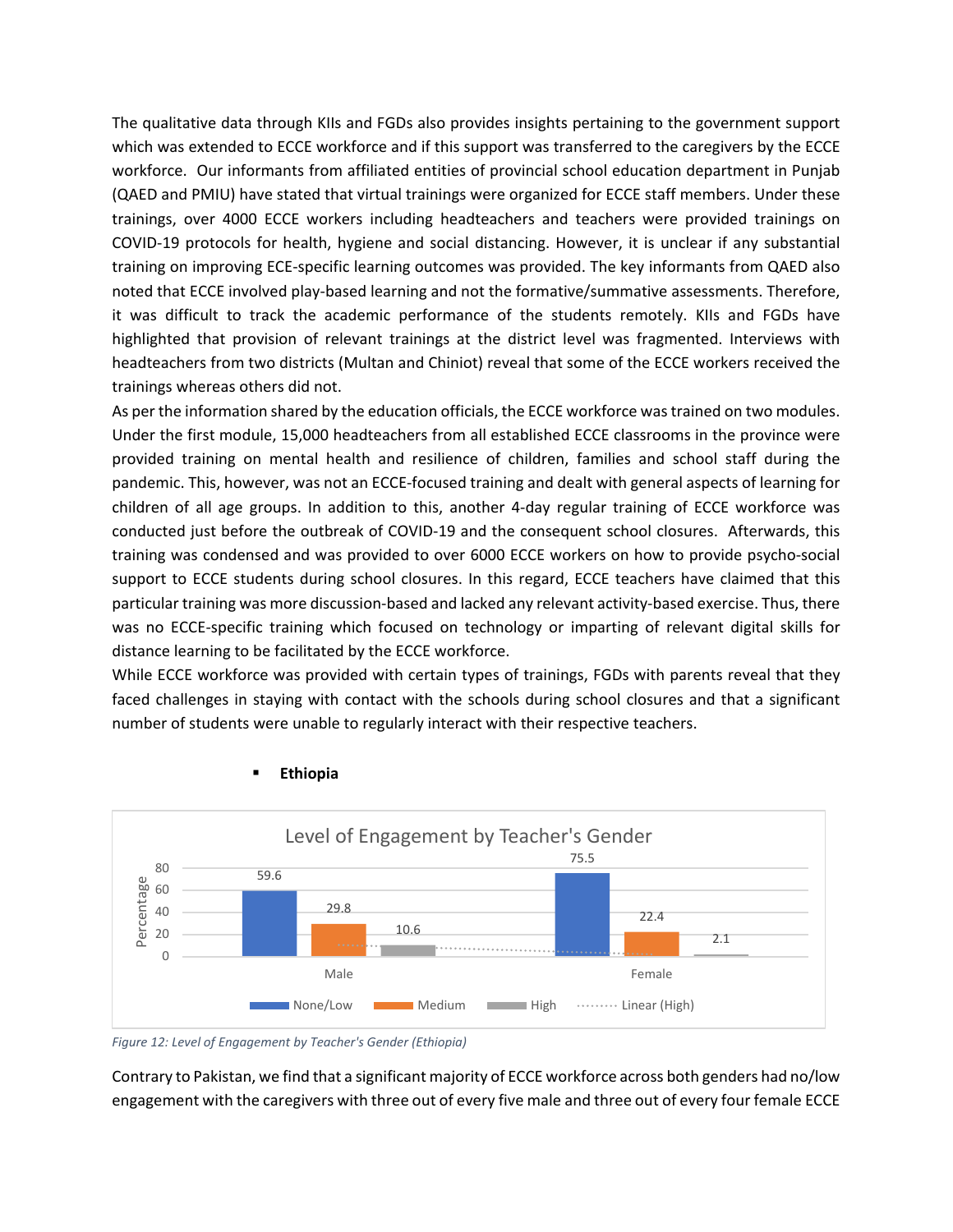teachers/headteachers having none/low interaction with the caregivers. Consequently, the high level of engagement between ECCE workforce and caregivers stood at 10.6% for male and only 2% for female teachers/headteachers. As shown in Figure 12, we find that male teachers/headteachers had better engagement with the caregivers relative to their female colleagues.

It is also interesting to find that more head teachers were engaged with the caregivers in comparison to teachers. Usually, the teachers are responsible for interacting with the caregivers of students but in this case that is not true. Over 43.7% headteachers were engaged with caregivers at medium or high level of engagement whereas only 20.9% of teachers were able to do so. It could mean that headteachers were given the lead role of engaging with the caregivers during lockdown while teachers were only interacting with the caregivers on need-basis.



*Figure 13: Level of Engagement by Medium of Contact (Ethiopia)*

Figure 13 reflects the engagement level by medium used to contact caregivers by teacher/headteacher. We find that nearly three out of every four teachers/headteachers who employed in-person interaction had a medium or high level of engagement with the caregivers. On the other hand, none of those who used messenger apps such as WhatsApp, Telegram, Viber etc. had high level of engagement and 11.1% of teachers/headteachers who contacted caregivers through phone calls had a high level of engagement with the caregivers. In fact, 50% of teachers who used messenger apps had none/low level of engagement with caregivers which shows the importance of direct interaction e.g. through phone calls or in-person.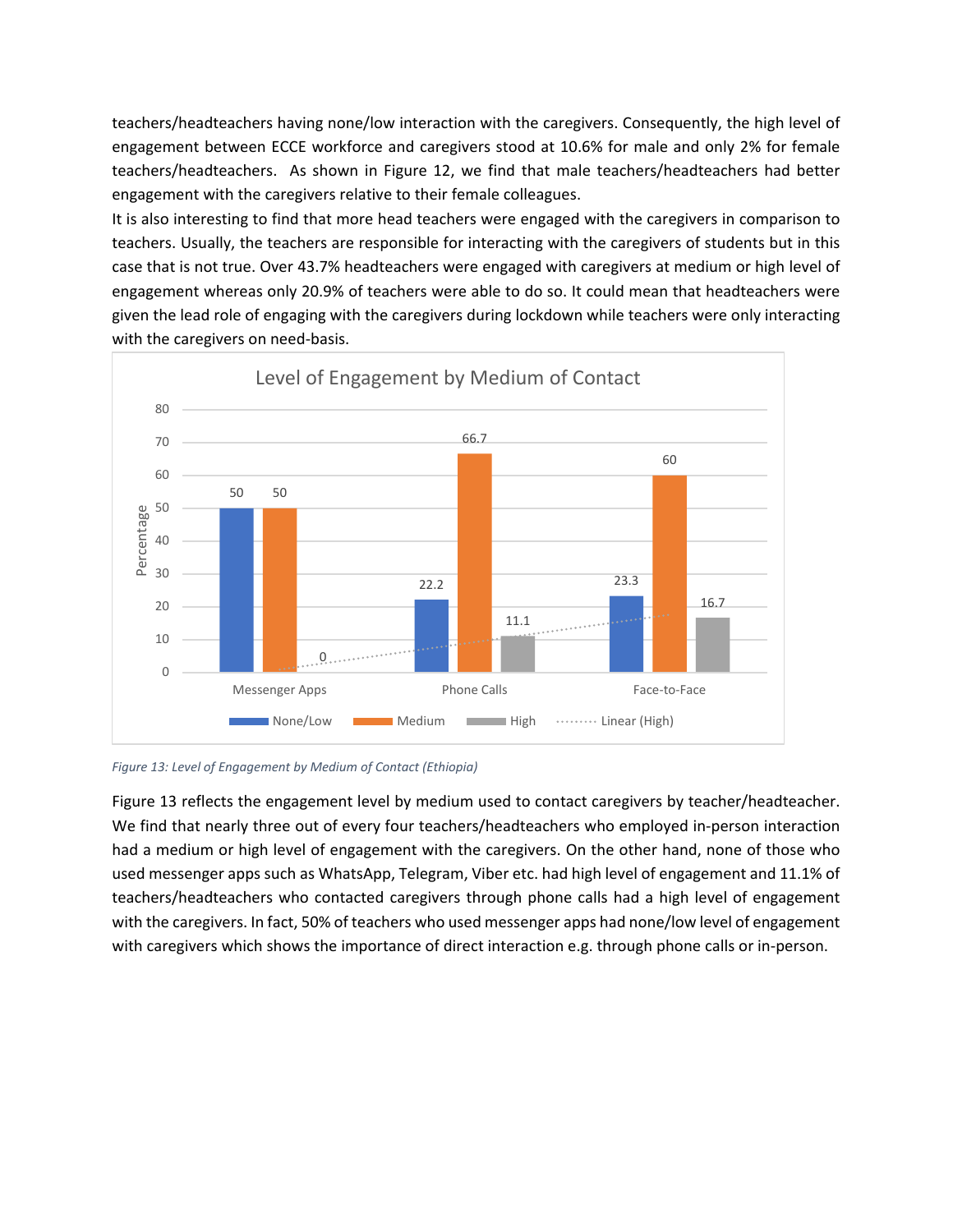

*Figure 14: Level of Engagement by Guidance on Assessing Students Remotely (Ethiopia)*

Of those teachers/headteachers who had received guidance on assessing students remotely, 50% had a high engagement level with caregivers. This is in stark contrast to those who did not receive any such guidance as 71.4% of them had none/low engagement level and only 4.8% has a high level of engagement with caregivers. Therefore, relevant trainings such as training on remote assessments may prove to be helpful in improving the engagement level between ECCE workforce and caregivers.



*Figure 15: Level of Engagement by Guidance on Keeping Education Going (Ethiopia)*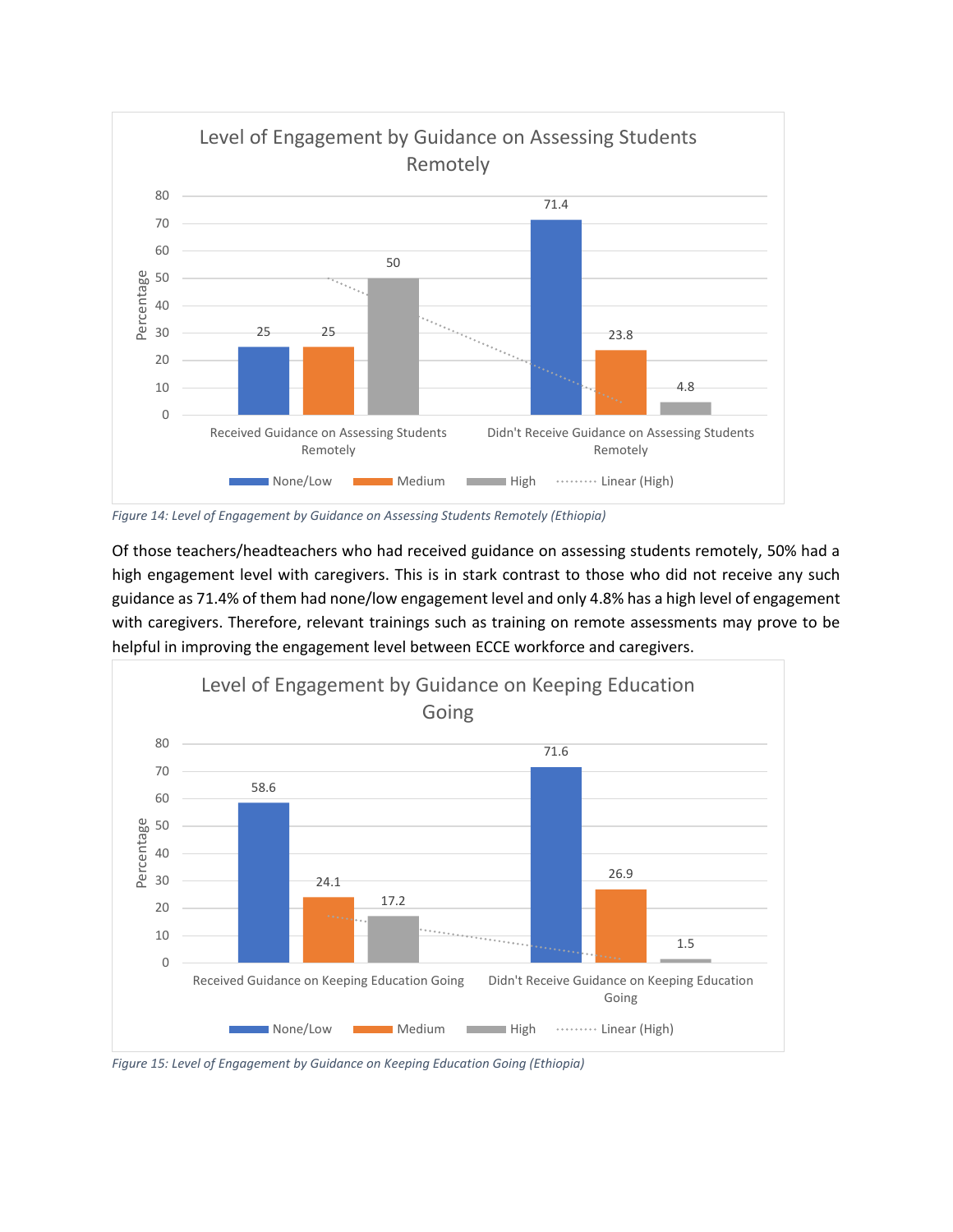Similarly, 71.6% of such teachers/headteachers who did not receive guidance on how to keep education going for children had no/low level of engagement with the caregivers and only 1.5% had a high level. In contrast, 17.2% of teachers/headteachers who received this guidance were able to achieve the high level of engagement with caregivers. Still, 58.6% of these teachers had no/low level of engagement which means that even if teachers/headteachers are trained on how to keep education going for children, the effort and impact may not be transferred to the caregivers and their children.



*Figure 16: Level of Engagement by Guidance on Using Radio to Support Distance Learning (Ethiopia)*

Figure 16 shows that of those teachers/headteachers who had received training on usage of radio to support distance learning, four out of every five teachers/headteachers had a high or medium level of engagement with caregivers. On the contrary, almost three out of five of those teachers who did not receive this guidance had none/low engagement with caregivers, 25% had medium level of engagement and only 8.3% had a high level of engagement.

Lastly, we have also found that no surveyed teacher/headteacher had received guidance on how to use TV to support distance learning of children. Yet, 17.2% of teachers/headteachers had high engagement level, 24.1% had medium level of engagement and 58.6% had no/low engagement with the caregivers of ECCE students.

While the data available to us does not provide sufficient evidence on how teachers were supported for (and in turn supported) distance learning measures in Ethiopia, a study from Ethiopia conducted by Real Center shows that discrepancies in flows of information and support effected school-level stakeholders' response to school closures and impacted their ability to support students' distance learning. Findings indicate that "stakeholders – especially those at school-level – did not receive sufficient information and support to enable them to respond effectively. This was primarily due to an over-reliance on a cascade flow of information and support from the Ministry of Education to the Regional Education Bureau, the Woreda Education Office and then to school principals and teachers. Information was lost from one level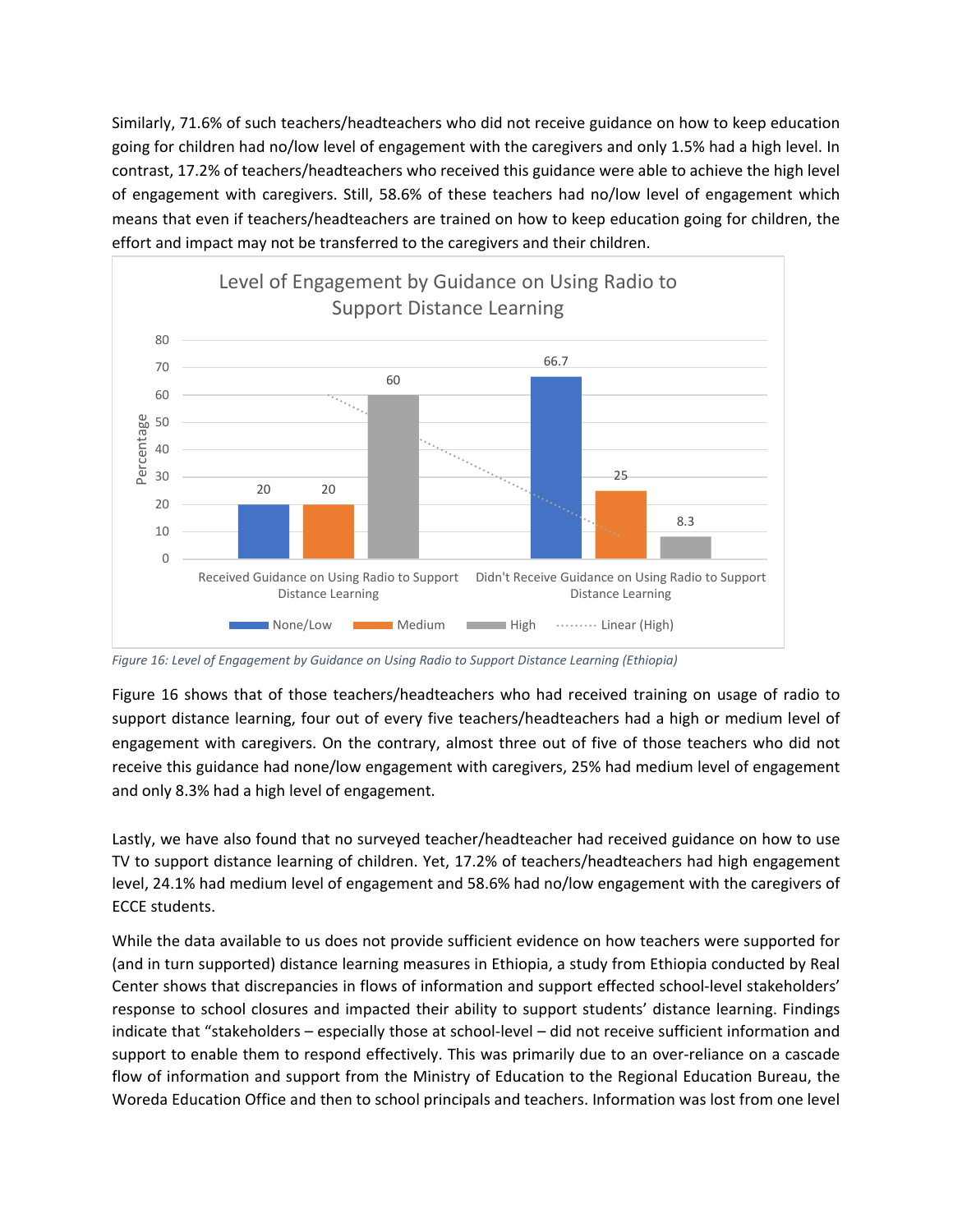to the next, meaning that school-level stakeholders were least likely to receive the information and support that they needed". The aforementioned study shows that less than half of teachers in the sample were engaged in providing distance support for students' learning, with rural teachers less likely to indicate that they were providing support. There were other challenges too such as limited access to technical equipment and limited workforce capacity to deliver and support distance learning (Yorke et al, 2021).

### *b. Comparative Analysis*

- Almost 80% teachers and 56% headteachers in Ethiopia had none or low level of engagement with the caregivers and students in contrast to Pakistan where only 28.53% of the overall ECCE workforce had none or low level of engagement with the caregivers.
- A higher percentage (40.4% in Ethiopia and 73.8% in Pakistan) of male ECCE workers had high level of engagement with caregivers relative to their female colleagues (24.5% in Ethiopia and 69.8% in Pakistan) in both countries.
- Descriptive analysis shows that governmental support in terms of receiving general professional development training (as in the case of Pakistan) and/or receiving guidance on different aspects of distance learning such as remote assessments and use of radio (as in the case of Ethiopia) contribute towards generating higher level of engagement between ECCE workforce and caregivers.

As mentioned in the previous section, we have categorized the surveyed districts in Punjab, Pakistan and regions in Ethiopia into high human development, medium human development and low human development on the basis of their respective human development index values and that no district in Punjab falls under the high human development category while no Ethiopian region can be categorized under medium human development. Bahawalnagar, Lodhran and Sarghoda from Punjab and Amhara, Ben. Gumuz, Oromia, SNNP and Tigray from Ethiopia are in the low human development category while Chakwal, Chiniot, Faisalabad, Kasur and Multan from Punjab are in the medium human development category and Addis Ababa from Ethiopia is in the high human development category.

Figure 17 below showcases the level of engagement between ECCE workforce and parents by human development status of their respective regions/districts. We find that majority of ECCE workforce in Ethiopia (irrespective of regional human development status) had none/low engagement with parents in comparison to Pakistan. In fact, Addis Ababa (the only region under high human development in our sample) had the least percentage of ECCE workers engaging with parents at medium of high level. This suggests that level of engagement between parents and ECCE workforce may not depend on the human development level of a district.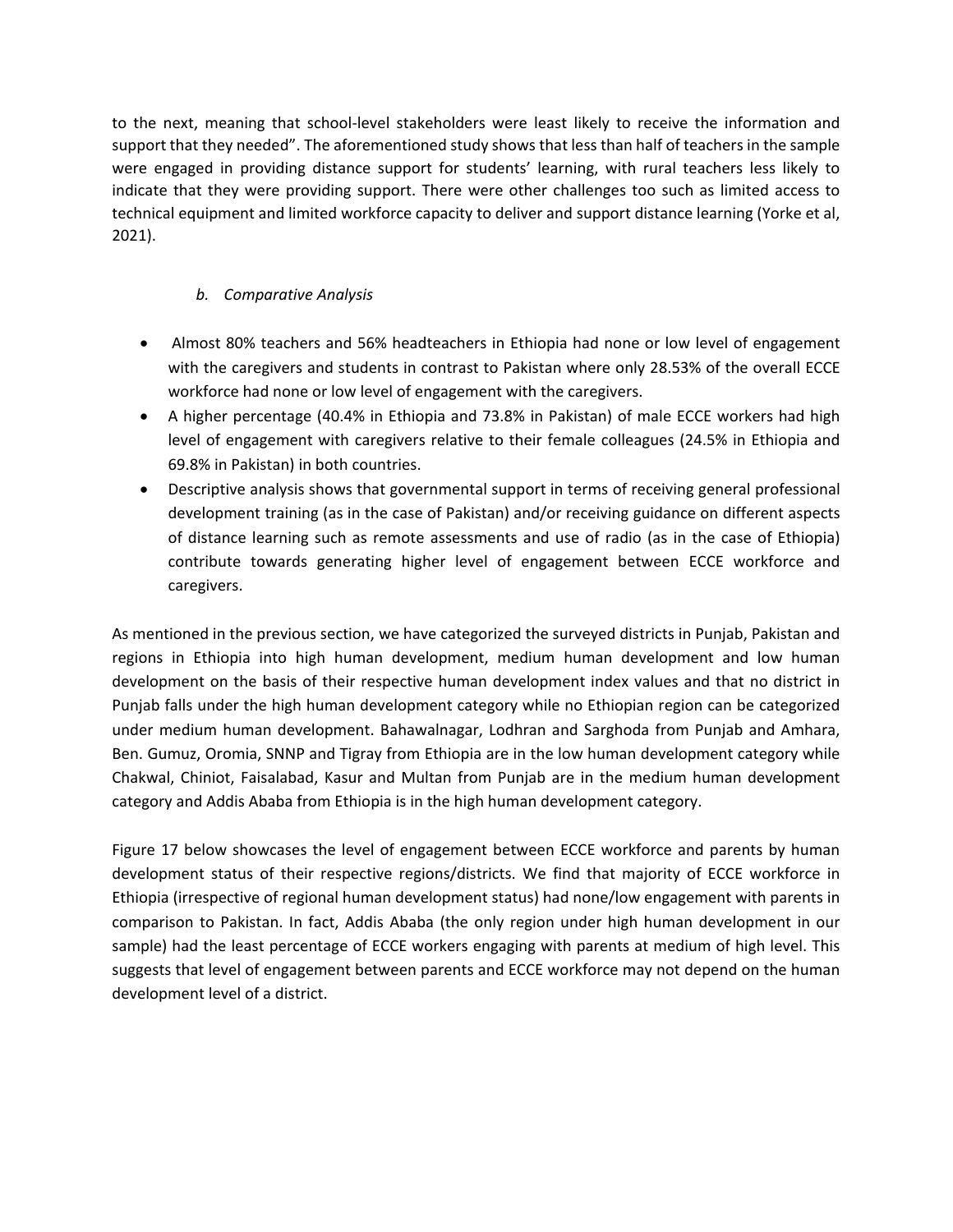

*Figure 17: Level of Engagement by Human Development Status of Districts/Regions*

# **7. Policy Implications**

The COVID-19 pandemic caught every education system in the world by surprise and resulted in a historic interruption in education services for 1.6 billion children from 167 countries (UNESCO, 2020). The ECE sub-sector was perhaps the hardest hit, given that its political commitment and funding levels are still low compared to primary and secondary education. The analysis of the evidence gathered in the current study sheds some light on the role (if any) technology has played in helping pre-primary learners access distance learning and how ECE teachers utilized technology to engage with students and their families during the COVID-19 crisis in resource-constrained circumstances. Presented below are a few policy recommendations emerging from the study:

- **First, the gap in prioritisation of pre-primary education** in the Government's response strategy needs to be addressed urgently In the case of Pakistan and Ethiopia, the government actors have over the past few years worked well to make transform ECE up to modern standards, however our findings show that there are still some major milestones to achieve. The limited prioritization of ECE during the pandemic and the learning losses shown in our findings would highlight the need to develop more coherent, entrenched, and formalized ECE-specific strategies at a systems' level that can mitigate the negative impact of emergency situations and ensure high outcomes in other times.
- Explore a **broader range of viable options** and solutions to address learning for early years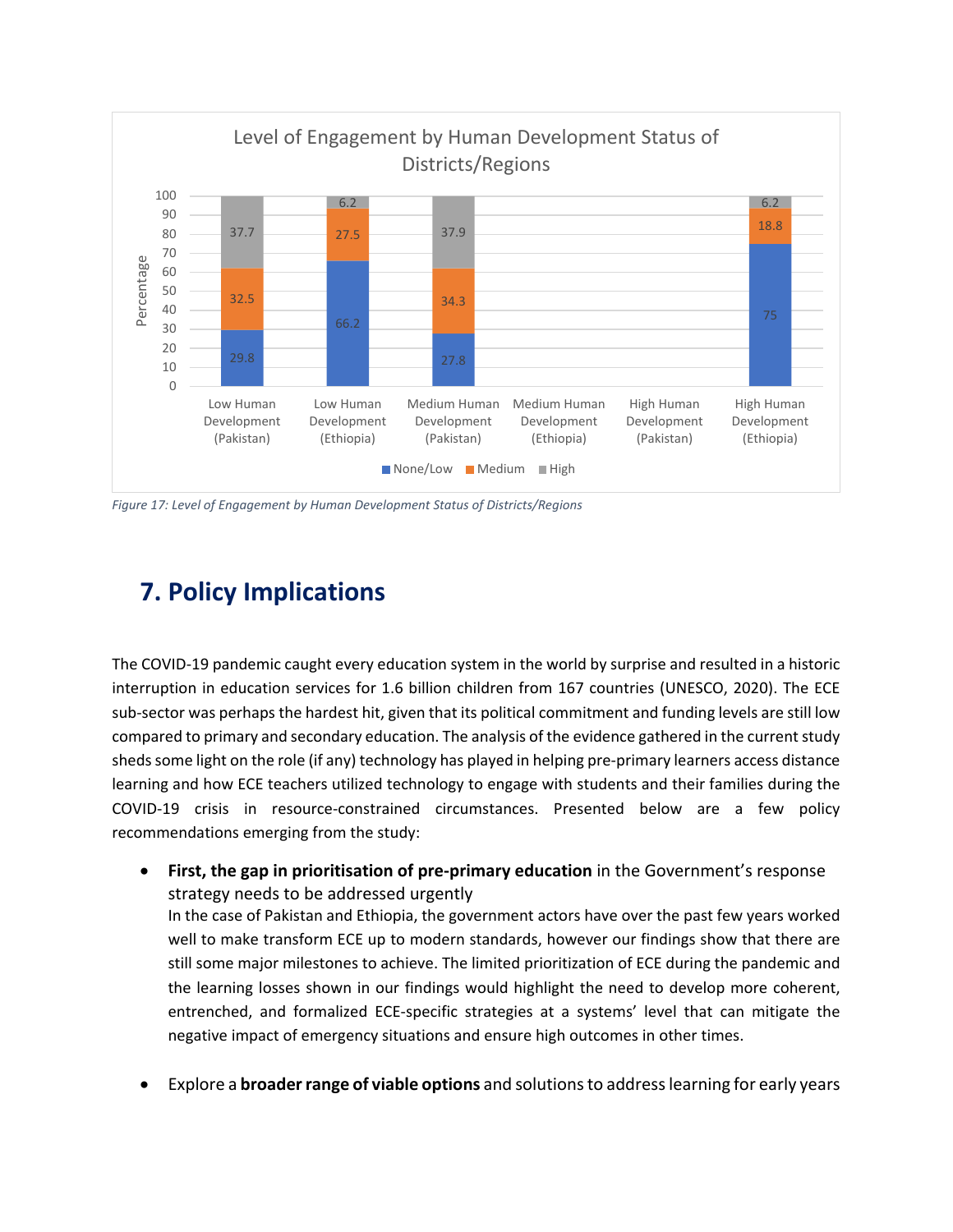Interviewees in this study were aware that limited and inequitable access to ICT devices was a significant limitation of the distance learning strategies. The key issue is with the framing of COVID-19 response exclusively in terms of technology and the role that it played in enabling learning during the time. Data from our research and literature hints at two sobering realities. First, children in early years are less likely to utilize technology for education. More than half (53.33%) of children in Ethiopia were not using any mode for distance learning in contrast to Pakistan where 68.21% of the children were using either printed material and/or radio/TV to continue their education during the school closures. In both countries, a fewer percentage of girls was using tech-enabled modes of distance learning in comparison to boys. Secondly, ECCE is available to only a proportion of all children aged 3-7. And as the data highlights, only a small percentage among those children can access technology-based learning. Subsequently, technology by itself cannot substitute for what are larger structural problems in ECCE. Therefore, low-tech interventions need to be considered by the policy makers and service providers (state and non-state).

- More attention to children **(e.g., accelerated or remedial course)** who skipped ECE There is growing [evidence](https://www.teachingattherightlevel.org/research-and-learning/evidence/) that accelerated learning opportunities at primary/post-primary levels help children cope with loss of schooling and increase in age-appropriate learning outcomes. Multiple [TaRL \(Teaching at the Right Level\)](https://www.teachingattherightlevel.org/the-tarl-approach/) models have been tested for both in-school and outof-school children and have been found to work well at scale. Similar mechanisms need to be adopted for children who have skipped ECE or are at the risk of dropping out in the post-lockdown situation.
- Deployment of tech-based solutions to be more cognizant of **system-level issues** At the school level, work on ECCE-specific curricula, assessment, monitoring, implementation mechanisms, advocacy, and workforce development is an ongoing endeavor. In this scenario, the turn towards technology must not be a stop-all solution. Stakeholders in both countries and in Global South will necessarily need to level the playing field in access to resources (books, technology, etc.) and information flow (communication with schools), particularly in rural areas, for poorer households, and where mothers are not literate. This implies that the deployment of tech-based learning has to be coherent with work on other systems-level issues in ECCE. The findings have shown the importance of ensuring all teachers have access to timely information and guidance to support students. ECCE professionals and workforce have been and will always be at the core of any effective response to the pandemic; therefore any interventions developed to support distance education should include a robust, well-coordinated and iterative communication plan. The exchange of information will assist in quickly learning and adjusting any distance-learning approach to ensure it meets the needs of students.
- Incorporating insights from local researches in Global South to bring in **locally rooted ideas** and solutions in global policy debates The global policy debates need to be informed by local researches and field commentaries emerging from the Global South. Teachers, community volunteers, caregivers/parents and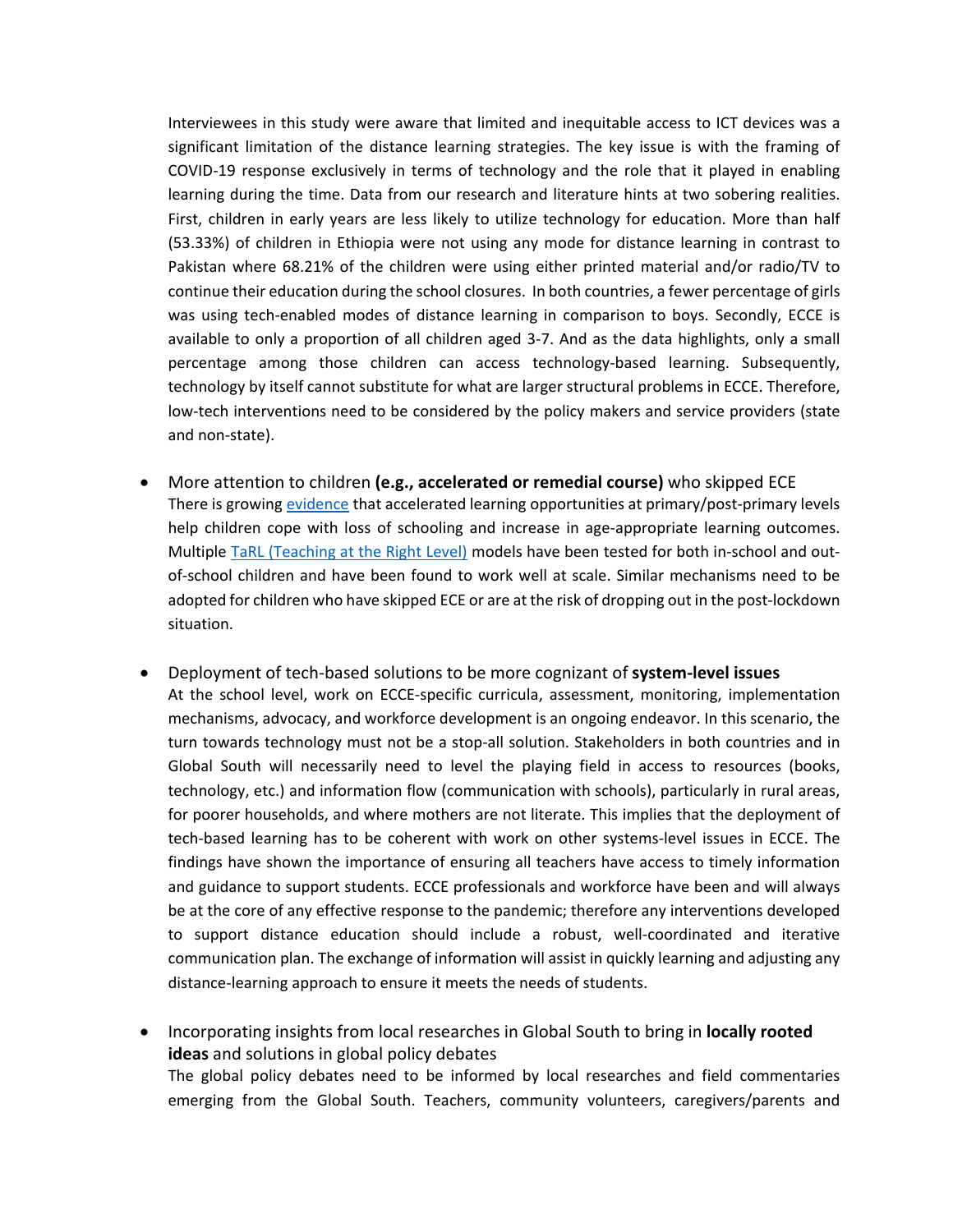practitioners have played a phenomenal role in ensuring that learning continues for the young children during the school closures. Their voices, experiences and ideas which allow regional comparisons and help zone in on specific socioeconomic contexts need to be incorporated for a more evidence-based policy making at the global level.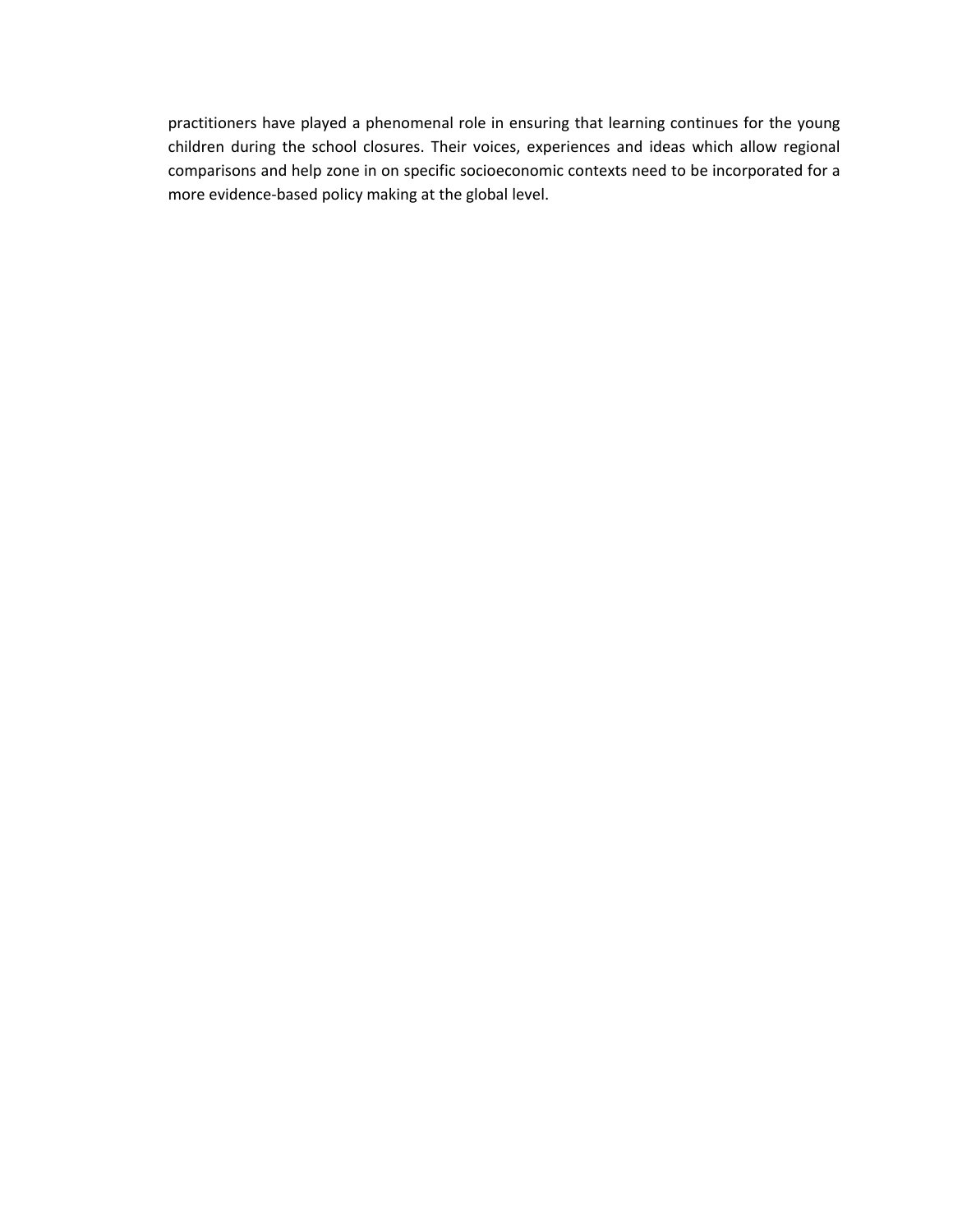#### **BIBLIOGRAPHY**

Bagriacik Yilmaz, A. (2019). Distance and Face-To-Face Students' Perceptions Towards Distance Education: A Comparative Metaphorical Study. *Turkish Online Journal of Distance Education*, 191–207. <https://doi.org/10.17718/tojde.522705>

Barron, M., Cobo, C., Munoz-Najar, A., & Sanchez-Ciarrusta, I. (2021, February 18). *The changing role of teachers and technologies amidst the COVID 19 pandemic: key findings from a cross-country study*. World Bank Blogs. [https://blogs.worldbank.org/education/changing-role-teachers-and-technologies](https://blogs.worldbank.org/education/changing-role-teachers-and-technologies-amidst-covid-19-pandemic-key-findings-cross)[amidst-covid-19-pandemic-key-findings-cross](https://blogs.worldbank.org/education/changing-role-teachers-and-technologies-amidst-covid-19-pandemic-key-findings-cross)

Baum, D. R. (2020). Non-State Actors in Early Childhood Education: Implications for Education Equity And Quality. *GEM Report*. [https://gem-report-2020.unesco.org/wp-content/uploads/2021/06/01-](https://gem-report-2020.unesco.org/wp-content/uploads/2021/06/01-Baum.pdf) [Baum.pdf](https://gem-report-2020.unesco.org/wp-content/uploads/2021/06/01-Baum.pdf)

Berge, Z., & Leary, J. (2006). Trends and Challenges of eLearning in National and International Agricultural Development. *International Journal of Education and Development Using ICT*.

Bernard, R. M., Borokhovski, E., Schmid, R. F., Tamim, R. M., & Abrami, P. C. (2014). A meta-analysis of blended learning and technology use in higher education: from the general to the applied. *Journal of Computing in Higher Education*, *26*(1), 87–122.<https://doi.org/10.1007/s12528-013-9077-3>

Boelens, R., de Wever, B., & Voet, M. (2017). Four key challenges to the design of blended learning: A systematic literature review. *Educational Research Review*, *22*, 1–18. <https://doi.org/10.1016/j.edurev.2017.06.001>

Brunette, T., Crouch, L., Cummiskey, C., & Dick, A. (2017). Repetition of Primary 1 and Pre-primary Education in Uganda. *RTI International*.

https://www.rti.org/sites/default/files/resources/15607228 Brunette\_et\_al\_WorkingPaper2017\_02\_Ju ne30 Final A4.pdf

Cavanaugh, C. S., Barbour, M. K., & Clark, T. (2009). Research and Practice in K-12 Online Learning: A Review of Open Access Literature. *The International Review of Research in Open and Distributed Learning*, *10*(1)[. https://doi.org/10.19173/irrodl.v10i1.607](https://doi.org/10.19173/irrodl.v10i1.607)

Chandra, S., Chang, A., Day, L., Fazlullah, A., Liu, J., McBride, L., Mudalige, T., & Weiss, D. (2020). *Closing the K–12 Digital Divide in the Age of Distance Learning*. Common Sense Media.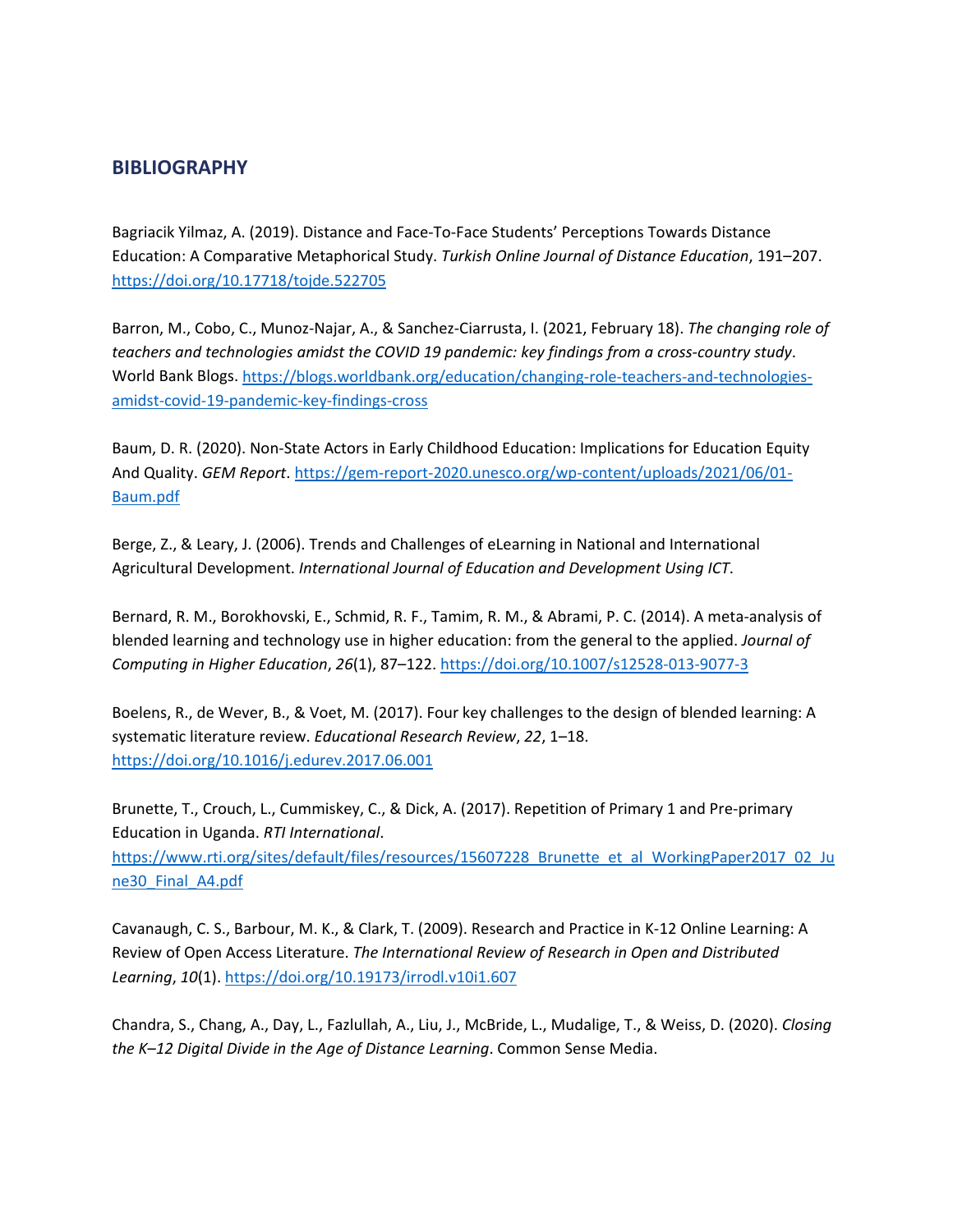Chigeza, P., & Halbert, K. (2014). Navigating E-Learning and Blended Learning for Pre-service Teachers: Redesigning for Engagement, Access and Efficiency. *Australian Journal of Teacher Education*, *39*(11). <https://doi.org/10.14221/ajte.2014v39n11.8>

Devercelli, A. (2020, April 16). *Supporting the youngest learners and their families in the COVID-19 (Coronavirus) response*. World Bank Blogs. [https://blogs.worldbank.org/education/supporting-youngest](https://blogs.worldbank.org/education/supporting-youngest-learners-and-their-families-covid-19-coronavirus-response)[learners-and-their-families-covid-19-coronavirus-response](https://blogs.worldbank.org/education/supporting-youngest-learners-and-their-families-covid-19-coronavirus-response)

Donohue, J. M., & Miller, E. (2020). COVID-19 and School Closures. *JAMA*, *324*(9), 845. https://doi.org/10.1001/jama.2020.13092 Economic Commission for Latin America and the Caribbean (ECLAC). (2020). *Education in the time of COVID-19*. United Nations.

[https://repositorio.cepal.org/bitstream/handle/11362/45905/1/S2000509\\_en.pdf](https://repositorio.cepal.org/bitstream/handle/11362/45905/1/S2000509_en.pdf)

ERDOGAN, F. (2019). Effect of Cooperative Learning Supported by Reflective Thinking Activities on Students' Critical Thinking Skills. *Eurasian Journal of Educational Research*, *19*(80), 1–24. <https://doi.org/10.14689/ejer.2019.80.5>

Fedynich, L. (2014). Teaching beyond the classroom walls: The pros and cons of cyber learning. *Journal of Instructional Pedagogies*.

Ferri, F., Grifoni, P., & Guzzo, T. (2020). Online Learning and Emergency Remote Teaching: Opportunities and Challenges in Emergency Situations. *Societies*, *10*(4), 86[. https://doi.org/10.3390/soc10040086](https://doi.org/10.3390/soc10040086)

Fricke, S., Bowyer-Crane, C., Haley, A. J., Hulme, C., & Snowling, M. J. (2012). Efficacy of language intervention in the early years. *Journal of Child Psychology and Psychiatry*, *54*(3), 280–290. <https://doi.org/10.1111/jcpp.12010>

Gromada, A., Richardson, D., & Rees, G. (2020). Childcare in a global crisis: the impact of COVID-19 on work and family life. *UNICEF Office of Research – Innocenti*[. https://www.unicef](https://www.unicef-irc.org/publications/pdf/IRB-2020-18-childcare-in-a-global-crisis-the-impact-of-covid-19-on-work-and-family-life.pdf)[irc.org/publications/pdf/IRB-2020-18-childcare-in-a-global-crisis-the-impact-of-covid-19-on-work-and](https://www.unicef-irc.org/publications/pdf/IRB-2020-18-childcare-in-a-global-crisis-the-impact-of-covid-19-on-work-and-family-life.pdf)[family-life.pdf](https://www.unicef-irc.org/publications/pdf/IRB-2020-18-childcare-in-a-global-crisis-the-impact-of-covid-19-on-work-and-family-life.pdf)

Hatzigianni, M., & Margetts, K. (2014). Parents' Beliefs and Evaluations of Young Children's Computer Use. *Australasian Journal of Early Childhood*, *39*(4), 114–122. <https://doi.org/10.1177/183693911403900415>

Heckman, J. J., Grunewald, R., & Reynolds, A. J. (2006). The dollars and cents of investing early: Costbenefit analysis in early care and education. *Zero to Three*, *26*(2), 10–17.

Hrastinski, S. (2008). Asynchronous and Synchronous E-Learning. *EDUCAUSE Quarterly*, *31*(4). <https://er.educause.edu/articles/2008/11/asynchronous-and-synchronous-elearning>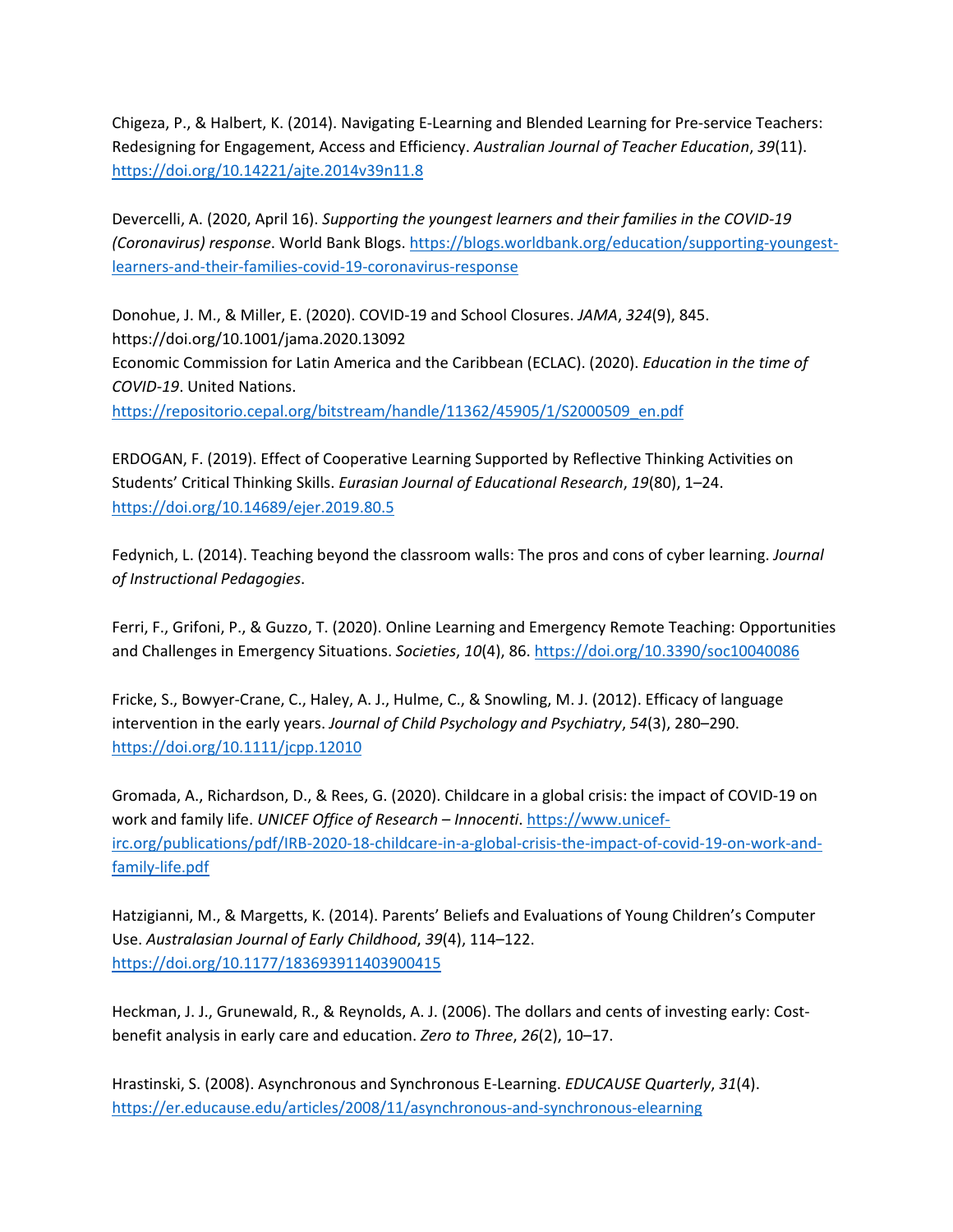Israel, M. J. (2015). Effectiveness of Integrating MOOCs in Traditional Classrooms for Undergraduate Students. *The International Review of Research in Open and Distributed Learning*, *16*(5). <https://doi.org/10.19173/irrodl.v16i5.2222>

Jamieson-Proctor, R. M., Burnett, P. C., Finger, G., & Watson, G. (2006). ICT integration and teachers' confidence in using ICT for teaching and learning in Queensland state schools. *Australasian Journal of Educational Technology*, *22*(4).<https://doi.org/10.14742/ajet.1283>

Jiang, Y., & Monk, H. (2016). Young Chinese-Australian Children's Use of Technology at Home: Parents' and Grandparents' Views. *Pacific Early Childhood Education Research Association*, *10*(1), 87–106. <https://doi.org/10.17206/apjrece.2016.10.1.87>

Johnson, R. D., & Brown, K. G. (2017). E-Learning. *The Wiley Blackwell Handbook of the Psychology of the Internet at Work*, 369–400[. https://doi.org/10.1002/9781119256151.ch17](https://doi.org/10.1002/9781119256151.ch17)

Kim, J. (2020). Learning and Teaching Online During Covid-19: Experiences of Student Teachers in an Early Childhood Education Practicum. *International Journal of Early Childhood*, *52*(2), 145–158. <https://doi.org/10.1007/s13158-020-00272-6>

Lepicnik-Vodopivec, J., & Samec, P. (2013). Communication Technology in the Home Environment of Four-year-old Children (Slovenia). *Comunicar*, *20*(40), 119–126.<https://doi.org/10.3916/c40-2013-03-02>

Livingstone, S., Mascheroni, G., Dreier, M., Chaudron, S., & Lagae, K. (2015). *How parents of young children manage digital devices at home: the role of income, education and parental style*. EU Kids Online[. http://eprints.lse.ac.uk/63378/](http://eprints.lse.ac.uk/63378/)

*Majority of countries do not ensure the right to pre-primary education, according to new UNESCO study*. (2021, January 28). UNESCO. [https://en.unesco.org/news/majority-countries-do-not-ensure-right-pre](https://en.unesco.org/news/majority-countries-do-not-ensure-right-pre-primary-education-according-new-unesco-study)[primary-education-according-new-unesco-study](https://en.unesco.org/news/majority-countries-do-not-ensure-right-pre-primary-education-according-new-unesco-study)

Manches, A., & Plowman, L. (2015). Computing education in children's early years: A call for debate. *British Journal of Educational Technology*, *48*(1), 191–201.<https://doi.org/10.1111/bjet.12355>

Moore, J. L., Dickson-Deane, C., & Galyen, K. (2011). e-Learning, online learning, and distance learning environments: Are they the same? *The Internet and Higher Education*, *14*(2), 129–135. <https://doi.org/10.1016/j.iheduc.2010.10.001>

Myers, R. G. (2004). In search of quality in programmes of early childhood care and education (ECCE). *Background Paper for Education Monitoring Report 2005*. <https://unesdoc.unesco.org/ark:/48223/pf0000146677>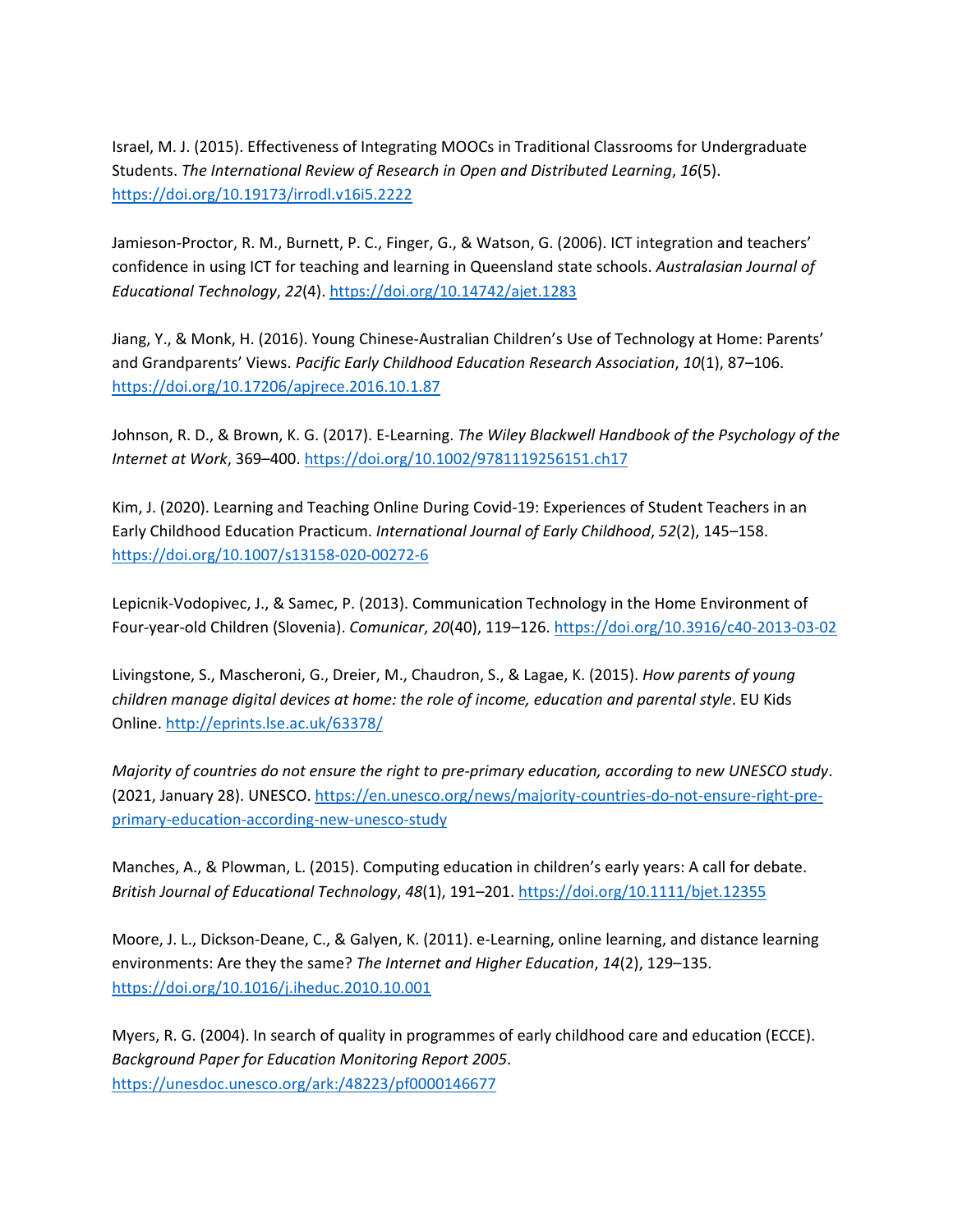Northey, G., Bucic, T., Chylinski, M., & Govind, R. (2015). Increasing Student Engagement Using Asynchronous Learning. *Journal of Marketing Education*, *37*(3), 171–180. <https://doi.org/10.1177/0273475315589814>

Offir, B., Barth, I., Lev, Y., & Shteinbok, A. (2003). Teacher–student interactions and learning outcomes in a distance learning environment. *The Internet and Higher Education*, *6*(1), 65–75. [https://doi.org/10.1016/s1096-7516\(02\)00162-8](https://doi.org/10.1016/s1096-7516(02)00162-8)

Plowman, L., & Stevenson, O. (2012). Using mobile phone diaries to explore children's everyday lives. *Childhood*, *19*(4), 539–553.<https://doi.org/10.1177/0907568212440014>

Plowman, L., Stevenson, O., McPake, J., Stephen, C., & Adey, C. (2011). Parents, pre-schoolers and learning with technology at home: some implications for policy. *Journal of Computer Assisted Learning*, *27*(4), 361–371.<https://doi.org/10.1111/j.1365-2729.2011.00432.x>

Plowman, L., Stevenson, O., Stephen, C., & McPake, J. (2012). Preschool children's learning with technology at home. *Computers & Education*, *59*(1), 30–37. <https://doi.org/10.1016/j.compedu.2011.11.014>

Potter, J. (2015). Applying a Hybrid Model: Can It Enhance Student Learning Outcomes?. *Journal of Instructional Pedagogies*, *17*[. https://eric.ed.gov/?id=EJ1102855](https://eric.ed.gov/?id=EJ1102855)

Reid Chassiakos, Y. L., Radesky, J., Christakis, D., Moreno, M. A., Cross, C., Hill, D., Ameenuddin, N., Hutchinson, J., Levine, A., Boyd, R., Mendelson, R., & Swanson, W. S. (2016). Children and Adolescents and Digital Media. *Pediatrics*, *138*(5).<https://doi.org/10.1542/peds.2016-2593>

Schroeder, V. M., & Kelley, M. L. (2010). Family environment and parent-child relationships as related to executive functioning in children. *Early Child Development and Care*, *180*(10), 1285–1298. <https://doi.org/10.1080/03004430902981512>

Singh, V., & Thurman, A. (2019). How Many Ways Can We Define Online Learning? A Systematic Literature Review of Definitions of Online Learning (1988–2018). *American Journal of Distance Education*, *33*(4), 289–306[. https://doi.org/10.1080/08923647.2019.1663082](https://doi.org/10.1080/08923647.2019.1663082)

Stelitano, L., Doan, S., Woo, A., Diliberti, M., Kaufman, J., & Henry, D. (2020). The Digital Divide and COVID-19: Teachers' Perceptions of Inequities in Students' Internet Access and Participation in Remote Learning. *RAND*.<https://doi.org/10.7249/rra134-3>

Watts, L. (2016). Synchronous and Asynchronous Communication in Distance Learning: A Review of the Literature. *Quarterly Review of Distance Education*, *17*(1), 23–32[. https://eric.ed.gov/?id=EJ1142962](https://eric.ed.gov/?id=EJ1142962)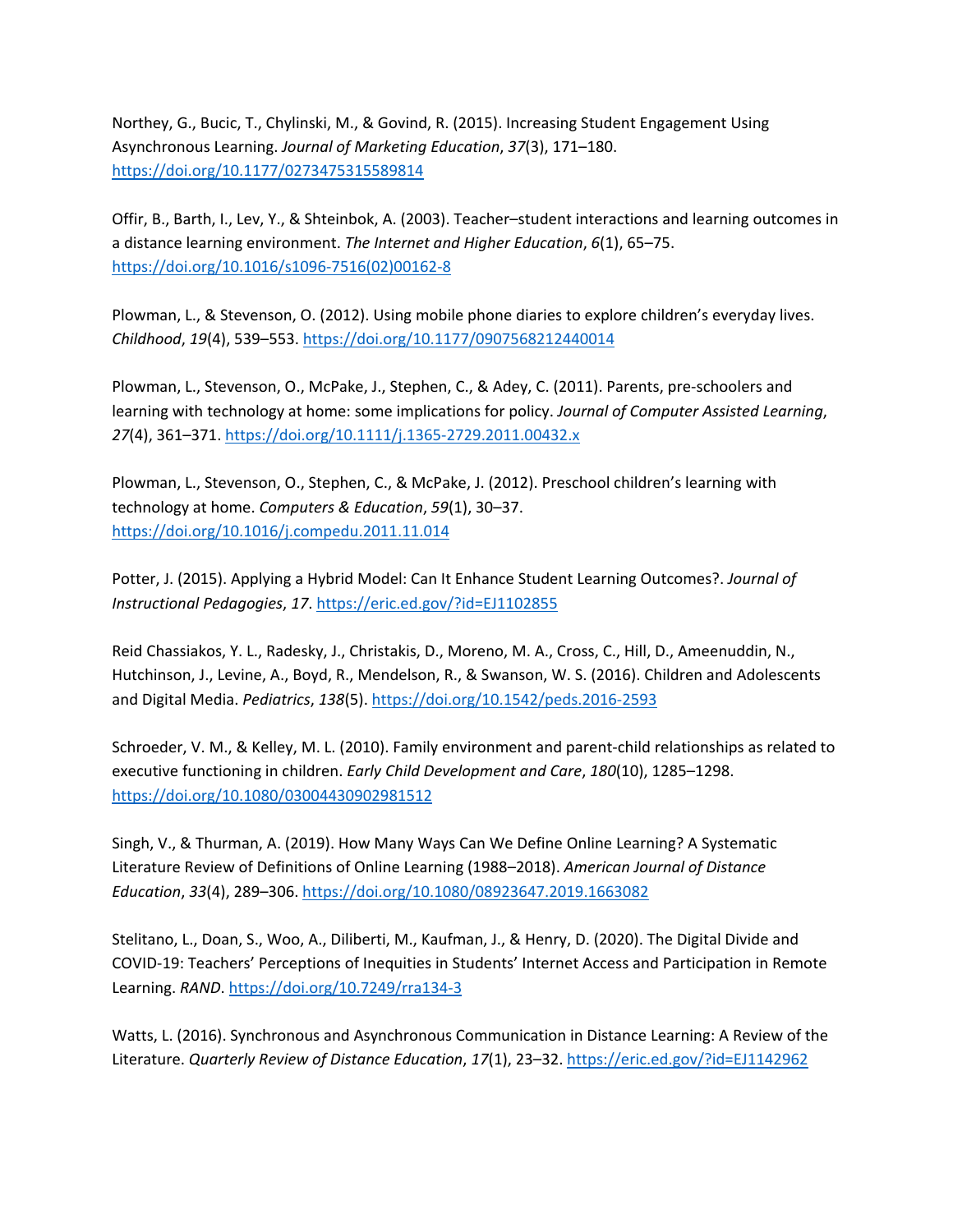Wedenoja, L. (2020, April 29). *What To Expect When You Weren't Expecting Online Classes*. Rockefeller Institute of Government[. https://rockinst.org/blog/what-to-expect-when-you-werent-expecting-online](https://rockinst.org/blog/what-to-expect-when-you-werent-expecting-online-classes/)[classes/](https://rockinst.org/blog/what-to-expect-when-you-werent-expecting-online-classes/)

Yorke, L., Rose, P., Woldehanna, T., & Hagos Hailu, B. (2021, December 13). *Strengthening the education system for equitable learning during COVID-19 in Ethiopia*. NORRAG -. [https://www.norrag.org/strengthening-the-education-system-for-equitable-learning-during-covid-19-in](https://www.norrag.org/strengthening-the-education-system-for-equitable-learning-during-covid-19-in-ethiopia-by-louise-yorke-pauline-rose-tassew-woldehanna-and-belay-hagos-hailu/)[ethiopia-by-louise-yorke-pauline-rose-tassew-woldehanna-and-belay-hagos-hailu/](https://www.norrag.org/strengthening-the-education-system-for-equitable-learning-during-covid-19-in-ethiopia-by-louise-yorke-pauline-rose-tassew-woldehanna-and-belay-hagos-hailu/)

Zalaznick, M. (2019). Online service intends to expand pre-K access. *EQUITY District Administration, 55(8), 12.*, *55*(8).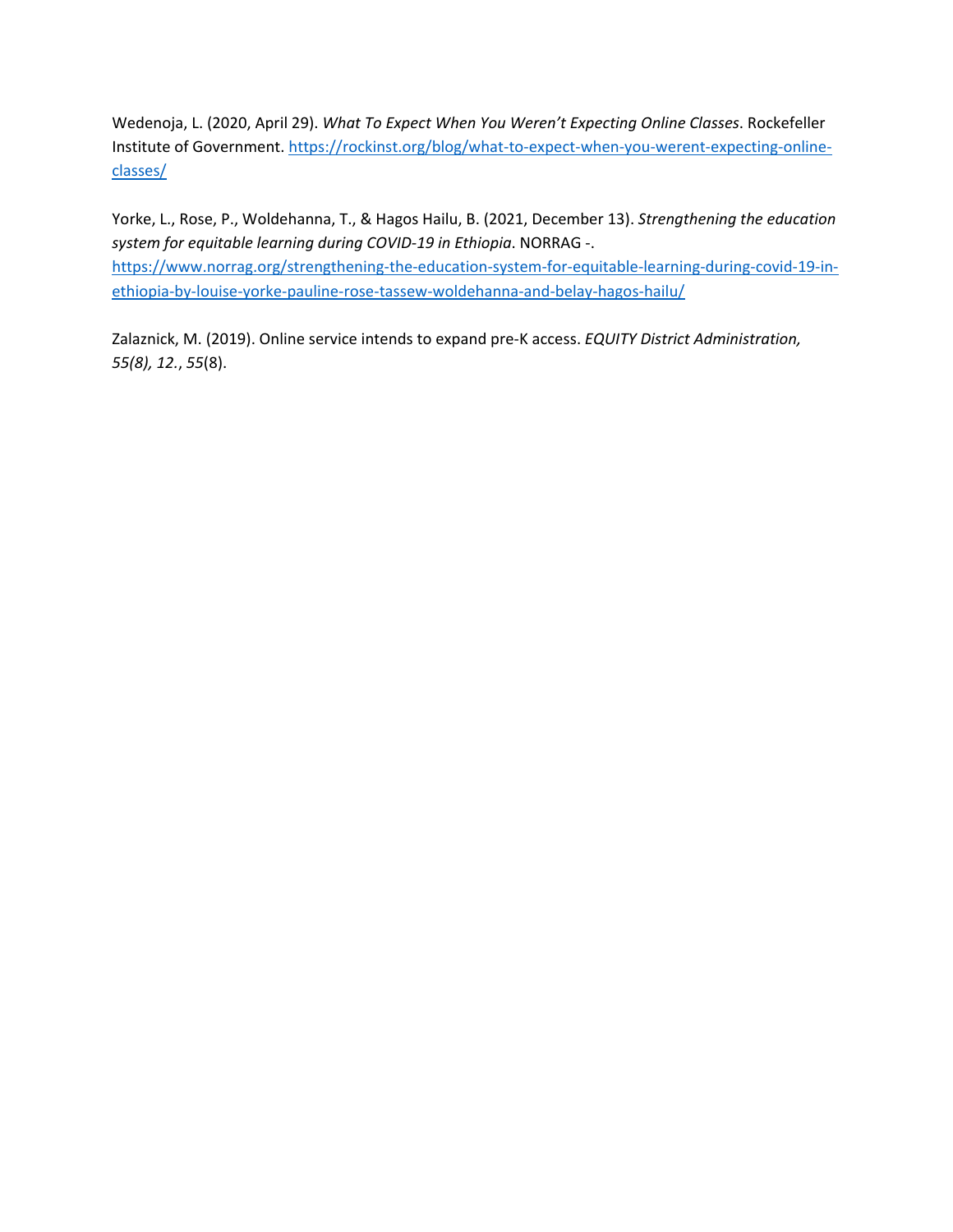## **ANNEXURE**

|                                                              | Country                                                                                                                                                                                                                                                               |                                                                                                                                                                                                                                                                                                               |  |
|--------------------------------------------------------------|-----------------------------------------------------------------------------------------------------------------------------------------------------------------------------------------------------------------------------------------------------------------------|---------------------------------------------------------------------------------------------------------------------------------------------------------------------------------------------------------------------------------------------------------------------------------------------------------------|--|
| <b>Variable</b>                                              | Pakistan                                                                                                                                                                                                                                                              | Ethiopia                                                                                                                                                                                                                                                                                                      |  |
| <b>Child's Gender</b>                                        | $= 1$ if child is a girl, 0                                                                                                                                                                                                                                           | $= 1$ if child is a girl, 0 otherwise                                                                                                                                                                                                                                                                         |  |
|                                                              | otherwise i.e. boy                                                                                                                                                                                                                                                    | i.e. boy                                                                                                                                                                                                                                                                                                      |  |
| <b>Mode of Access</b>                                        | Categorical variable showing                                                                                                                                                                                                                                          | Categorical variable showing<br>the mode which has been used<br>by the child to access learning                                                                                                                                                                                                               |  |
|                                                              | the mode which has been<br>used by the child to access<br>learning material: 1 = None, 2<br>= Printed Material, 3 = SMS, 4<br>$=$ Radio/TV, 5 $=$<br>Computer/Smartphone/Tablet                                                                                       | material: $1 = None$ , $2 =$<br><b>Reading Books from</b><br>School/Completed Assignment<br>from Teacher/Completed<br>Assignment from<br>Parent/Session with Tutor, 3 =<br>Radio/TV/Online or Mobile<br><b>Learning Apps</b>                                                                                  |  |
| <b>Access to</b><br><b>Technology</b>                        | Categorical Variable showing<br>the access to a particular type<br>of technology that the<br>household has where $1 = No$<br>Access, 2 = Either Feature<br>Phone or Radio/TV, 3 =<br>Combination of Two from<br>Feature Phone, Radio/TV,<br>Smartphone/Compute/Tablet | Categorical Variable showing<br>the access to a particular type<br>of technology that the<br>household has where $1 = No$<br>Access, 2 = Either Feature<br>Phone or Radio/TV, 3 = Only<br>Smartphone/Computer/Tablet,<br>4 = Combination of Two from<br>Feature Phone, Radio/TV,<br>Smartphone/Compute/Tablet |  |
| <b>Wealth Quartile</b>                                       | Categorical variable showing<br>household's rank in the<br>assets-based wealth index: $1 =$<br>Wealth Quartile 1, 2 = Wealth<br>Quartile $2, 3 =$ Wealth<br>Quartile 3, 4 = Wealth<br>Quartile 4                                                                      | Categorical variable showing<br>household's rank in the assets-<br>based wealth index: $1 =$<br>Wealth Quartile 1, 2 = Wealth<br>Quartile 2, 3 = Wealth Quartile<br>3, 4 = Wealth Quartile 4                                                                                                                  |  |
| <b>Caregiver in</b><br><b>Contact with</b><br><b>Teacher</b> | = 1 if Yes, 0 otherwise                                                                                                                                                                                                                                               | = 1 if Yes, 0 otherwise                                                                                                                                                                                                                                                                                       |  |
| <b>Child's Age</b>                                           | Age of the Child in Years                                                                                                                                                                                                                                             |                                                                                                                                                                                                                                                                                                               |  |
| Mother's<br><b>Education</b>                                 | Dummy variable showing if<br>Mother's Educational<br>Attainment is Primary or<br>Above i.e. $1 =$ Primary or<br>Above and $0 =$ Below Primary                                                                                                                         |                                                                                                                                                                                                                                                                                                               |  |
| <b>Number of</b><br>Household<br><b>Members</b>              | Dummy variable showing if<br>the number of household<br>members is 5 or above in<br>child's home i.e. $1 = 5$ or                                                                                                                                                      |                                                                                                                                                                                                                                                                                                               |  |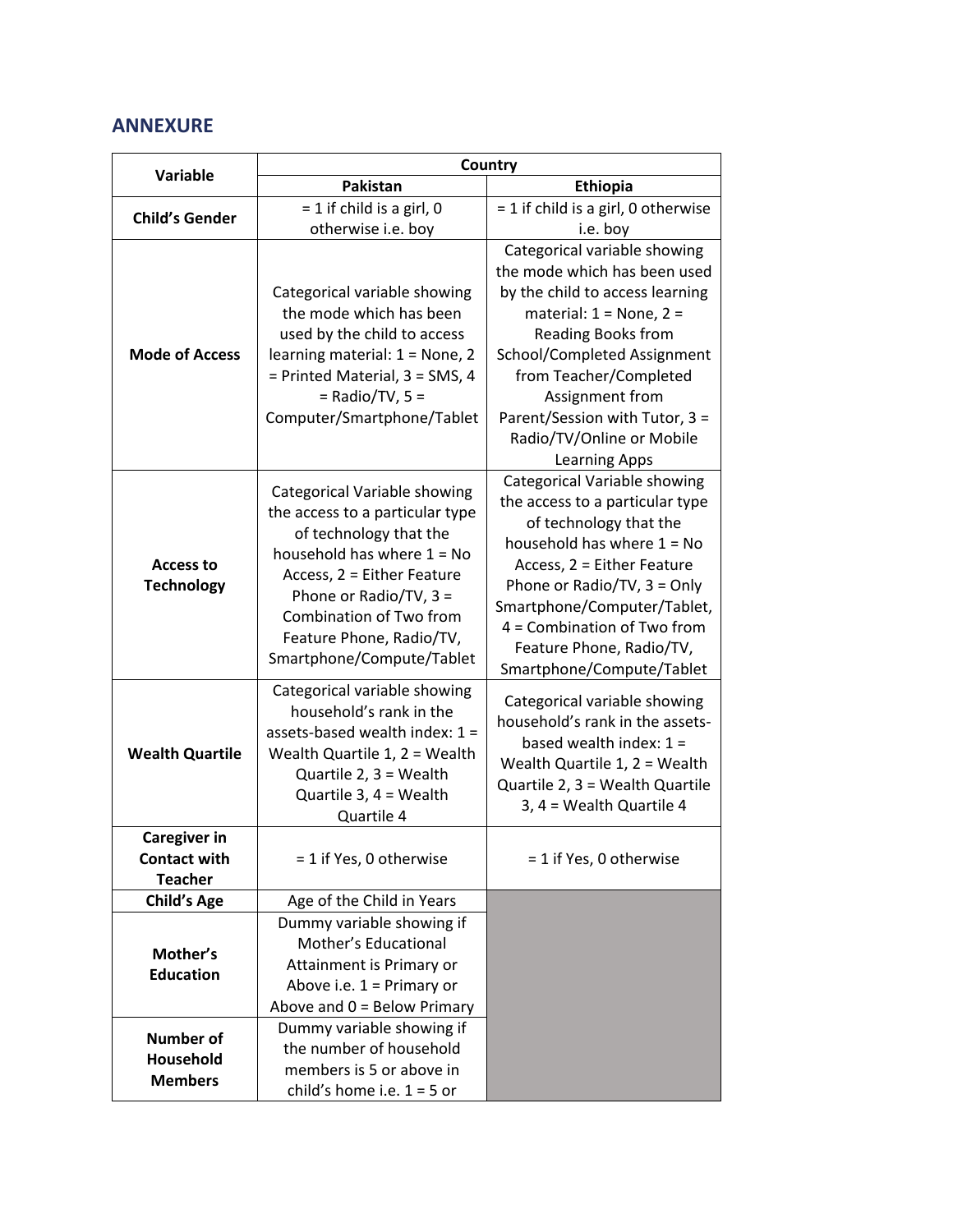|                                                                 | above members and $0 =$<br><b>Below 5 members</b>                                                                                                            |                                                                                                                                                                                                                                                                                                                                                                                               |
|-----------------------------------------------------------------|--------------------------------------------------------------------------------------------------------------------------------------------------------------|-----------------------------------------------------------------------------------------------------------------------------------------------------------------------------------------------------------------------------------------------------------------------------------------------------------------------------------------------------------------------------------------------|
| <b>Functional</b><br><b>Difficulty Level</b>                    | Categorical variable showing<br>the functional difficulty level<br>of a child where $1 = No$<br>Difficulty, 2 = Mild Difficulty, 3<br>= Moderate, 4 = Severe |                                                                                                                                                                                                                                                                                                                                                                                               |
| <b>Caregiver is</b><br>Literate                                 |                                                                                                                                                              | Binary variable showing<br>whether caregiver is literate or<br>not: $1 =$ Illiterate, $2 =$ Literate                                                                                                                                                                                                                                                                                          |
| <b>Child Enrolled in</b><br><b>ECCE</b>                         |                                                                                                                                                              | = 1 if Yes, 0 otherwise                                                                                                                                                                                                                                                                                                                                                                       |
| <b>Biggest Challenge</b><br>in Engaging with<br><b>Learning</b> |                                                                                                                                                              | Categorical variable showing<br>the biggest challenge that<br>caregivers have faced in<br>engaging with child's learning:<br>$1 =$ Lack of home learning<br>environment, $2 =$ Lack of<br>Radio, TV, Tablet to Support<br>learning, 3 = Lack of radio/TV<br>educational programmes, $4 =$<br>Lack of<br>information/knowledge on<br>parenting, 5 = Lack of time due<br>to economic activities |
| <b>Parental Support</b>                                         |                                                                                                                                                              | Dummy variable showing the<br>support in learning provided<br>by parents to children where 0<br>$=$ None/Low and 1=<br>Medium/High                                                                                                                                                                                                                                                            |

*Table A 1: Description of Variables from Household/Caregiver Survey*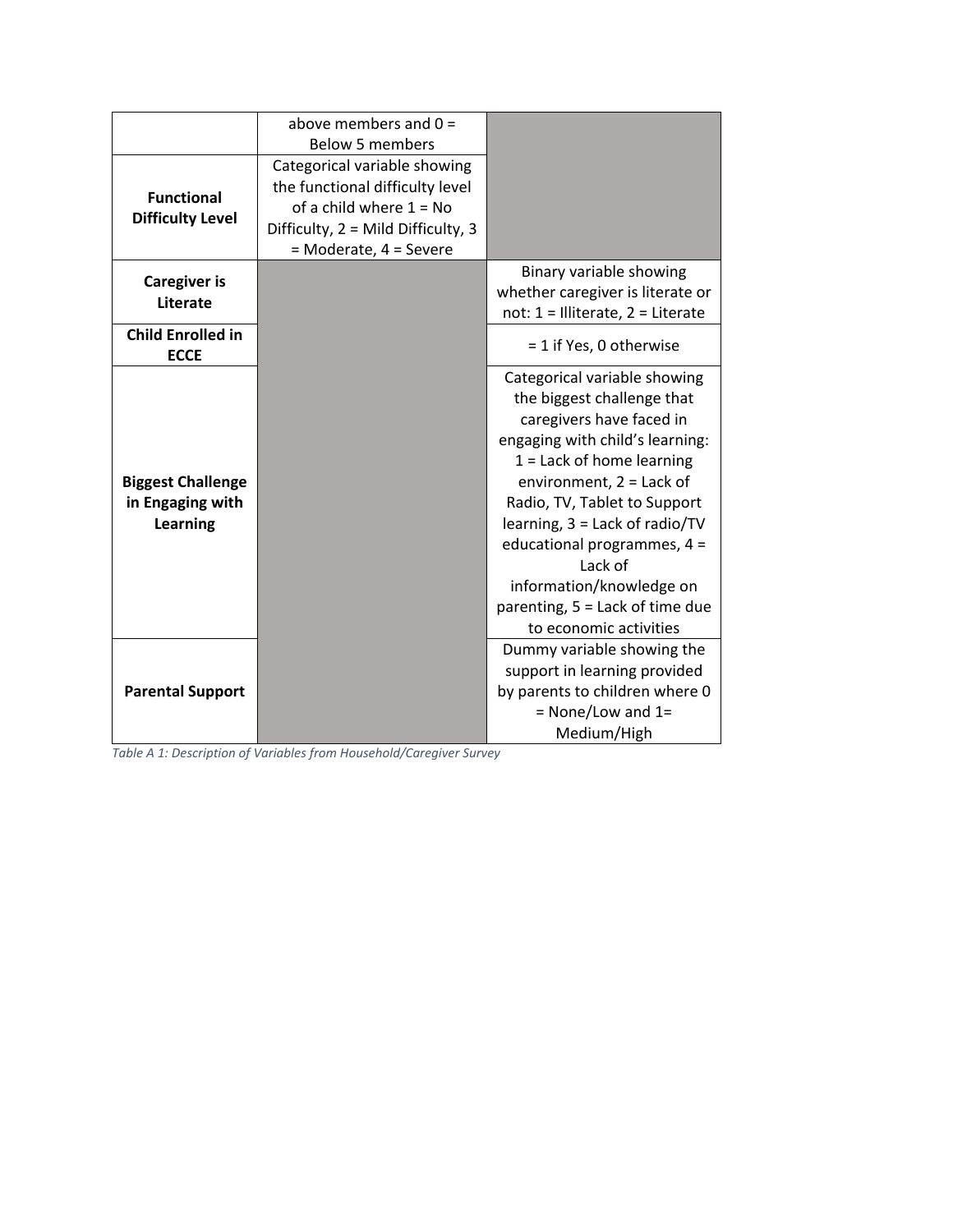| Variable                                                      | <b>Description</b>                                                                                                                                        |
|---------------------------------------------------------------|-----------------------------------------------------------------------------------------------------------------------------------------------------------|
| Role                                                          | Binary variable showing the role of the interviewee in school:<br>$1 =$ Teacher, $2 =$ Headteacher                                                        |
| <b>Type of School</b>                                         | Categorical variable showing the type of school: 1 = Girls Only,<br>$2 = Boys Only, 3 = Co-Education$                                                     |
| Interviewee's Gender                                          | = 1 if female, 0 otherwise i.e. male                                                                                                                      |
| Have regular meetings with supervisor                         | = 1 if Yes, 0 otherwise                                                                                                                                   |
| <b>Received Professional Development and</b><br>other support | $= 1$ if Yes, 0 otherwise                                                                                                                                 |
| Used strategies to reach hard to reach<br>students            | $= 1$ if Yes, 0 otherwise                                                                                                                                 |
| Referred HHs to govt. launched<br>financial/other support     | $= 1$ if Yes, 0 otherwise                                                                                                                                 |
| Level of Engagement with Parents                              | Categorical variable showing the level of engagement that<br>teachers/headteachers have had with the parents: $1 =$<br>None/Low, $2 =$ Medium, $3 =$ High |

*Table A 2: Description of Variables from Teacher/Headteacher Survey in Pakistan*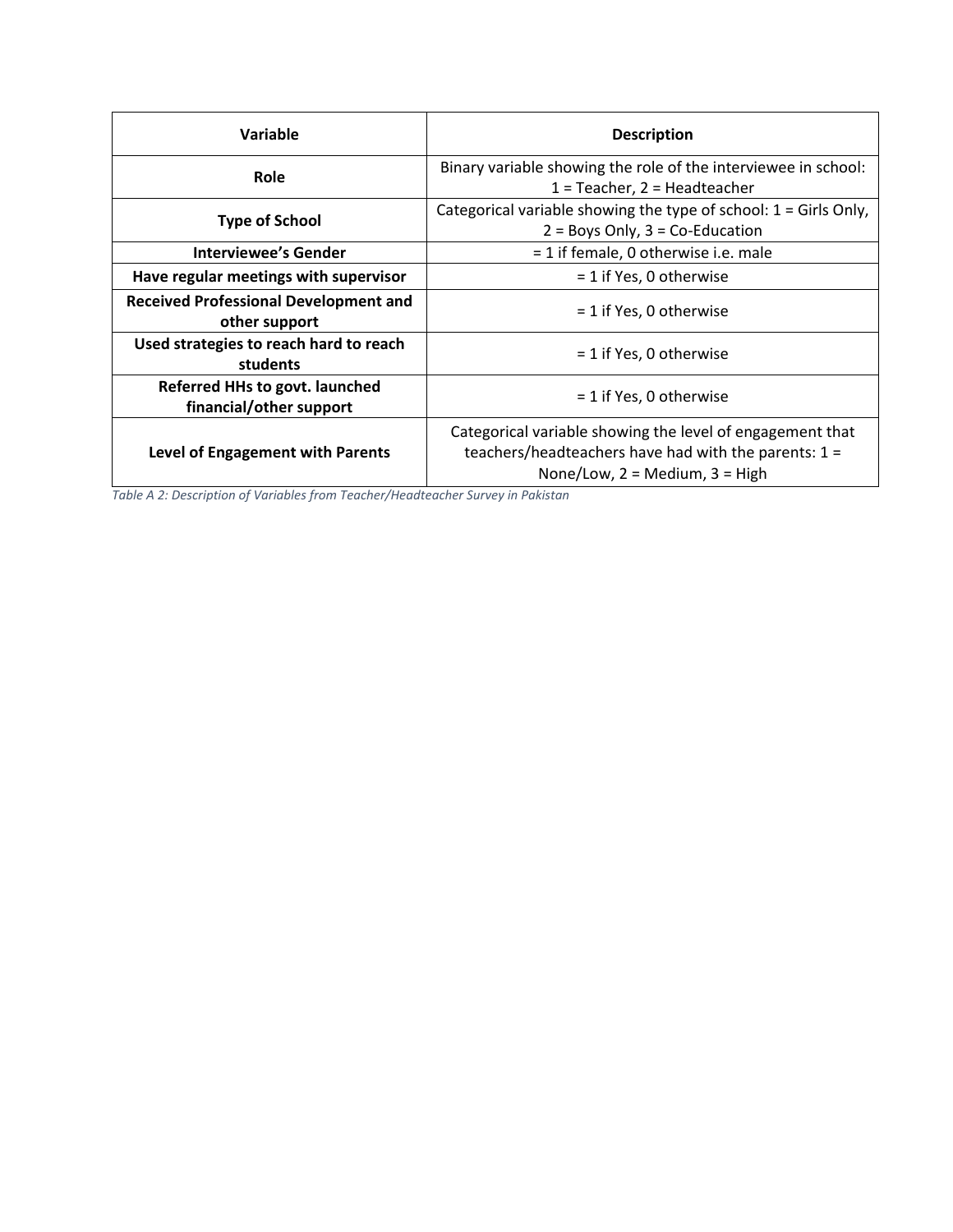

*Figure A 1: Distribution of Mode of Distance Learning (Pakistan)*



*Figure A 2: Distribution of Mode of Distance Learning (Ethiopia)*